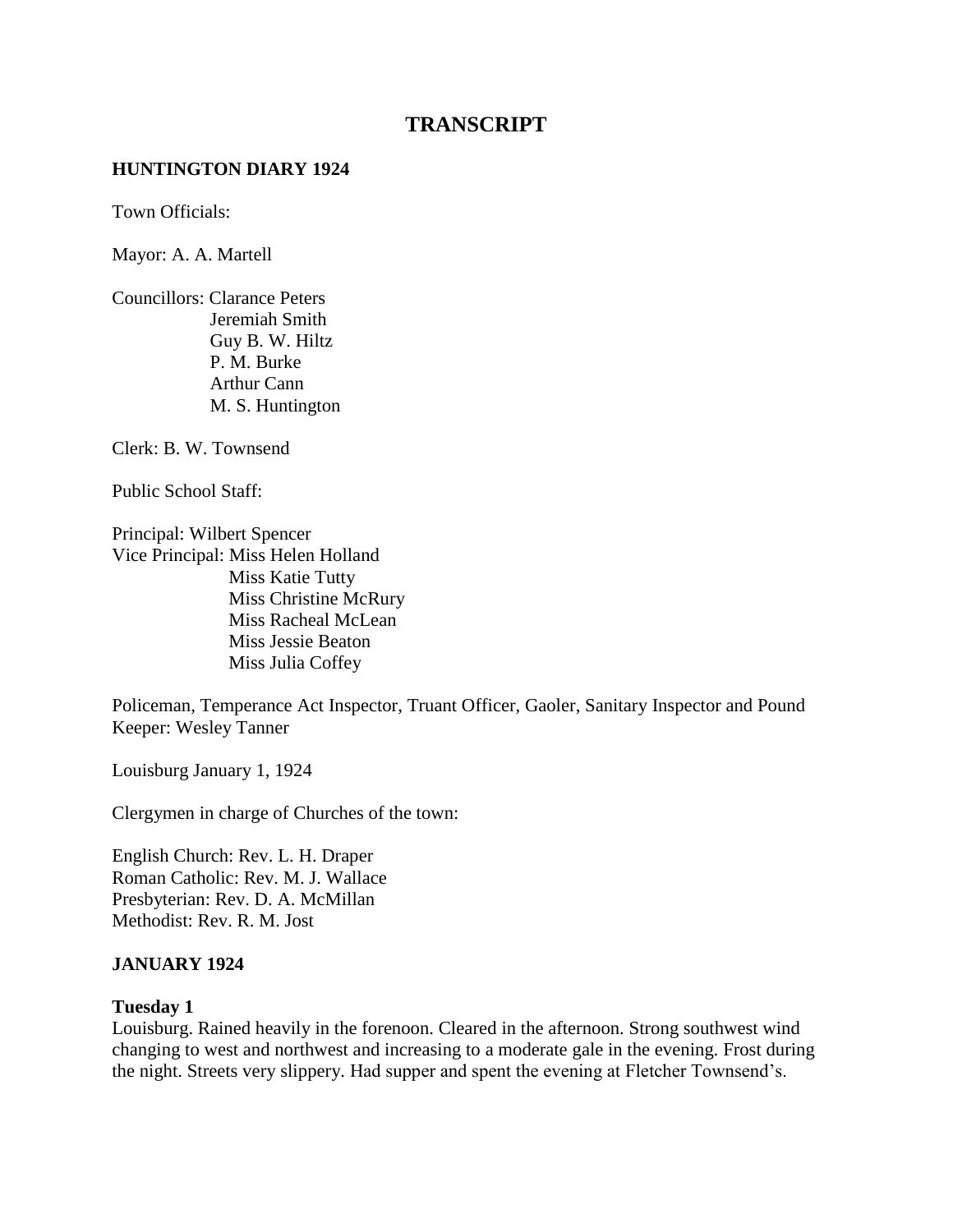## **JANUARY 1924**

### **Wednesday 2**

Louisburg. Clear and cold with moderate gale from northwest. Min temperature am., about 8 above zero. Wind moderated during the early part of the night. Attended choir practice in the Methodist Church at 9pm.

### **JANUARY 1924**

### **Thursday 3**

Louisburg. Cloudy and moderately cold. Began to snow at about 1pm. Turned to rain at about 5pm. Snow fall about 4 inches. Streets very slushy during the evening. Fresh southerly wind in the afternoon and evening. Attended meeting of Town Council at 7:30pm.

### **JANUARY 1924**

### **Friday 4**

Louisburg. Clear with fresh northwest wind. Mild during the day. Frost at night. Min temperature pm.,18 above zero. Streets partly covered with snow and ice. Good sleighing reported in the country districts.

### **JANUARY 1924**

### **Saturday 5**

Louisburg. Cloudy and moderately cold with light variable wind. Min. temperature about 20 above zero. Storm threatening.

### **JANUARY 1924**

#### **Sunday 6**

Louisburg. Big snow storm. Snow began to fall in the early morning and continued until about 5pm. Cleared during the early part of the night. Fresh northeast wind changing to northwest during the evening. Snow fall about 12 inches. Min temperature about 18 above zero. Attended service in the Methodist Church at 11am and 7pm. Preacher Rev. R. M. Jost.

### **JANUARY 1924**

#### **Monday 7**

Louisburg. Very blustery from early in the forenoon until about 2pm. Heavy snow squalls and fresh westerly wind. Cleared in the late afternoon. Snow fall about 2 inches. Min temperature am, 7 above zero. Plenty of snow for good sleighing and not enough to interfere with traffic. "United Week of Prayer" service in the evening in the Methodist Church. Preacher Rev. D. A. McMillan. Services to be held alternately between the Methodist and Presbyterian Churches during the week. Was present at the evening service. Government steamer "Lady Laurier" arrived in the afternoon.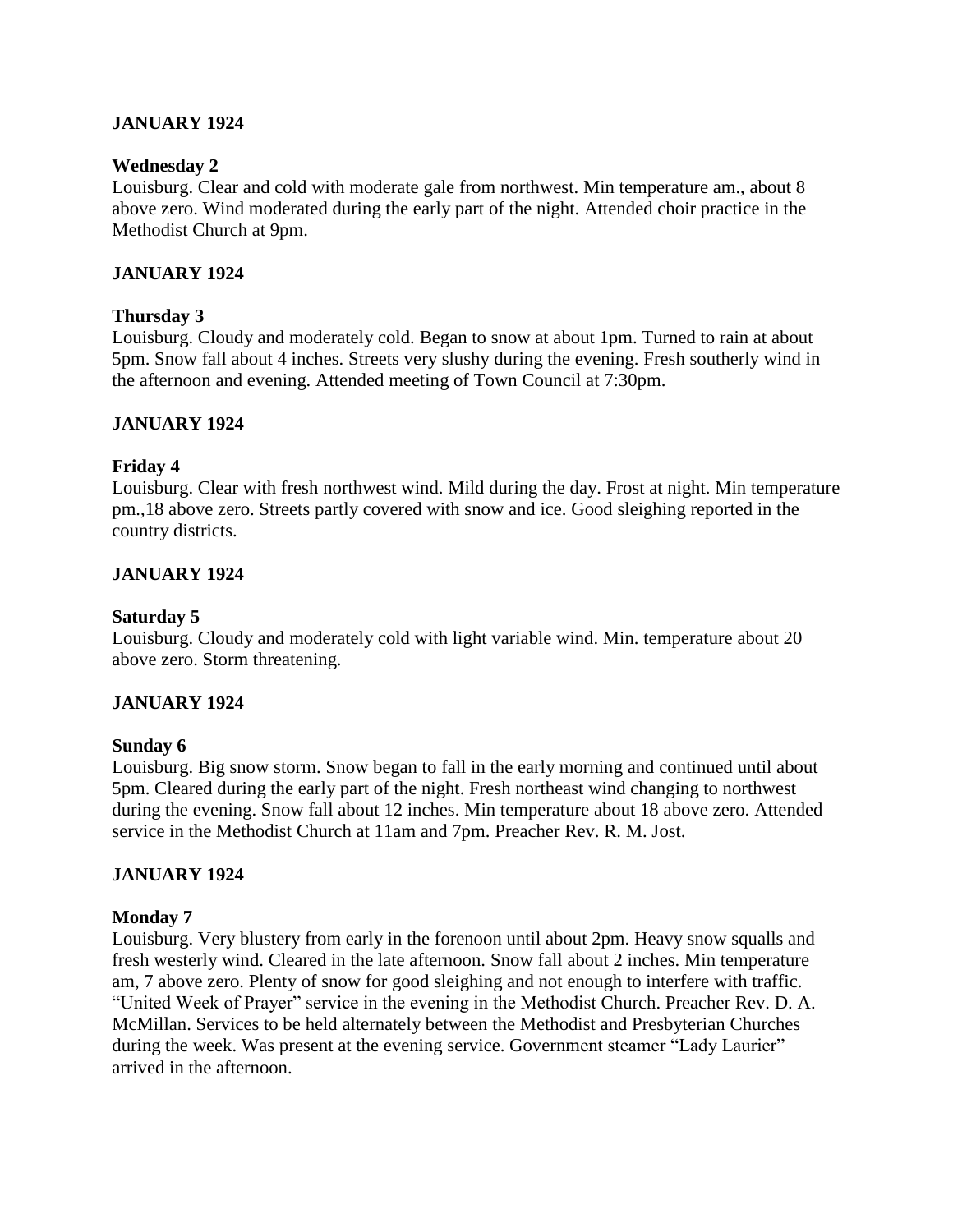## **JANUARY 1924**

### **Tuesday 8**

Louisburg. Clear and moderately cold. An ideal winter day. Light northwest wind. Min temperature am 10 above zero, pm zero at 11 o'clock. First zero weather this season. United Week of Prayer service held in Presbyterian Church at 7:30pm. Preacher Rev. R. M. Jost (Methodist)

## **JANUARY 1924**

### **Wednesday 9**

Louisburg. Clear and cold in the morning. Cloudy and mild during the greater part of the day with a light drizzle of snow. Very mild at night. Wind west and southwest. Min temperature am 2 below zero. Max temperature 36 above zero. Range lights which were recently erected on Point Rochfort at "Old Town" were lighted this evening for the first time. Death of Alexander McPherson, Riverdale Street at 10pm. Attended United Week of Prayer service in the Methodist Church at 7:30pm. Preacher Rev. D. A. McMillan (Presbyterian). Attended choir practice at 8:45pm.

## **JANUARY 1924**

### **Thursday 10**

Louisburg. Cloudy and mild. Light northerly wind. Min temperature am 18 above zero. Max temperature 30 above. Government steamer "Montcalm" arrived. United Week of Prayer service held in Presbyterian Church at 7:30pm. Preacher, Rev. R. M. Jost (Methodist).

### **JANUARY 1924**

### **Friday 11**

Louisburg. Cloudy and chilly. Snow began to fall at about 11am turned to rain at about 11:30 and continued moderately until night. Light southeast wind changing to southwest and increasing to a strong breeze. Attended funeral of the late Alexander McPherson at 11am. Service conducted at the house by Rev. D. A. McMillan. Interment in Catalone cemetery. Attended Week of Prayer service in the Methodist Church at 7:30pm. Preacher Rev. D. A. McMillan (Presbyterian).

### **JANUARY 1924**

#### **Saturday 12**

Louisburg. Rained heavily in the early morning. Clear and very mild during the day. Thawed all day and spoiled the sleighing. Streets muddy with the exception of patches of ice. Strong southwest wind in the early morning. Light westerly wind during the day. Light frost at night. Min temperature 25 above zero. Max temperature 44. U. S. steamer "Yankton" arrived for bunker coal and docked at Lewis wharf.

### **JANUARY 1924**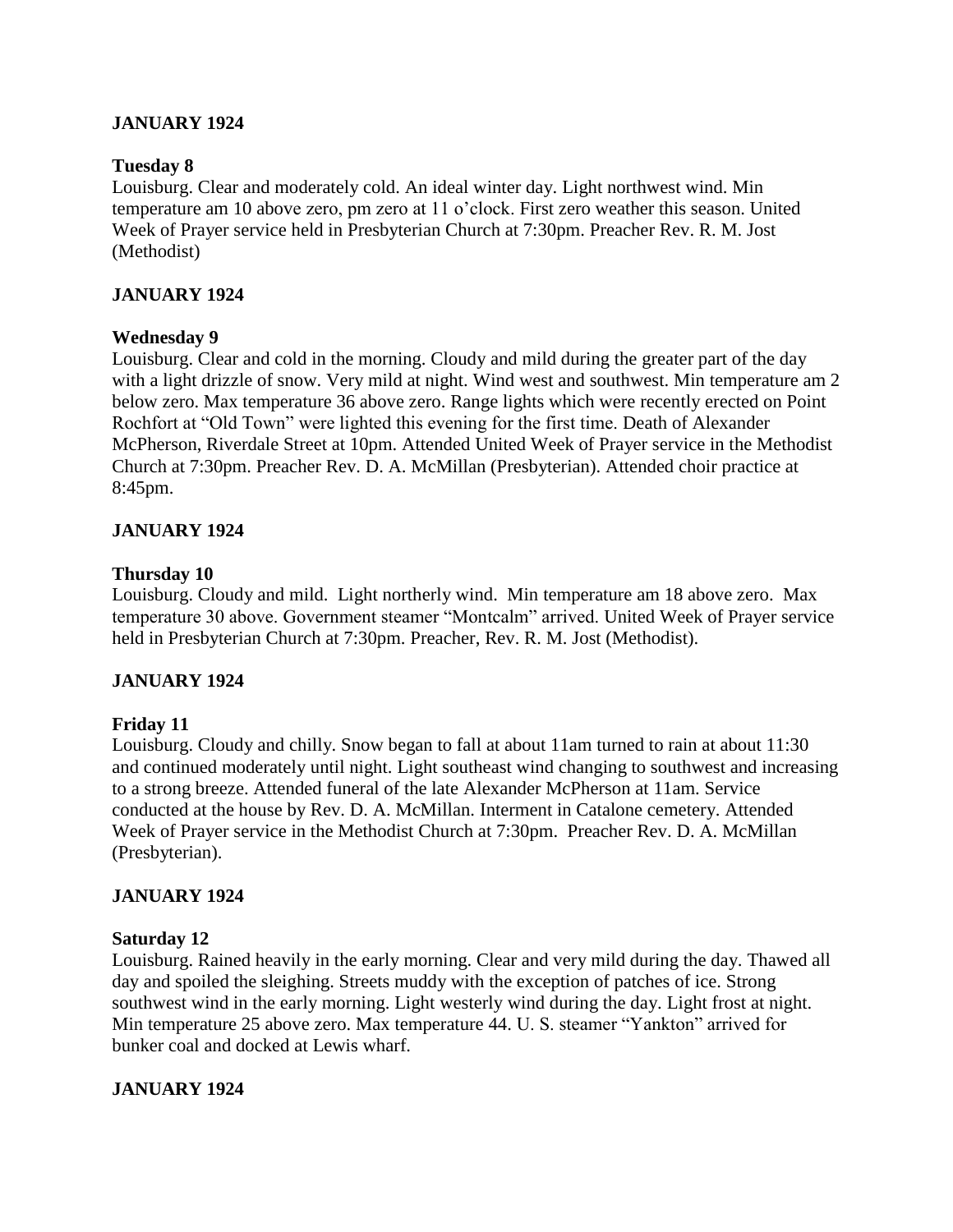### **Sunday 13**

Louisburg. Clear and moderately cold. Wind westerly. An ideal day. Min temperature 22 above zero. Attended service in the Methodist Church at 11am and 7pm. Preacher Rev. R. M. Jost at morning service and Rev. D. A. McMillan (Presbyterian) at evening service.

## **JANUARY 1924**

## **Monday 14**

Louisburg. Cloudy. Snow began to fall at about 10am and continued moderately all day. Light northeast wind. Snow fall about 4 inches. United States steamer "Yankton" which arrived Saturday, took on board bunker coal from trucks at Lewis wharf and sailed in the afternoon.

## **JANUARY 1924**

## **Tuesday 15**

Louisburg. Clear and moderately cold. Wind northerly. Negotiations between representatives of the British Empire Steel Corporation and the executive of the United Mine Workers of America which have been carried on for several weeks came to an abrupt ending today. No agreement having been reached respecting a settlement of the wage question or a renewal of the contract which terminates today. Notices were posted at Glace Bay and the various collieries stating that a 20 percent cut in wages had taken place. This reduction brings the minimum wage of \$3.25 per day which has been in effect for some time, down to \$2.60 per day. Not probable that the U.M.W.A. will accept this reduction without making a vigorous protest.

## **JANUARY 1924**

### **Wednesday 16**

Louisburg. Clear and moderately cold. Light northwest wind. An ideal day. Min temperature about 12 above zero. No coal being mined at any of the British Empire Steel Corporations collieries today owing to the general cut in wages which took place yesterday. Miners not likely to resume work until a more satisfactory wage scale is presented. Began storing my annual supply of ice. Contract for cutting and hauling given to Thomas Connington, Packer, Nelson Tanner.

## **JANUARY 1924**

### **Thursday 17**

Louisburg. Snow storm in the morning which turned to moderate rain at noon. Cleared during the early part of the night. Wind southerly changing to westerly at night. Snow fall about 4 inches. Light frost at night. Attended meeting of Town Council at 7:30pm.

## **JANUARY 1924**

### **Friday 18**

Louisburg. Mostly clear and mild. Light northerly wind. An ideal day. Min temperature about 15 above zero. Max temperature about 32 above.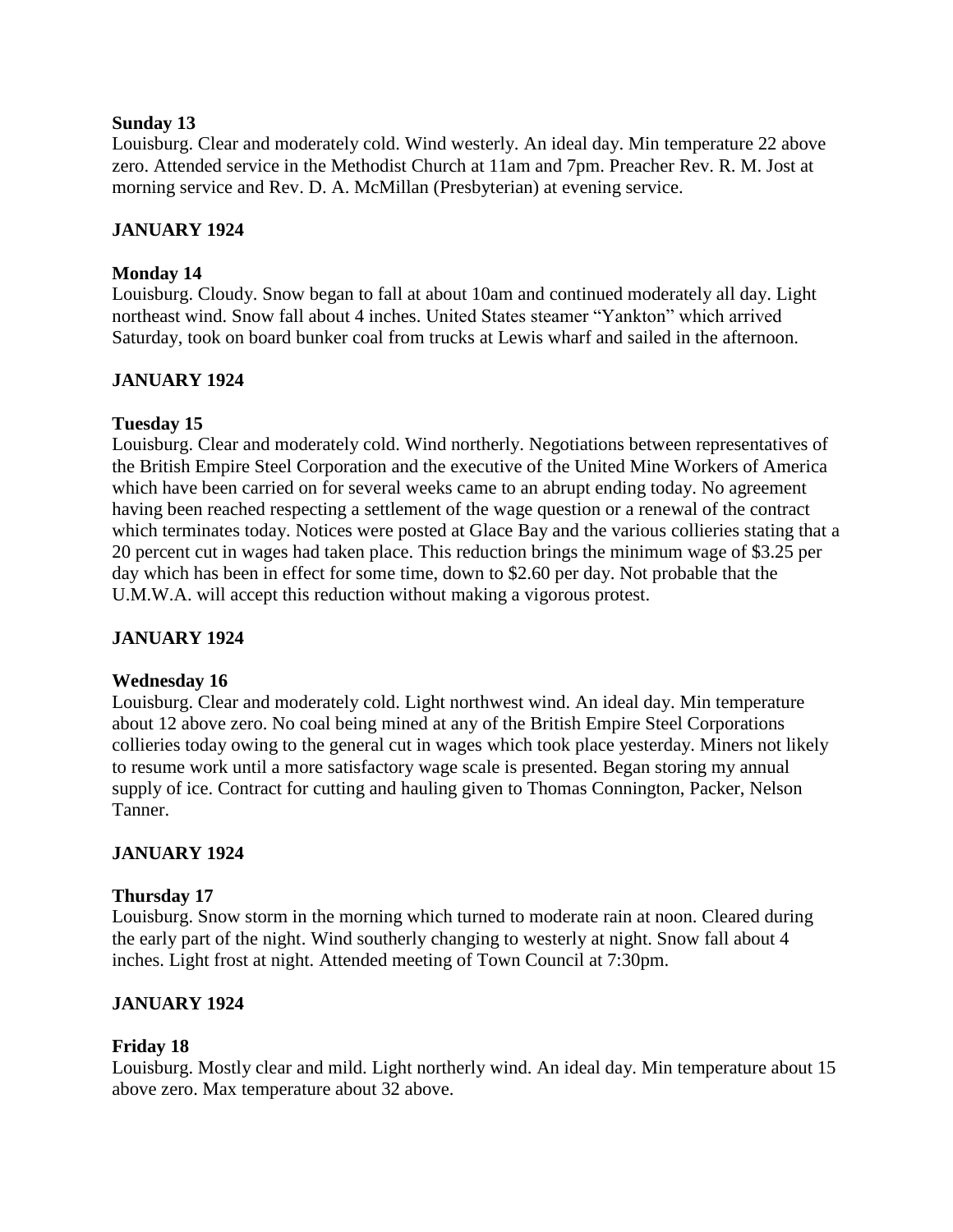## **JANUARY 1924**

### **Saturday 19**

Louisburg. Clear and moderately cold. Light northwest wind. Government steamer "Arrowmore", Capt. Rhude arrived. Finished storing my 1924 ice supply, 186 blocks.

### **JANUARY 1924**

### **Sunday 20**

Louisburg. Rained moderately from early in the morning until late at night. Very mild. Light southerly wind, almost calm. Max temperature about 36. Streets very slushy. Attended service in the Methodist Church at 11 am and 7pm. Preacher, Rev. R. M. Jost.

### **JANUARY 1924**

### **Monday 21**

Louisburg. Rained moderately during the morning. Cloudy and mild the greater part of the day. Getting colder towards night. Wind southwest changing to northwest at night and increasing to a fresh breeze. Snow squalls during the night. Death at Moscow, Russia of Nikolai Lenin, Russian Bolshevik leader and Premier of Soviet Russia.

## **JANUARY 1924**

### **Tuesday 22**

Louisburg. Partly clear and decidedly cold. Strong northwest wind which moderated to some extent at night. Min temperature 11am, 1 below zero. Mr. Baldwin, Premier of Great Britain tendered his resignation. Ramsay MacDonald invited by the King to form a Government. \$178,000 fire at North Sydney, NS.

### **JANUARY 1924**

### **Wednesday 23**

Louisburg. Cloudy, mild and calm. Snow began to fall shortly before noon and continued for about 3 hours. Snow fall about 3 inches. Light variable wind. Min temperature about 12 above zero. Government steamer "Arrowmore" sailed but returned to port in the afternoon. Marriage of Archie MacDonald of this town to Miss Margaret MacDonald of Catalone. Ceremony performed by Rev. D. A. MacMillan at Presbyterian Manse. Attended choir practice in the Methodist Church at 9pm.

### **JANUARY 1924**

### **Thursday 24**

Louisburg. Cloudy and moderately cold. Mostly clear in the afternoon. Light winds. Ideal winter weather. Government steamer "Arrowmore" sailed in the morning to take up buoys along the coast but returned to port owing to thick weather.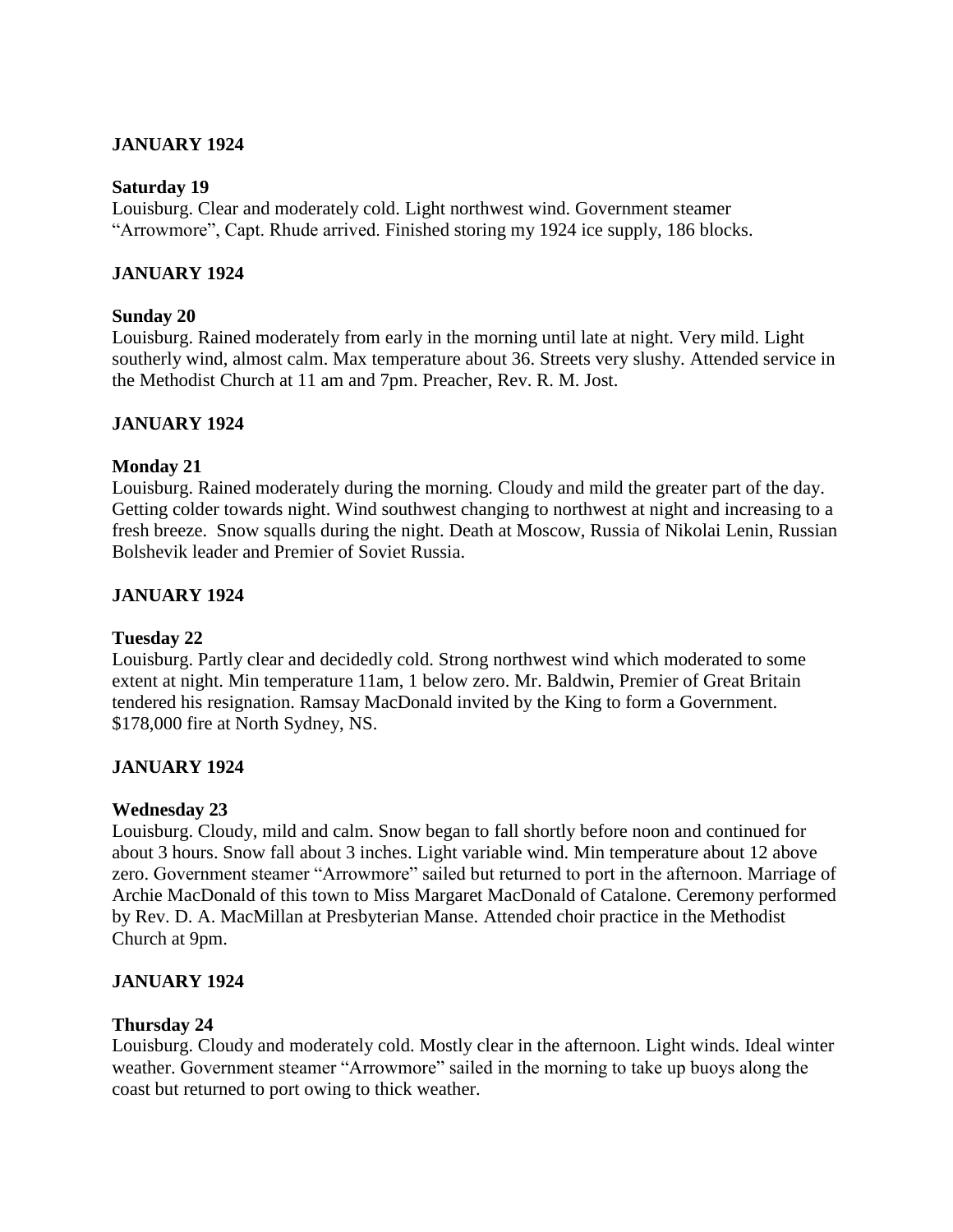## **JANUARY 1924**

### **Friday 25**

Louisburg. Cloudy and moderately cold in the morning. Snow began to fall at about 2pm and continued until about 6:30pm when it turned to rain. Fresh southwest wind changing to south and southeast in the afternoon and increasing to a heavy gale in the evening. Snow fall about 3 inches.

### **JANUARY 1924**

### **Saturday 26**

Louisburg. Clear and mild during the greater part of the day turning colder in the late afternoon. Moderately cold at night. Fresh west and northwest wind. Min temperature pm, about 8 above zero. Max temperature about 36 above.

### **JANUARY 1924**

## **Sunday 27**

Louisburg. Clear and very cold. Fresh northwest wind. Min temperature am 4 below zero, pm 6 below. Mercury did not rise above the zero mark during the day. Had dinner and spent part of the afternoon at John A. McDonald's. Attended service in the Methodist Church at 11am and 7pm. Preacher Rev. R. M. Jost.

### **JANUARY 1924**

### **Monday 28**

Louisburg. Clear and very cold. Light northwest wind. Min temperature am 9 below zero, pm zero. Max temperature 4 above zero.

### **JANUARY 1924**

### **Tuesday 29**

Louisburg. Cloudy and mild. Light snow squalls in the forenoon. Light westerly wind. Min temperature early am 2 above zero. Max temperature 33 above zero. British steamer "Helizones" arrived at 10pm for part cargo of steel products. First steamer to arrive for cargo since May last. Nominations filed with the town clerk for Mayor and three councillors. Elections to take place on Feb 5<sup>th</sup>. Nominations as follows: for Mayor, A. A. Martell. For councillors, Clarence Peters, Thomas Peck and M. S. Huntington. As there was only one nomination for Mayor and only 3 nominations for councillors to fill 3 seats, all of the above will be returned by acclamation.

### **JANUARY 1924**

### **Wednesday 30**

Louisburg. Cloudy and mild. Foggy part of the day. Light southerly wind.Min temperature early am 22 above zero. Max temperature 36. British steamer "Helizones" which arrived last night,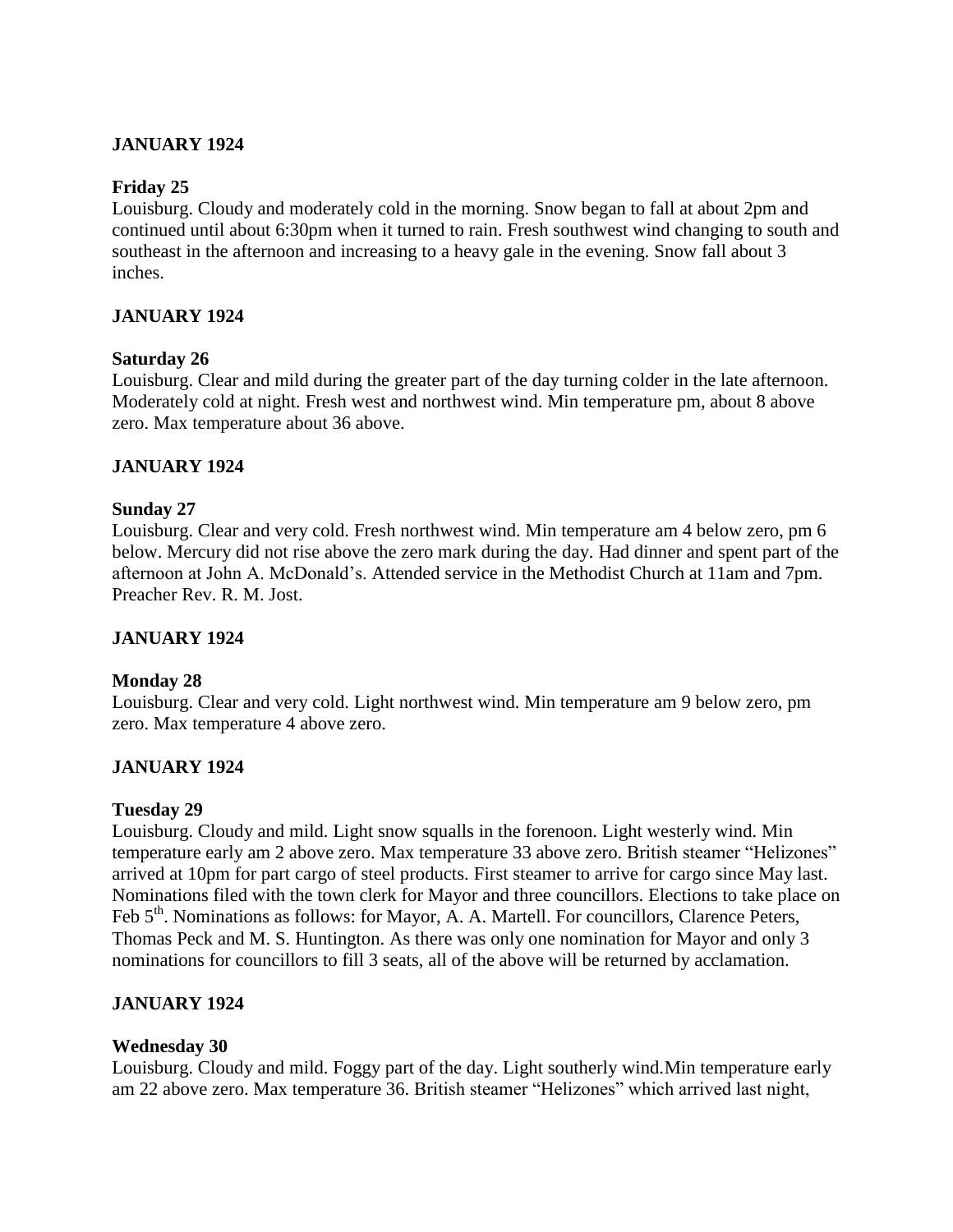began loading steel products at the freight wharf. British steamer "Trewyn" arrived shortly before noon for part cargo of steel products. Attended choir practice in the Methodist Church at 9pm.

# **JANUARY 1924**

# **Thursday 31**

Louisburg. Rained all day. Turned to snow at about 10pm. Light variable wind mostly southerly but changed to northeast during the early part of the night. Snow fall about ½ inch. Attended meeting in town hall at 7:30pm called by the Mayor for the purpose of organizing a boys club.

# **FEBRUARY 1924**

# **Friday 1**

Louisburg. Clear and moderately cold. Light west and northwest wind. Min temperature am about 22 above zero. Min temperature pm about 12 above zero. Max temperature about 33. Government steamer "Arrowmore" which has been in port for some days, sailed on buoy service. New Lighthouse - New lighthouse at the mouth of the harbour which has been under construction since last September to replace the one destroyed by fire on the  $2<sup>nd</sup>$  of last June, was officially lighted this evening and goes into commission from this date. Capt. E. M. Dickson had the contract for the lighthouse and also for a dwelling in connection with same which is nearing completion. John N. McDonald was foreman of construction for both these buildings. William Cameron is lighthouse keeper.

## **FEBRUARY 1924**

## **Saturday 2**

Louisburg. Cloudy and moderately cold. Light variable wind. British steamer "Trewyn" sailed with part cargo of steel products. Government steamer "Lady Laurier" arrived in the early morning. Revenue cutter "Sagamore" arrived.

## **FEBRUARY 1924**

## **Sunday 3**

Louisburg. Cloudy, very chilly and raw with increasing light snow squalls. Northeast gale which moderated to some extent during the night. Min temperature about 12 above zero. Max temperature 19 above. United States steamer "Yankton" arrived. Death of Woodrow Wilson, Ex-President of the United States. Attended service in the Methodist Church at 11am and 7pm. Preacher, Rev. R. M. Jost.

## **FEBRUARY 1924**

## **Monday 4**

Louisburg. Clear and cold with fresh northwest wind. Min temperature am 6 above zero. Max temperature 22 above.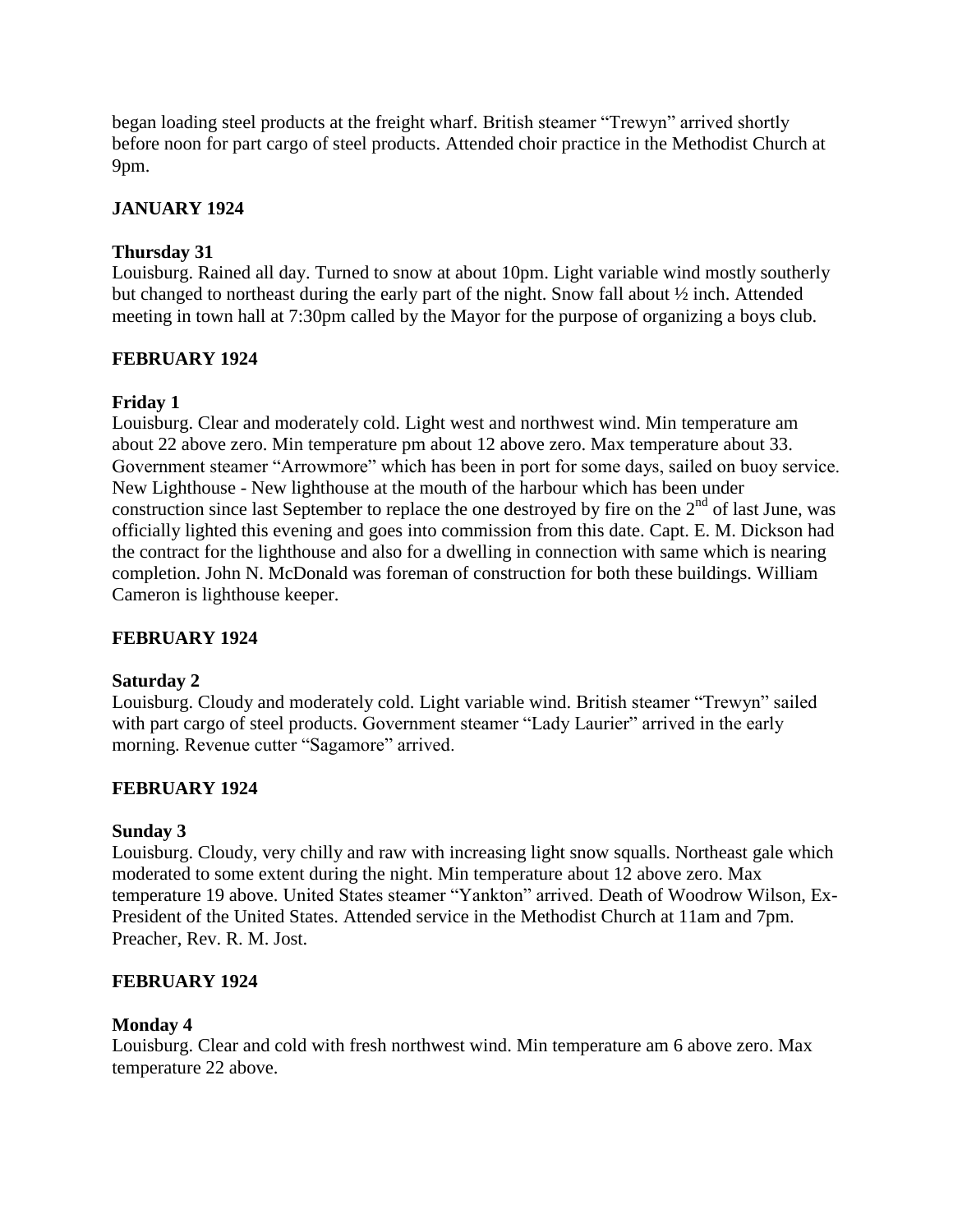### **FEBRUARY 1924**

### **Tuesday 5**

Louisburg. Clear and cold with moderate northwest wind. Min temperature am 6 above zero. Max temperature am 21 above zero. Dominion Coal Company's tug, "Douglas A. Thomas" arrived from Sydney at 9:30pm to remain here during the winter season. Town Elections result as follows: Mayor, A. A. Martell. Councillors, Clarence Peters, Thomas Peck, M. S. Huntington. All of the above returned by acclamation.

## **FEBRUARY 1924**

### **Wednesday 6**

Louisburg. Cloudy and moderately cold. Snow began to fall at about 6pm and continued for several hours and turned to hail. Snow fall about 3 inches. Min temperature am 8 above zero. Max temperature 28 above. Attended choir practice in the Methodist Church at 9pm.

## **FEBRUARY 1924**

## **Thursday 7**

Louisburg. Partly clear with light snow squalls, mild. Min temperature about 24 above zero. Max temperature 39 above. Government steamer "Lady Laurier" sailed. Attended meeting of town council at 7:30pm. First meeting of new council. Mayor and new councillors sworn in. Standing committees, Board of Health and Policeman appointed. Wesley Tanner reappointed Policeman, Temperance Act Inspector, Sanitary Inspector, Truant Officer, Pound Keeper and Jailer.

### **FEBRUARY 1924**

### **Friday 8**

Louisburg. Clear and moderately cold. Light northwest wind. Min temperature about 12 above zero.

### **FEBRUARY 1924**

### **Saturday 9**

Louisburg. Clear and moderately cold. Light northwest wind. Min temperature am zero.

### **FEBRUARY 1924**

### **Sunday 10**

Louisburg. Clear and moderately cold. Light wind varying from northwest to southerly. A perfect day. Min temperature am 4 above zero. Had dinner and spent part of the afternoon at J. A. McDonald's. Attended service in the Methodist Church at 11am and 7pm. Preacher, Rev. R. M. Jost.

### **FEBRUARY 1924**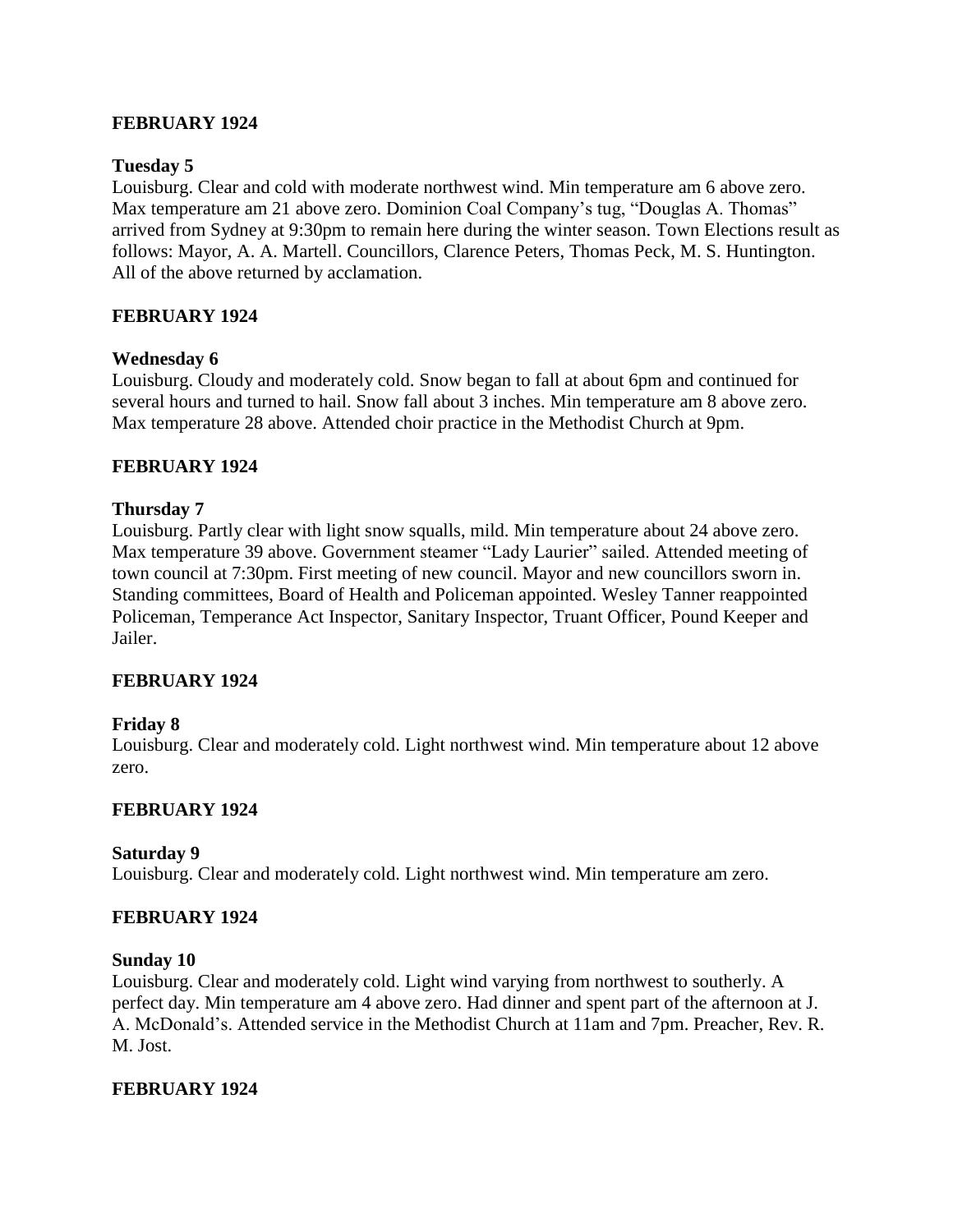## **Monday 11**

Louisburg. Cloudy and mild. Snow began to fall at about 5pm and continued until about 10pm. Very blustery during the evening. Wind northeast. Snowfall about 4 inches. Negotiations which have been carried on almost a month first at Glace Bay and later at Montreal between committees of British Empire Steel Corporation and U. M. W. A. over wage question came to a close today by the signing of an agreement which gives the U. M. W. an increase of about 7 percent over the 1923 rates.

## **FEBRUARY 1924**

## **Tuesday 12**

Louisburg. Mild and partly cloudy. Wind northeast shifting to north and northwest. Min temperature 18 above zero. Max temperature 37 above. Attended meeting of school board at 7:30pm. Attended band practice at 9pm.

## **FEBRUARY 1924**

## **Wednesday 13**

Louisburg. Cloudy and mild. Light snow squalls in the afternoon. Light northerly wind. Attended choir practice in the Methodist Church at 9pm.

## **FEBRUARY 1924**

### **Thursday 14**

Louisburg. Clear and moderately cold. Light northwest wind. Min temperature am 3 above zero. Min temperature pm 10 above zero. Max temperature 27 above zero. Attended an adjourned meeting of citizens consisting principally of young men in town here at 7:30pm for the purpose of completing the organization of a young men's club.

### **FEBRUARY 1924**

### **Friday 15**

Louisburg. Cloudy and moderately cold in the morning. Began to snow at about 11am and continued all day and until late at night. Heaviest storm of the season. Wind northeast increasing to a gale. Snow fall about 10 inches.

### **FEBRUARY 1924**

### **Saturday 16**

Louisburg. Partly clear and moderately cold. Wind northwest. Min temperature 14 above zero. Streets and roads badly drifted owing to yesterday's storm.

### **FEBRUARY 1924**

**Sunday 17**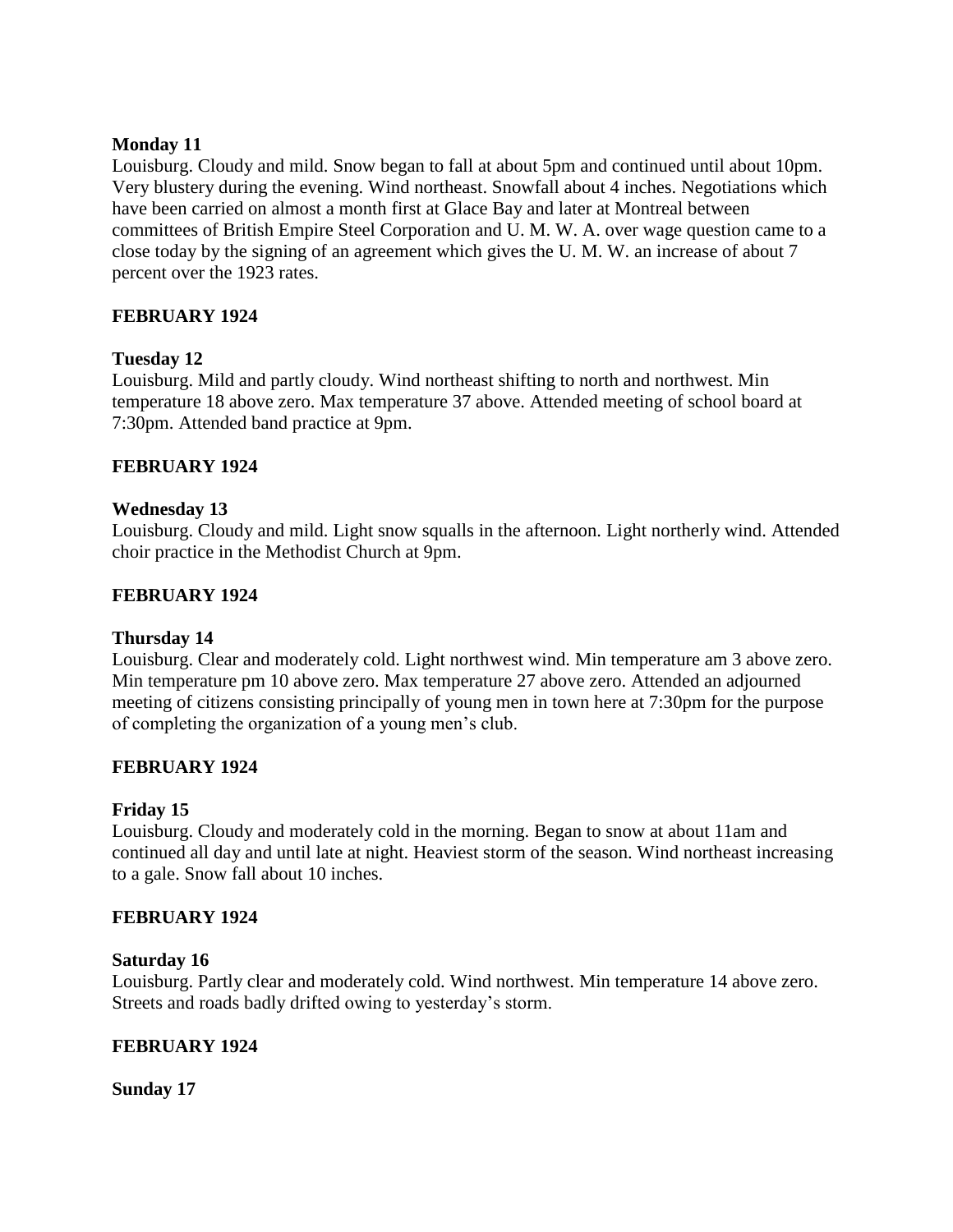Louisburg. Moderately cold and remarkably clear. Light northwest wind. Min temperature am 6 above, pm 2 above. Attended service in the Methodist Church at 11am an 7pm. Preacher Rev. R. M. Jost.

## **FEBRUARY 1924**

### **Monday 18**

Louisburg. Moderately cold in the morning and cloudy with light snow squalls. Clear in the afternoon. Light northwest wind. Min temperature 8 above zero. Max temperature 32 above zero.

## **FEBRUARY 1924**

### **Tuesday 19**

Louisburg. Clear and moderately cold. Light northwest wind. Min temperature 1above zero am, Min temperature 2 below zero, pm.

### **FEBRUARY 1924**

### **Wednesday 20**

Louisburg. Clear and moderately cold with light variable wind. Min temperature am 2 below zero. First train of coal for shipment from Louisburg pier since May last arrived at 5pm. Attended choir practice in the Methodist Church at 9pm.

### **FEBRUARY 1924**

### **Thursday 21**

Louisburg. Snow and hail in the early morning turning to light rain and mist in the forenoon. Foggy and mild in the afternoon. Wind southerly. Snow fall about 2 inches. Harbour and coast partly blocked with drift ice. French steamer "Caid" arrived for bunker coal and anchored in the upper harbour.

### **FEBRUARY 1924**

### **Friday 22**

Louisburg. Cloudy in the forenoon with light snow squalls. Partly clear in the afternoon. Very mild. Light southwest wind. Steamer "Watuka" arrived for cargo of coal. Steamer "Caid" which arrived last night, docked and proceeded to take bunker coal. First coal shipment from Louisburg pier since May 1923.

### **FEBRUARY 1924**

### **Saturday 23**

Louisburg. Clear and moderately cold. Light winds. Steamer "Kamaraska" arrived at noon for cargo of coal.

### **FEBRUARY 1924**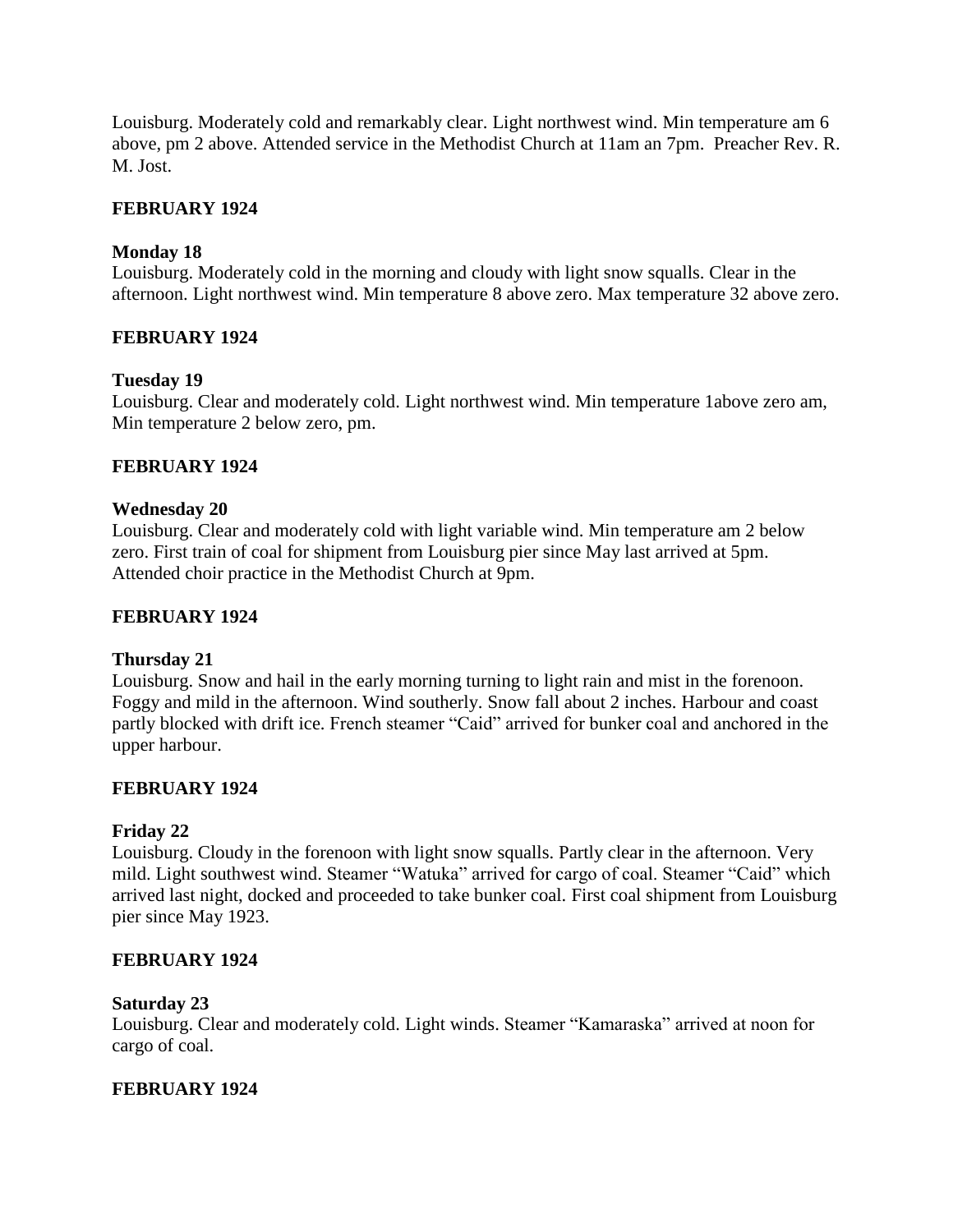### **Sunday 24**

Louisburg. Clear and moderately cold. Light northwest wind. Min temperature am and pm zero. Steamer "Peveral" arrived at 9pm for bunker coal. Attended service in the Methodist Church at 11am and 7pm. Preacher Rev. R. M. Jost.

## **FEBRUARY 1924**

## **Monday 25**

Louisburg. Clear and moderately cold. Light variable wind. Min temperature am 7 below zero. Steamer "Peveral" bunkered and sailed. Death of Dan McDonald, son of the late Dan McDonald, Louisburg Road. Mr. McDonald and a companion were instantly killed by a fall of stone while working in "Victory" mine, Glace Bay. Attended special meeting of Town Council at 7:30pm called by the Mayor to consider the appointment of a deputy town clerk to act in the place of Mr. B. W. Townsend who has been ill for several days. After a short discussion, a motion was passed authorizing the Mayor to make an appointment and have it ratified by the council as soon as convenient.

## **FEBRUARY 1924**

## **Tuesday 26**

Louisburg. Clear and moderately cold. Light northwest wind. Min temperature am 8 above. Max temperature 27 above. Steamer "Kamaraska" sailed with cargo of coal for St. John, NB. Body of the late Dan McDonald who was accidently killed in Victory mine, Glace Bay yesterday, arrived on the evening train and was conveyed to his former home at Louisburg Road by team.

### **FEBRUARY 1924**

### **Wednesday 27**

Louisburg. Clear, moderately cold in the morning. Mild during the afternoon and evening. Light northwest wind changing to southwest in the afternoon and to southeast during the night. Min temperature am 12 above zero.

### **FEBRUARY 1924**

### **Thursday 28**

Louisburg. Snowed in the early morning. Turned to rain at about 7am. Rained heavily nearly all day. Snow fall about 5 inches. Streets very slushy during the afternoon and evening. Wind easterly and southerly changing to northwest during the night. Attended meeting of town council at 2pm called by Mayor Martell to ratify the appointment of B. M. Spencer as Deputy Town Clerk during the absence of B. W. Townsend who has been ill for several days. Attended and took part in school concert in Masonic Hall at 8pm. Programme under the direction of W. Spencer, Principal of school. Sang solo entitled "Monarch of the Woods" Encore, "I should like a little bit of nougat".

### **FEBRUARY 1924**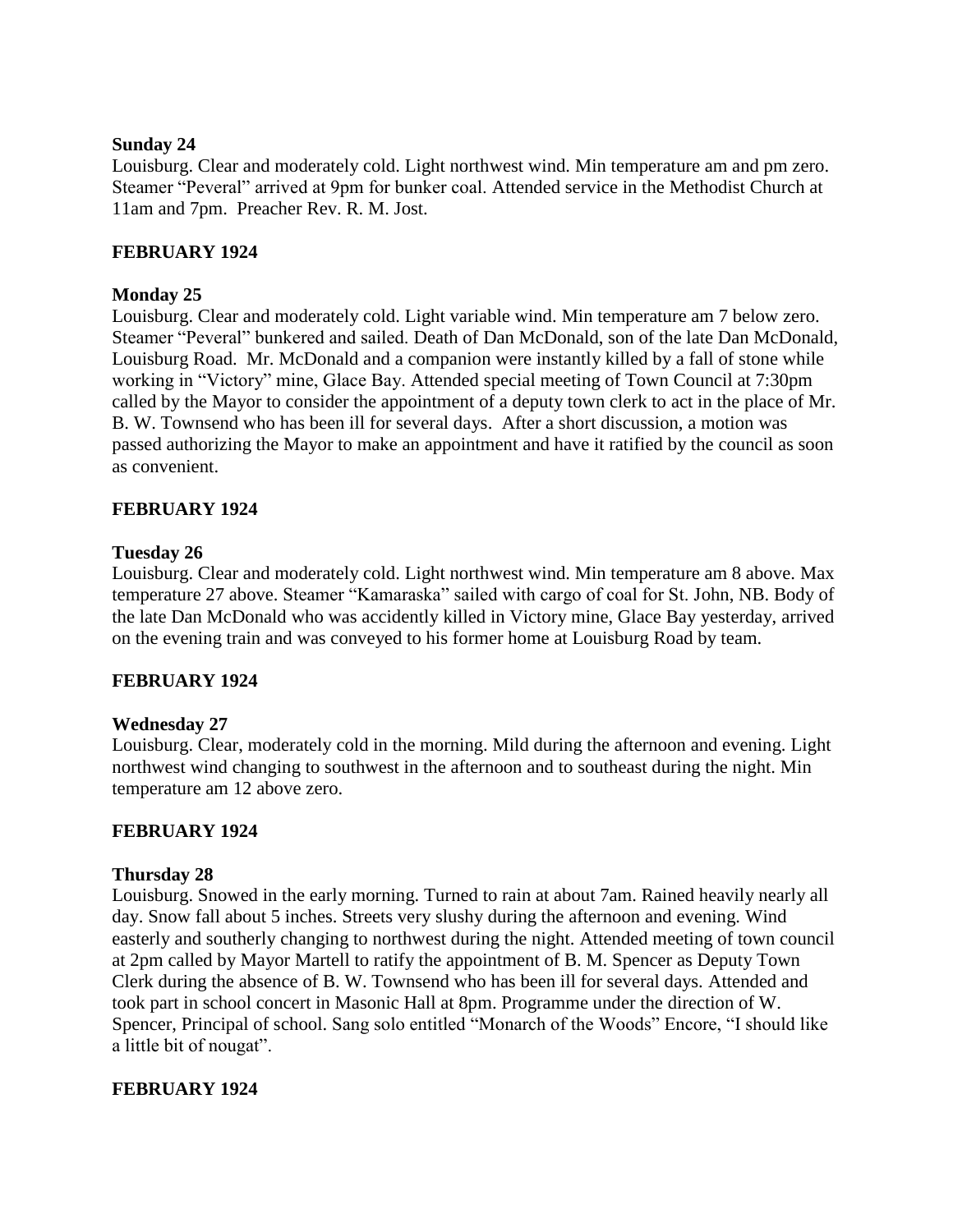## **Friday 29**

Louisburg. Clear and mild with fresh westerly wind. Steamer "Sable I" arrived, bunkered and sailed. Steamer "Obernai" arrived for cargo of coal.

## **MARCH 1924**

## **Saturday 1**

Louisburg. Clear and mild. Light southwest wind. Thawing all day. Max temperature about 40.

## **MARCH 1924**

## **Sunday 2**

Louisburg. Clear and mild. Spring-like. Light northeast wind. Steamer "Watuka" arrived. Steamer "Stella Maris" arrived for bunker coal. Had dinner and spent part of the afternoon at J. A. MacDonald's. Attended service in the Methodist Church at 11am and 7pm. Preacher, Rev. R. M. Jost.

## **MARCH 1924**

### **Monday 3**

Louisburg. Cloudy and mild with light northeast wind. Steamer "Stella Maris" sailed. Masonic Banquet in Masonic Hall in the evening.

### **MARCH 1924**

### **Tuesday 4**

Louisburg. Clear and mild. Fresh northeast wind. Sydney Civic election results as follows: For Mayor, James McConnell 2806, William Fitzgerald 2388, Sydney Muggah 1426. Aldermen elected: William Manson (acclamation), A. S. McDonald, M. R. Chappell, D. J. Buckley, M. A. McKenzie, J. N. McLeod, A. D. McDonald, (Sydney Record, March 7, 1924). Attended meeting of school board at 7:30pm.

### **MARCH 1924**

### **Wednesday 5**

Louisburg. Clear and mild. Spring-like. Light northeast wind. Steamer "Kamaraska" arrived for cargo of coal. Attended choir practice in the Methodist Church at 9pm.

MARCH 1924

Thursday 6 Louisburg

Cloudy and mild, misty and showery. Foggy at night. Light northeast wind. Streets very wet and slushy. Steamer "Kamaraska" sailed with cargo of coal. Vote taken by the U.M.W.A. on the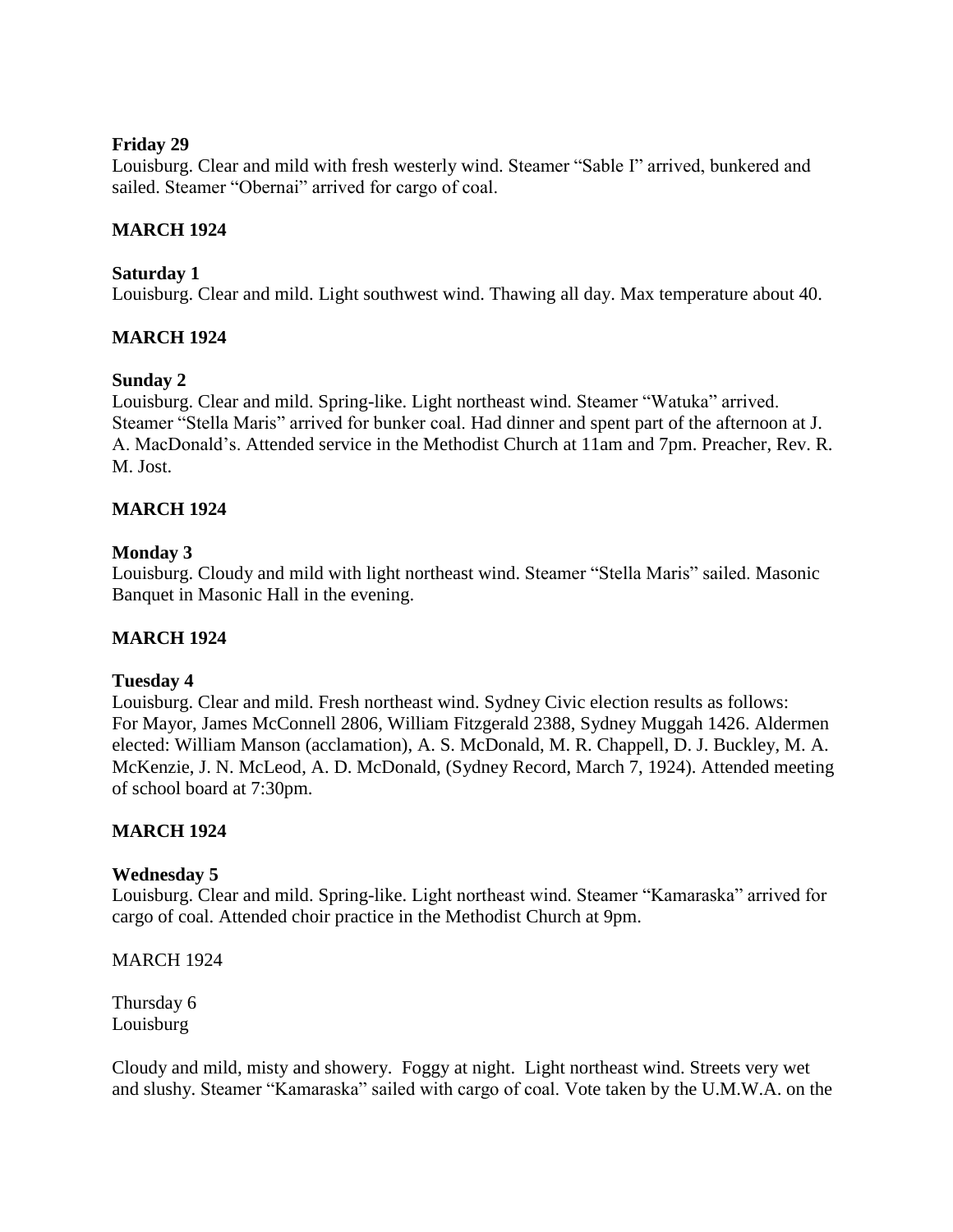wage agreement which was signed at Montreal on Feb 11/24 resulted in the wage agreement being turned down. Vote as follows: for agreement 3163, against 5616 (Sydney Record March 7/24). Result of vote in Louisburg local, 45 for agreement, 14 against. Attended meeting of town council at 7:30pm.

## **MARCH 1924**

## **Friday 7**

Louisburg. Cloudy, misty and foggy. Light easterly wind. James B. McLauchlan, who has been in Dorchester Penitentiary for the last four months on a charge of seditious libel and has been granted a ticket of leave, arrived at Sydney and Glace Bay. Demonstrations being held at both places by his friends in honor of his release.

## **MARCH 1924**

## **Saturday 8**

Louisburg. Cloudy, misty and mild. Wind northeast. Word received by "wireless" that steamer "Obernai" (Capt. Dicks) which sailed from here early in the week with a cargo of coal for Newfoundland was in a sinking condition off the Newfoundland coast and that her crew had abandoned her and taken to the boats. Steamers reported rushing to their assistance.

## **MARCH 1924**

## **Sunday 9**

Louisburg. Partly clear and mild. Wind northeast. Word received that the crew of the steamer "Obernai" reported yesterday as having taken to their boats had been rescued by a steamer. Members of Orange and Live Blue Lodges paraded to the Methodist Church at 11am. Attended service in the Methodist Church at 11am and 7pm. Preacher, Rev. R. M. Jost.

## **MARCH 1924**

### **Monday 10**

Louisburg. Cloudy and mild. Light northeast wind. Nfld steamer "Kyle" arrived here at about 9:45am with passengers and mails. First trip of "Kyle" to Louisburg this season. Morning papers contained the report of the rescue of the crew of the steamer "Obernai" by the Swedish steamer "Kingsholm". Report says that the "Obernai's" crew were picked up at 2am yesterday and were proceeding to Halifax on board the "Kingsholm". "Obernai's" crew who were rescued by the Swedish American liner "Kingsholm"(Capt. Ghude) about 30 miles off the Nfld coast, 17 all told were landed at Halifax today.

## **MARCH 1924**

## **Tuesday 11**

Louisburg. Cloudy and cool. Wind easterly. British steamer "Trebyon" arrived at about 10pm for part cargo of steel products. Nfld steamer "Kyle" sailed at about 7pm with passengers and mails for Nfld. Harbour clear of ice. Attended band practice at 9pm.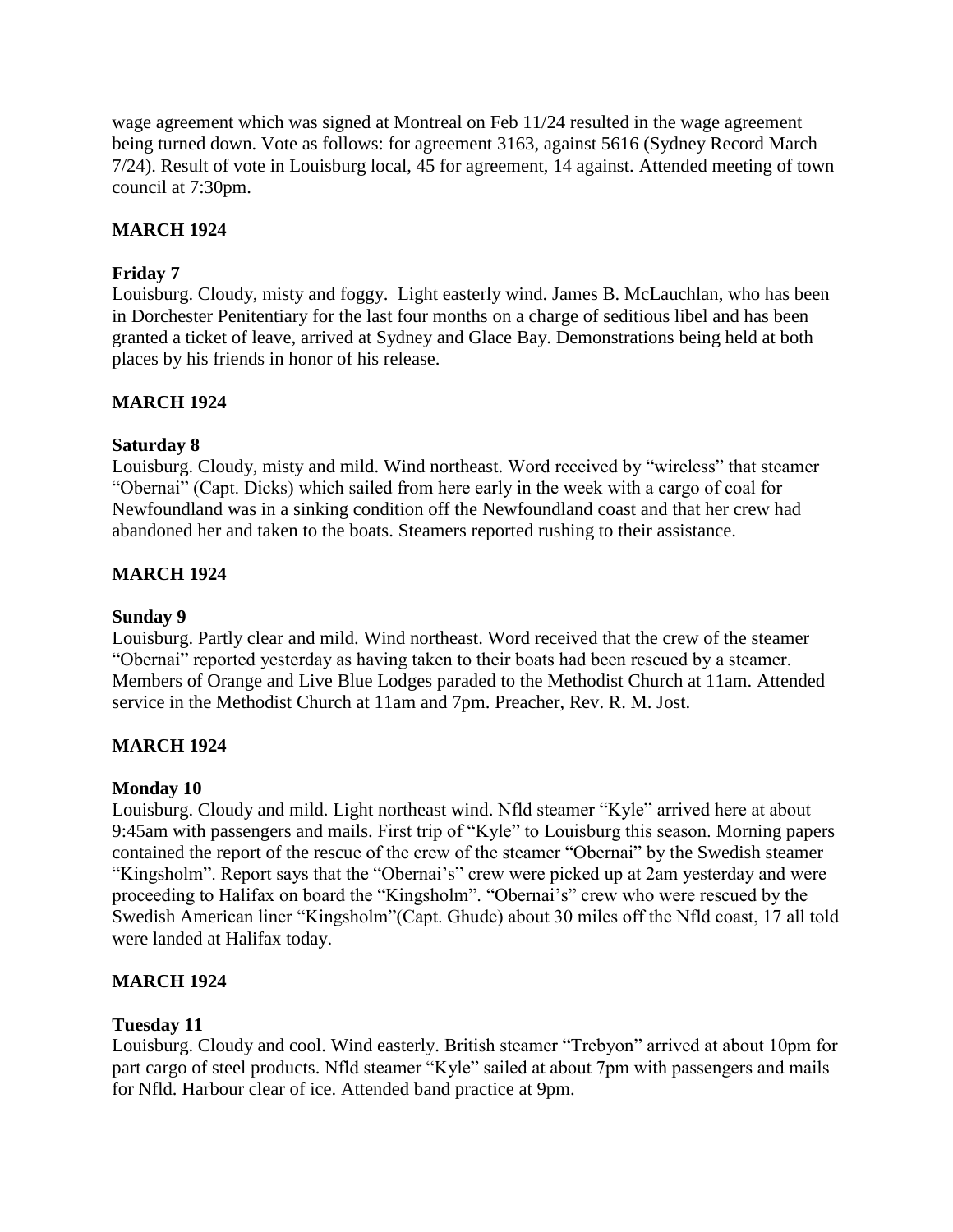## **MARCH 1924**

### **Wednesday 12**

Louisburg. Rain began to fall at about 8:30am and continued all day accompanied by a strong easterly wind. Very disagreeable.

### **MARCH 1924**

### **Thursday 13**

Louisburg. Cloudy and mild. Rain during the night. Light easterly wind. Nfld steamer "Kyle" arrived at about 10pm with passengers and mails from Nfld.

### **MARCH 1924**

### **Friday 14**

Louisburg. Cloudy and cool with snow flurries nearly all day. Fresh northwest wind. Snow fall about 3 inches. Nfld steamer "Kyle" sailed in the afternoon with passengers and mails for Nfld. Steamer "Kamaraska" arrived for cargo of coal. Small steamer "Blairmore 1<sup>st</sup>" arrived for bunker coal.

### **MARCH 1924**

### **Saturday 15**

Louisburg. Cloudy and mild with light snow squalls. Light westerly wind. Steamer "Trebyon" sailed shortly after noon with part cargo of steel products for Australia via New York. Government steamer "Montcalm" arrived during the night enroute for North Sydney.

### **MARCH 1924**

### **Sunday 16**

Louisburg. Clear and mild with light winds. Government steamer "Montcalm" sailed for North Sydney. In company with A. A. Martell, visited B. W. Townsend (town clerk) who has been ill for several weeks. Attended service in the Methodist Church at 11am and 7pm. Preacher, Rev. R. M. Jost.

### **MARCH 1924**

#### **Monday 17**

Louisburg. Cloudy and mild with light west and northwest wind. Steamer "Karamaska" sailed in the afternoon for St. John, NB with cargo of coal.

### **MARCH 1924**

#### **Tuesday 18**

Louisburg. Clear and mild. An ideal day. Light winds. Spring-like.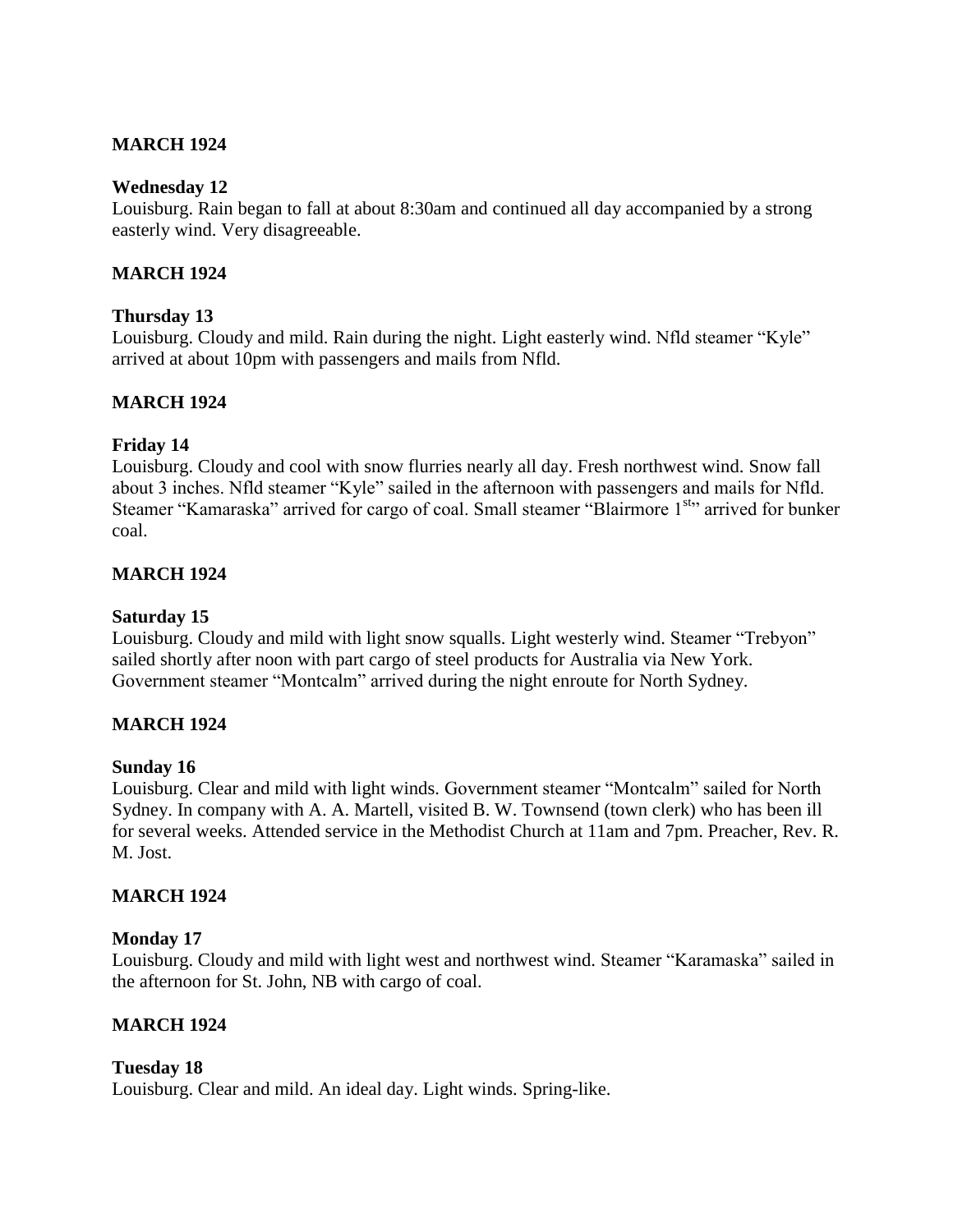## **MARCH 1924**

### **Wednesday 19**

Louisburg. Cloudy and mild. Death of Richard Power (Old Town). Attended choir practice in the Methodist Church at 9pm.

### **MARCH 1924**

### **Thursday 20**

Louisburg. Cloudy and mild. Wind east and northeast. Attended meeting of town council at 7:30pm.

## **MARCH 1924**

### **Friday 21**

Louisburg. Cloudy and raw. Wind northeast. Death of Blucher W. Townsend (town clerk) aged \_\_years. Attended meeting of ratepayers in Peter's Hall at 7:30pm. Meeting called for the purpose of voting yea or nay on the question of borrowing \$1500 for the purchase of electric meters and \$2500 for building a retaining wall along side the road at the lower end of the harbour. The electric meter proposition was carried by a vote of 11 to 42. Retaining wall defeated by a vote of 26 to 27.

### **MARCH 1924**

### **Saturday 22**

Louisburg. Cloudy and chilly. Moderate northeast wind.

### **MARCH 1924**

### **Sunday 23**

Louisburg. Partly clear and cool. Light northeast wind.Attended funeral of the late B. W. Townsend at 3:30pm. Funeral in charge of Mariner's Lodge A.F. & A.M. Service in English Church and at the grave conducted by Rev. L. H. Draper. Interment in English Church cemetery. Attended service in the Methodist Church at 11am and 7pm. Preacher Rev. R. M. Jost. Spent the evening after Church with some members of the choir at the home of Enoch Townsend.

### **MARCH 1924**

#### **Monday 24**

Louisburg. Mild, clear and spring-like. Light southwest wind. Nfld steamer "Kyle" arrived at about 1pm with passengers and mails. Attended special meeting of school board at 7:30pm called for the purpose of voting the school estimates for 1924. Motion passed asking the council for \$5000 for school purposes for the present year.

### **MARCH 1924**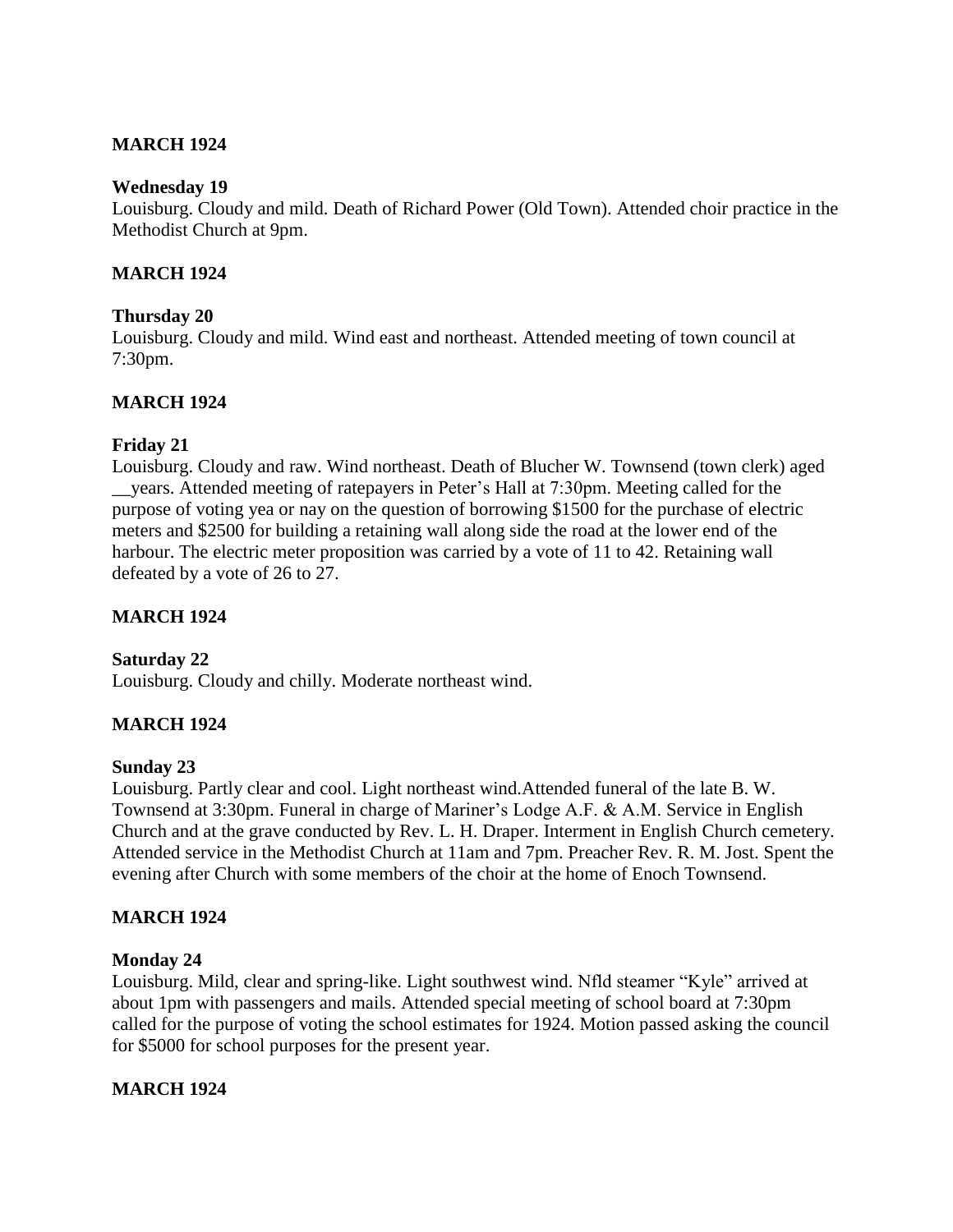## **Tuesday 25**

Louisburg. Clear, mild and spring-like. Light northwest wind. Nfld steamer "Kyle" sailed in the afternoon with passengers and freight for Nfld. Attended special meeting of Town Council at 7:30pm. Meeting called for the purpose of preparing the estimates for the current year. Estimates as follows: Joint Expenditure \$2707, Patriotic fund \$125, Board of Health \$200, Town Office \$760, Police \$550, Schools \$5000, Auditor \$50, Revisors \$45, Assessors \$40, Police Court \$150, Provincial Road Tax \$300, Workman's Compensation \$15, Debentures \$1180, Interest on overdraft \$175, Rebate on Taxes \$25, Sinking Fund \$660, Street Lighting \$264, Contingencies Repairs etc. \$325, Streets and Bridges \$700, Adverse Balance \$2700.

# **MARCH 1924**

# **Wednesday 26**

Louisburg. Clear and cool. Wind easterly. Steamer "Karmaska" arrived at noon for cargo of coal. Nfld steamer "Kyle" arrived at about 9:30pm with mails and passengers from Nfld. Attended choir practice in the Methodist Church at 9pm.

# **MARCH 1924**

## **Thursday 27**

Louisburg. Cloudy, chilly and raw. Snow began to fall at 12:45pm. Very blustery during the afternoon. Turned to rain at about 7pm and rained heavily for a while during the night. Snow fall about 5 inches.

## **MARCH 1924**

## **Friday 28**

Louisburg. Partly clear and mild. Wind northwest. Harbour full of drift ice which partly cleared in the afternoon. Nfld steamer "Kyle" sailed with passengers and mails for Nfld. Steamer "Kamaraska" which finished loading yesterday and anchored in the upper harbour, sailed in the afternoon for St. John, NB

## **MARCH 1924**

### **Saturday 29**

Louisburg. Clear and mild with light northwest wind. An ideal day. Snow melting fast and streets very slushy.

## **MARCH 1924**

### **Sunday 30**

Louisburg. Cloudy and cool. Rain and hail squalls beginning at about 4pm and continuing at intervals during the night. Thunder and lightening at about 5:30pm and also at midnight. Light east and southeast wind. French steamer "Atlantique" arrived for bunker coal. Nfld steamer "Kyle" arrived at about 7pm with passengers and mails from Nfld. Attended service in the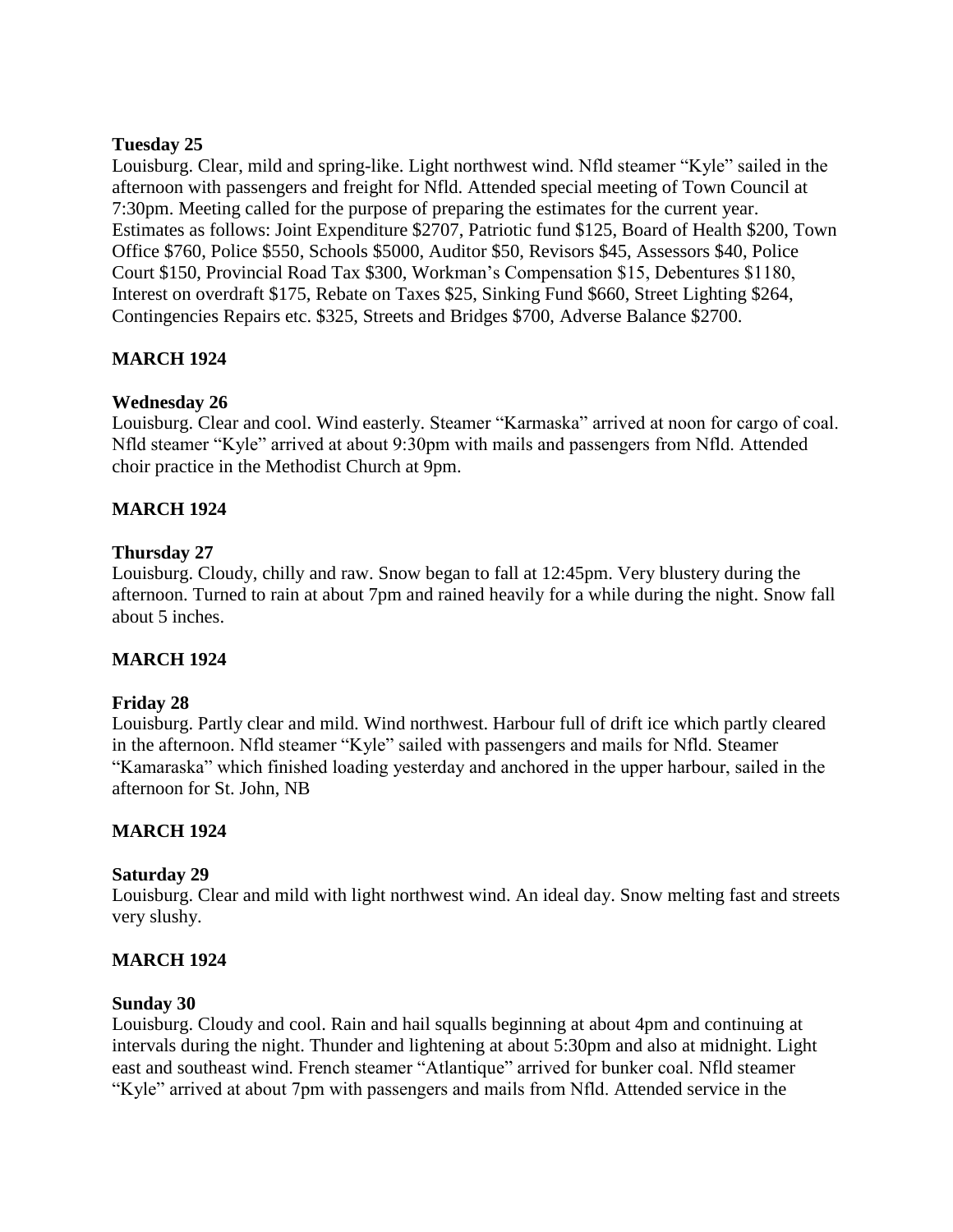Methodist Church at 11am and 7pm. Preacher Rev. R. M. Jost. 8<sup>th</sup> Anniversary service. Special collection for trustee fund amounting to.

# **MARCH 1924**

# **Monday 31**

Louisburg. Cloudy and mild with light variable wind. Harbour full of drift ice in the afternoon.

# **APRIL 1924**

## **Tuesday 1**

Louisburg. Partly clear and cool. Light northerly wind. Nfld steamer "Kyle" sailed in the early morning with passengers and mails for Nfld. Attended regular meeting of school board at 7:30pm. Among the questions discussed at the above meeting was a protest from William Covey in respect to his daughter being insulted by Wilbert Spencer, Principal of the school. After the evidence of both sides was heard, it was the unanimous decision of the school board that Mr. Spencer had acted within his rights in respect to Miss Covey's breach of discipline. Marriage of

 $\overline{\phantom{a}}$ .

## **APRIL 1924**

## **Wednesday 2**

Louisburg. Cloudy and chilly. Snow began shortly before noon. Rain and drizzle during the afternoon and evening. Wind southeast and south. Attended choir practice in the Methodist Church at 9pm.

## **APRIL 1924**

## **Thursday 3**

Louisburg. Clear and mild. Wind south. Harbour b locked with drift ice. Nfld steamer "Kyle" arrived at 6pm with passengers and mails from Port Aux Basques, Nfld. Attended regular meeting of Town Council at 7:30pm. B. M. Spencer, who has been acting as Town Clerk since Feb 26/24 was recommended by motion of the council for the position of Town Clerk to fill the vacancy caused by the death of B. W. Townsend. On motion of the council, Mr. Spencer was also recommended for the position of Stipendiary Magistrate for the Town of Louisbourg which became vacant on Mr. Townsend's death.

## **APRIL 1924**

## **Friday 4**

Louisburg. Clear, mild and spring-like. Light variable wind. Harbour partly filled with drift ice. Nfld steamer "Kyle" sailed at 8:15am with passengers, mails and freight for Port Aux Basques, Nfld. Committee consisting of Jeremiah Smith, Clarence Peters and myself, met in Town Hall at 10:30am and prepared the jury list for the Town of Louisburg for 1924.

## **APRIL 1924**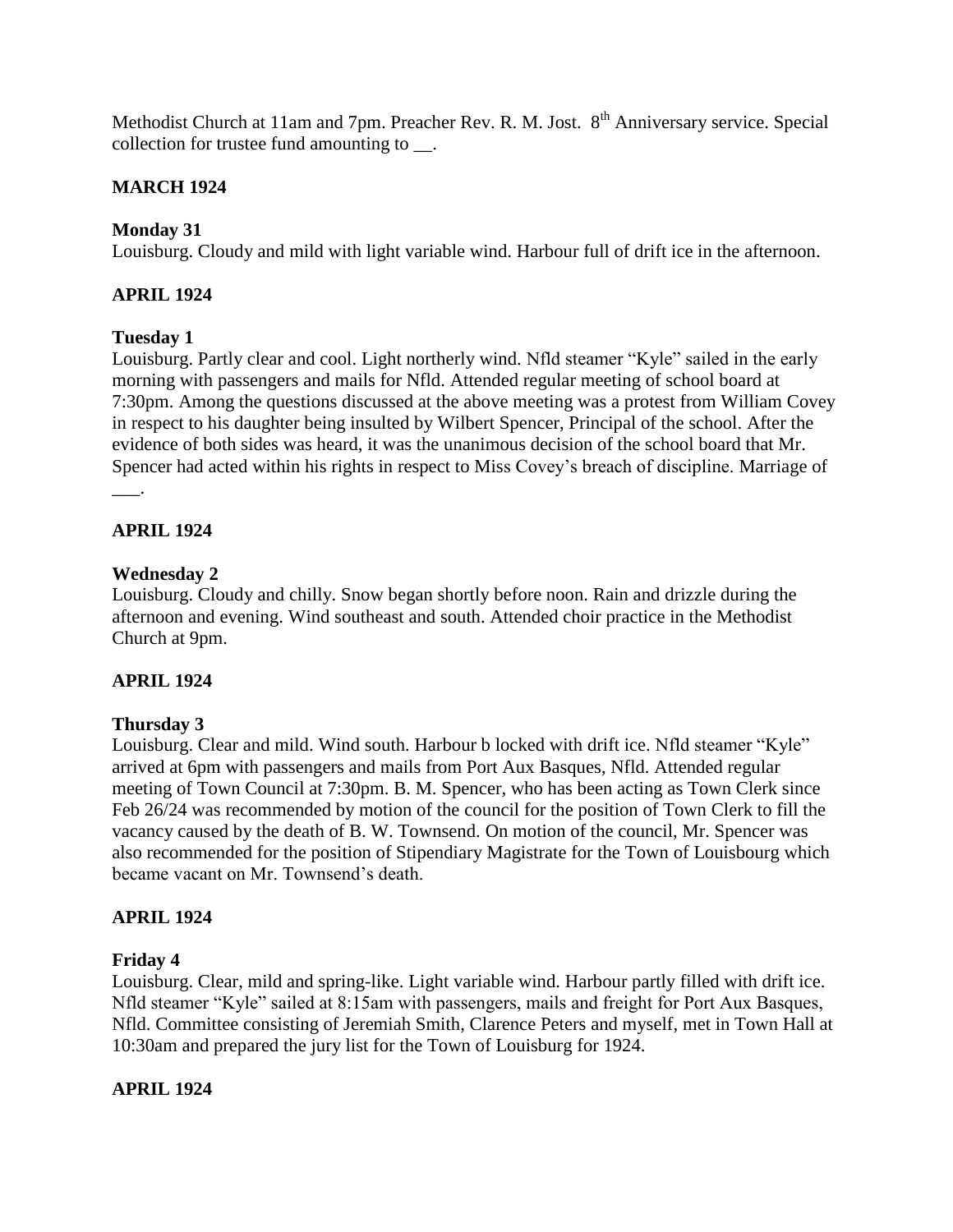## **Saturday 5**

Louisburg. Cloudy. Snowed moderately during the greater part of the day. Light southerly wind which changed to northeast during the night. Snow fall about 4 inches. Steamer "Kamaraska" arrived at about 10am for cargo of coal.

## **APRIL 1924**

## **Sunday 6**

Louisburg. Cloudy and chilly. Light easterly and southerly wind. Steamer "Kamaraska" sailed with cargo of coal. Attended service in the Methodist Church at 11am and 7pm. Preacher, Rev. R. M. Jost.

# **APRIL 1924**

## **Monday 7**

Louisburg. Clear and spring-like. Cloudy in the evening. Light northeast and east wind.

## **APRIL 1924**

### **Tuesday 8**

Louisburg. Cloudy, chilly and raw. Misty and foggy during the afternoon and evening. Wind southeast. Attended band practice at 9pm.

### **APRIL 1924**

### **Wednesday 9**

Louisburg. Cloudy and chilly. Raining and misty in the afternoon. Wind northeast. French trawler "Ruquigny" arrived. Attended choir practice at 9pm.

## **APRIL 1924**

### **Thursday 10**

Louisburg/Sydney. Cloudy in the early part of the day. Clear and spring-like in the afternoon. British steamer "Airdale" arrived at Louisburg for cargo of coal. Left here for Sydney on the 8:30 train with Mayor A. A. Martell to interview J. E. McLurg, Vice President of British Empire Steel Corporation in respect to industrial conditions at Louisburg. Arrived Sydney at about noon, held an interview with Mr. McLurg which lasted about 15 minutes in which he stated that there were no prospects of continuing the shipping of coal during the summer months at Louisburg. Baby born to Mr and Mrs. J. A. McDonald, a son.

## **APRIL 1924**

## **Friday 11**

Sydney/Louisburg. Cloudy in the morning. Clear during the greater part of the day. Light southwest wind. Left Sydney on 8am train, arrived at Louisburg at 10am.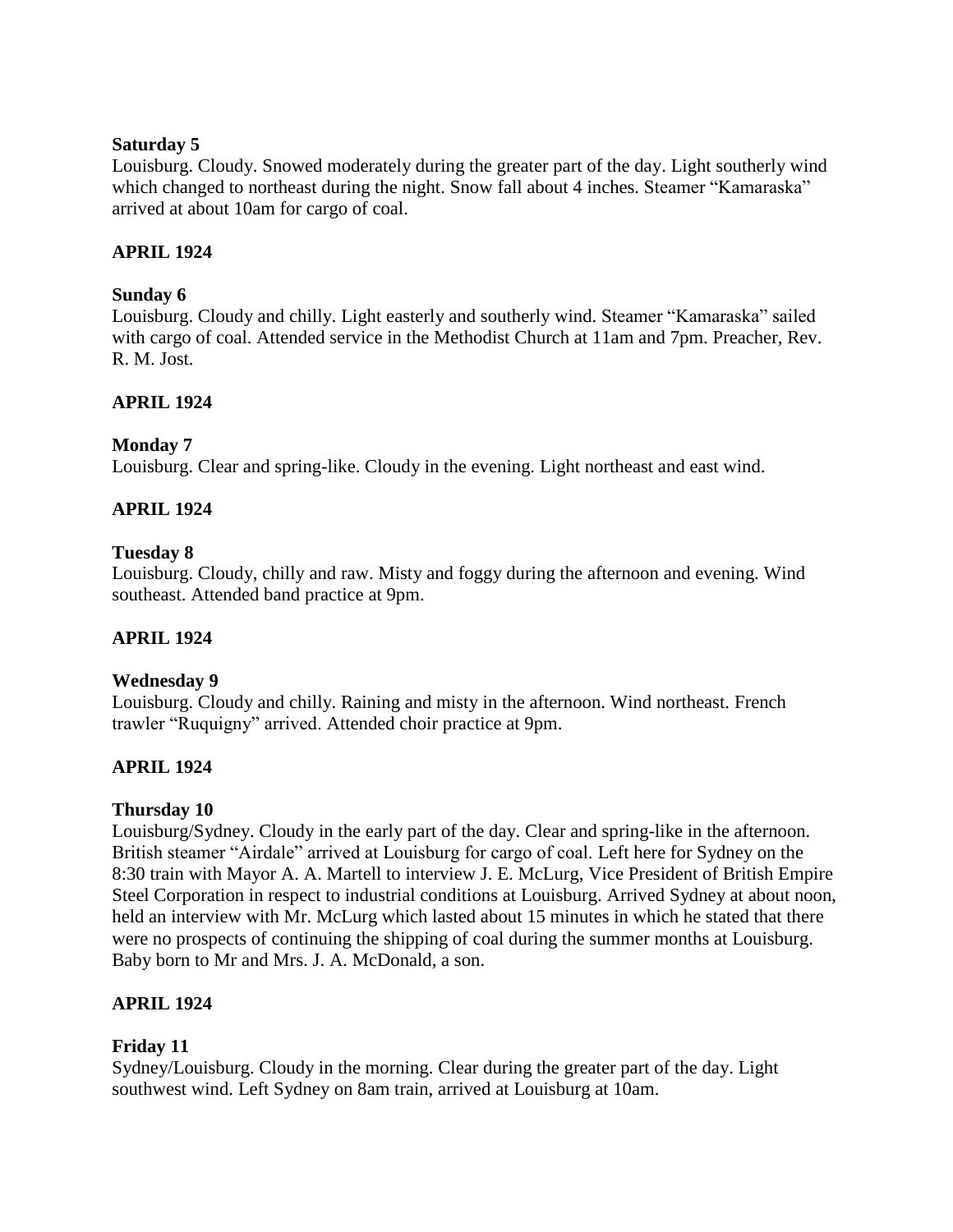## **APRIL 1924**

### **Saturday 12**

Louisburg. Clear and cool. Light northwest wind. British steamer "Tremeadow" arrived for part cargo of steel products. Docked at about 8pm and proceeded to load.

## **APRIL 1924**

## **Sunday 13**

Louisburg. Cloudy and chilly. Snowed moderately during the greater part of the day. Snow melting as it fell. Light southerly wind. Steamer "Airdale" sailed with cargo of about 4000 tons of coal for Quebec. First cargo of coal for the St. Lawrence trade this season. Steamer "Lingan" arrived in the morning for cargo of coal. Attended service in the Methodist Church at 11am and 7pm. Preacher Rev. R. M. Jost.

## **APRIL 1924**

## **Monday 14**

Louisburg. Cloudy in the morning. Began to snow quite early in the day and continued all the afternoon. Light southerly wind. Snow fall about 3 inches. French trawler "Evant Garde" arrived.

## **APRIL 1924**

### **Tuesday 15**

Louisburg. Partly clear, chilly. Strong northwest wind.

## **APRIL 1924**

### **Wednesday 16**

Louisburg. Partly clear and chilly. Wind northerly. Steamer "Lingan" sailed for St. John, NB with cargo of coal. Steamer "Watuka" which had been laid up at this port since March 2/24, sailed for North Sydney to load cargo of coal. British steamer "Tremeaduow" sailed with part cargo of steel products for Australia via St. John, NB. Attended choir practice in the Methodist Church at 9pm.

### **APRIL 1924**

### **Thursday 17**

Louisburg. Partly clear and chilly. Heavy gale which began in the early morning continued all day but moderated to some extent in the evening. Wind northeast. Attended meeting of town council at 7:30pm.

### **APRIL 1924**

**Friday 18**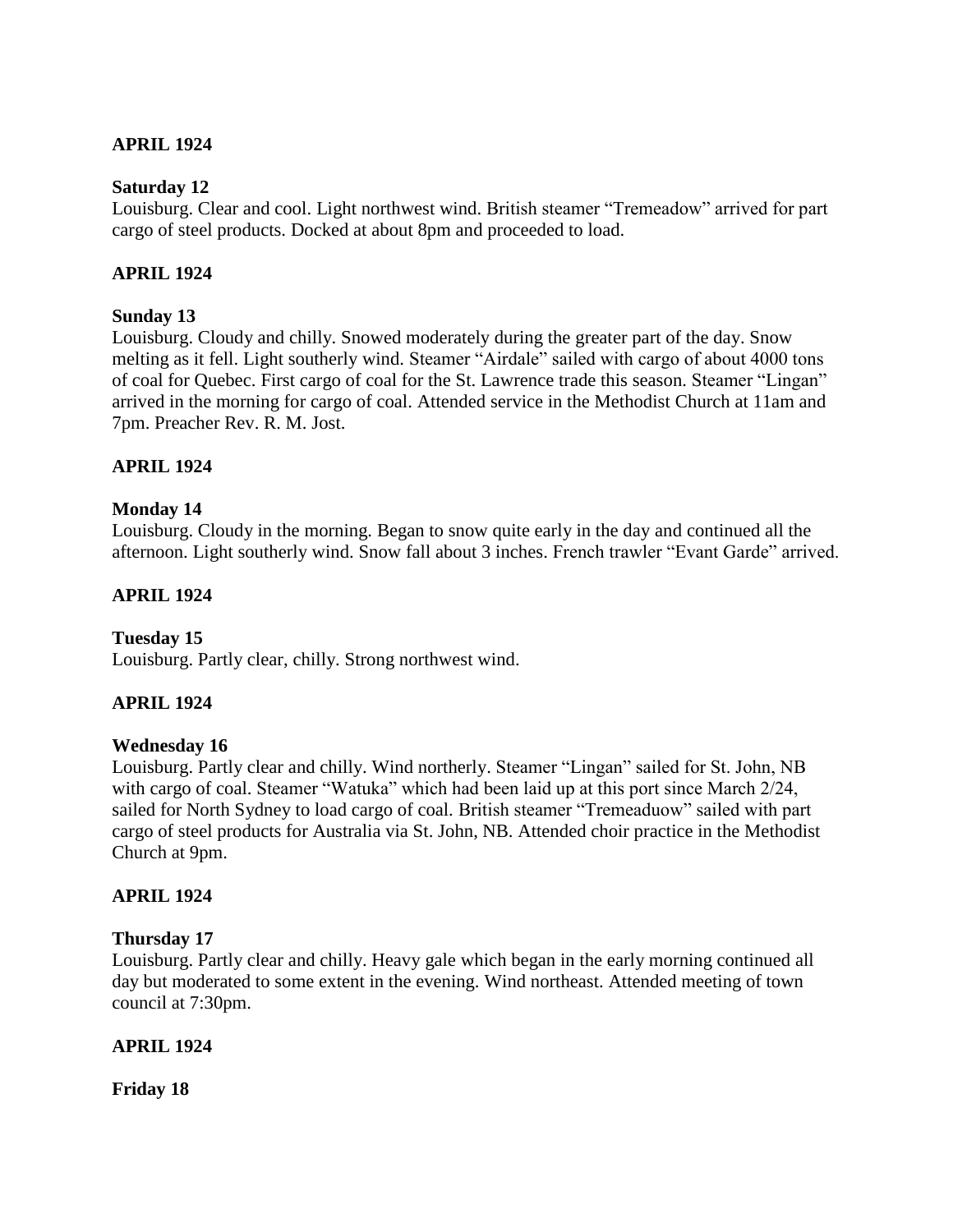Louisburg. Clear and very chilly. Fresh northeast wind. Attended service in the Methodist Church at 11am. Service conducted by Rev. R. M. Jost (Methodist) and Rev. D. a. McMillan (Presbyterian). Sermon by Rev. D. A. McMillan.

# **APRIL 1924**

# **Saturday 19**

Louisburg. Cloudy and mild. Light variable wind, mostly easterly. Norwegian steamer "Myhaven" arrived for cargo of coal. Tug "Douglas A. Thomas" sailed for Sydney at about 12:30am to resume her work at that port. Government steamer "Tyrian" arrived.

# **APRIL 1924**

# **Sunday 20**

Louisburg. Began to snow in the early morning and continued moderately all day. Cleared at night. Wind east and northeast. Snow fall about 7 inches. British steamer "Hermodins" arrived during the night for part cargo of steel products. French trawlers Sagitaire" and "Capricorn" arrived during the night. Visited W. Phalen's and J. A. McDonald's in the afternoon. At 3pm in company with J. A. McDonald attended Easter service and entertainment in the Methodist Church given by Mission Band assisted by Sunday School. Attended service in the Methodist Church at 11am and 7pm. Preacher, Rev. R. M. Jost.

# **APRIL 1924**

## **Monday 21**

Louisburg. Clear and mild with light variable wind. Snow which covered the streets to the depth of 6 or 7 inches in the morning had nearly all disappeared by night. Streets very slushy. French trawlers — and — arrived during the day. Attended informal meeting of quarterly board of Methodist Church in the Methodist parsonage at 7:30pm to discuss the prospects of union of the Presbyterian and Methodist Churches in this town.

# **APRIL 1924**

## **Tuesday 22**

Louisburg/Sydney. Clear and mild with light northerly wind. Went to Sydney via S&L Railway and tramway. Left Louisburg at 8:30am, arrived at Sydney at 1pm. Put up at "Paul's" Hotel. Had some dental work attended to by Dr. G. Richmond in the afternoon and evening. Attended picture show "Black Oxen" at Strand Theatre at 9pm. British steamer "Hermodins" sailed from Louisburg in the morning with part cargo of steel products. Steamer "Watuka" arrived at Louisburg and loaded cargo of slack coal.

# **APRIL 1924**

## **Wednesday 23**

Sydney/Louisburg. Cloudy and cool. Thunder and lightening accompanied by heavy rain in the evening. Rain during the night. Wind southeast changing to southwest at night. Steamer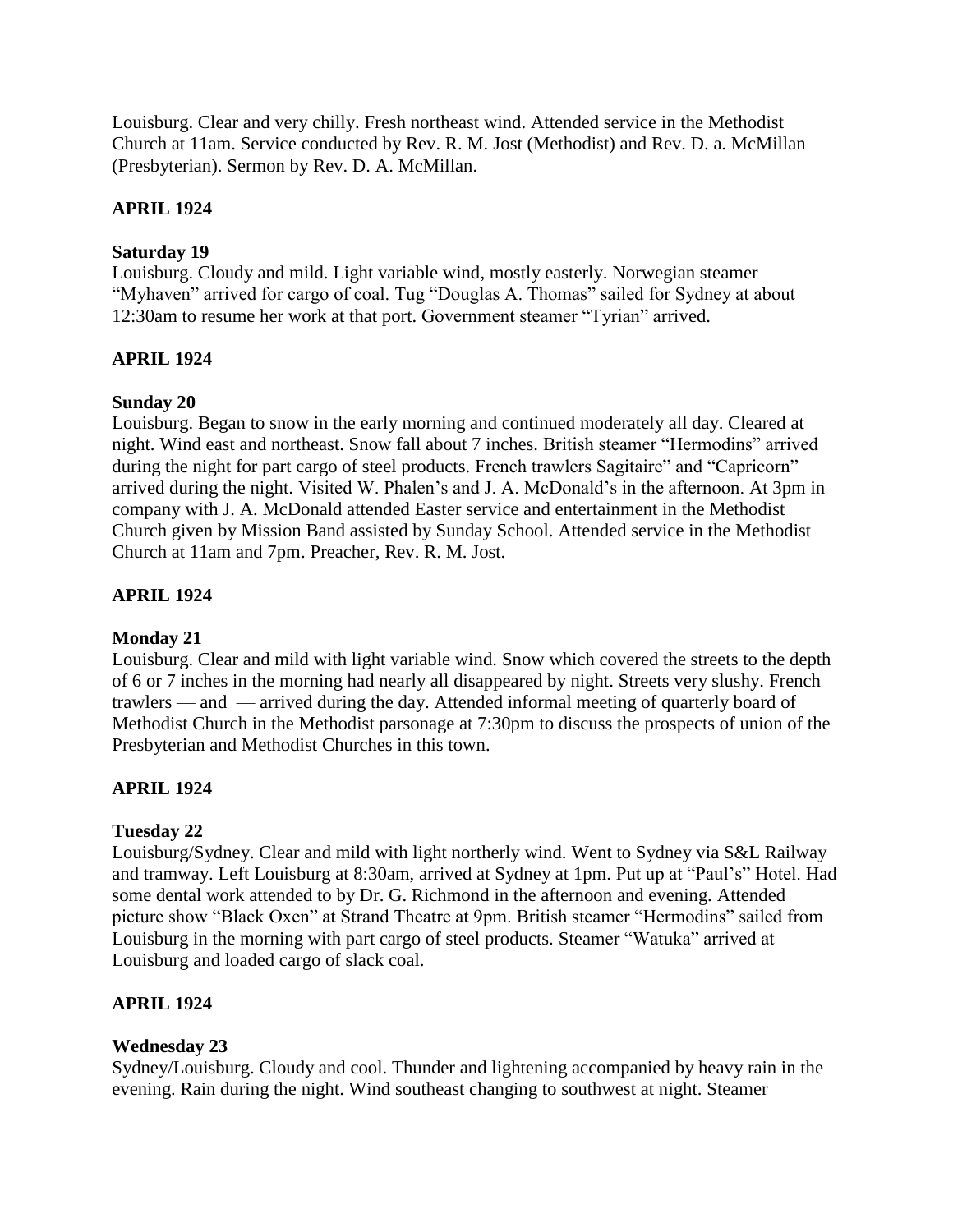"Rosecastle" arrived in the afternoon for cargo of coal and anchored in the upper harbour (Louisburg). Arrived from Sydney at 10am via S&L Railway. Canadian trawler "Good Hope" arrived at Louisburg for bunker coal.

# **APRIL 1924**

# **Thursday 24**

Louisburg. Cloudy and mild. Foggy part of the day. Light southwest wind. Steamer "Lingan" arrived in the afternoon. French steamer "Celte" arrived in the afternoon for bunker and part cargo of coal. The "Celte" had 6 passengers from St. Pierre which she landed at this port.

# **APRIL 1924**

# **Friday 25**

Louisburg. Cloudy and chilly. Sleet and rain in the afternoon and evening. Drizzily at night. Wind southeast changing to east and northeast. Steamer "Rosecastle" sailed for Montreal with cargo of coal. Death of Mrs. John McLeod aged about 60 years. Attended special meeting of school board at 7:30pm to consider applications for positions on the teaching staff. The following applications were accepted: W. E. Poole for Principal, Louise Holland, Jessie Beaton, Rachael McLean, Christine McRury, Myrtle Durning and Gertrude Stuart.

# **APRIL 1924**

## **Saturday 26**

Louisburg. Cloudy and chilly. Wind northeast. Norwegian steamer "Ulv" arrived and bunkered.

# **APRIL 1924**

## **Sunday 27**

Louisburg. Cloudy and chilly. Wind northeast. Attended funeral of the late Mrs. John McLeod at 2:15pm. Funeral service held in Presbyterian Church at 2:30 by Rev. D. A. McMillan. Interment in Presbyterian cemetery. Attended service in the Methodist Church at 11am and 7pm. Service in the evening consisted of a religious entertainment by the Sunday School choir and Mission Band. Service at 11am conducted by Rev. R. M. Jost.

## **APRIL 1924**

## **Monday 28**

Louisburg. Clear and cool. Wind about north-northeast. Steamers "Blackheath" and "Wabana" arrived for cargoes of coal. Steamer "Lingan", which has been here since Thursday last waiting for a chance to load coal at Sydney and prevented from doing so by drift ice, loaded cargo of coal at this port today.

## **APRIL 1924**

**Tuesday 29**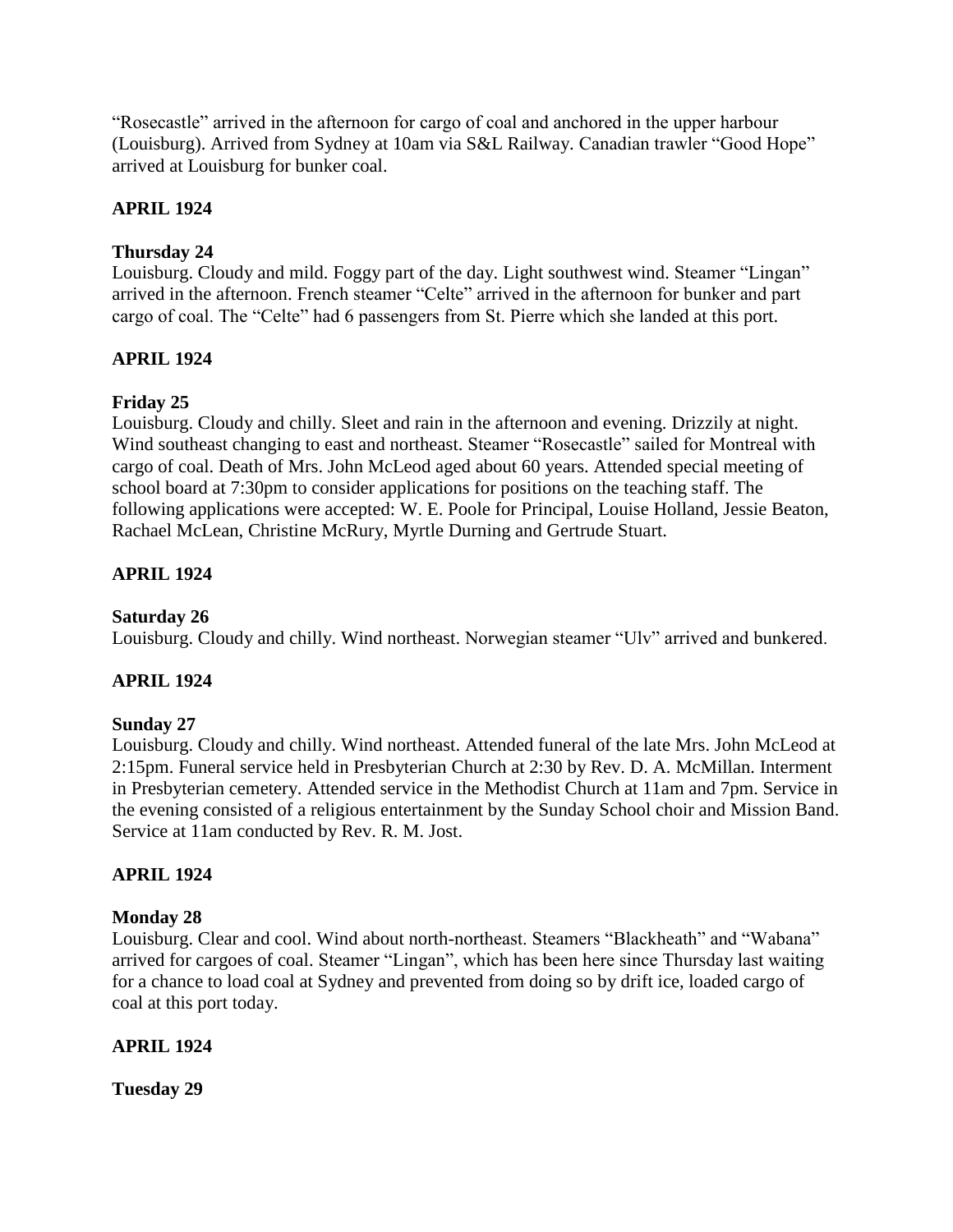Louisburg. Partly clear and mild with light variable wind. Steamer "Lingan" sailed for Montreal with cargo of coal. Steamer "Canadian Otter" arrived in the early morning for bunker coal. Attended band practice at 9pm.

# **APRIL 1924**

# **Wednesday 30**

Louisburg. Partly clear. Foggy in the early part of the day. Light southerly wind. United States steamer "Raleigh" arrived for bunker coal. Steamer "Wabana" sailed for Montreal with cargo of coal. Steamer "Canadian Otter" sailed for Montreal. Steamer "Blackheath" sailed in the morning for Montreal with cargo of coal. Attended choir practice in the Methodist Church at 9pm.

# **MAY 1924**

# **Thursday 1**

Louisburg. Partly clear and cool. Light showers in the evening. Heavy rain late at night. Wind southeast. Death of Mrs. Angus Ferguson, Sydney Road. Mrs. Ferguson's husband was Captain of the tug "Dorcas" and was lost in the Dorcus/Etta Stuart disaster near Halifax in August 1893. Attended Fancy Sale and Supper in Masonic Hall in the evening given by the ladies of the Methodist congregation.

# **MAY 1924**

# **Friday 2**

Louisburg. Heavy rain in the early morning. Foggy and mild in the forenoon. Clear in the afternoon and evening. Wind southwest.

# **MAY 1924**

## **Saturday 3**

Louisburg. Clear and moderately warm. Light southwest wind. Steamer "Kamaraska" arrived in the morning, loaded cargo of coal and sailed during the night for Halifax, NS. In all probability this is the last cargo of coal to be shipped here this season as the ice which has been blockading Sydney has disappeared and shipping has commenced at that port. Funeral of the late Mrs. Angus Ferguson. Service conducted by Rev. D. A. McMillan. Interment in Catalone Cemetery.

## **MAY 1924**

## **Sunday 4**

Louisburg. Partly clear in the morning. Cloudy, misty and foggy in the afternoon. Heavy showers during the afternoon and evening. Wind southeast and east. Attended service in the Methodist Church at 11am and 7pm. Preacher Rev. R. M. Jost.

## **MAY 1924**

**Monday 5**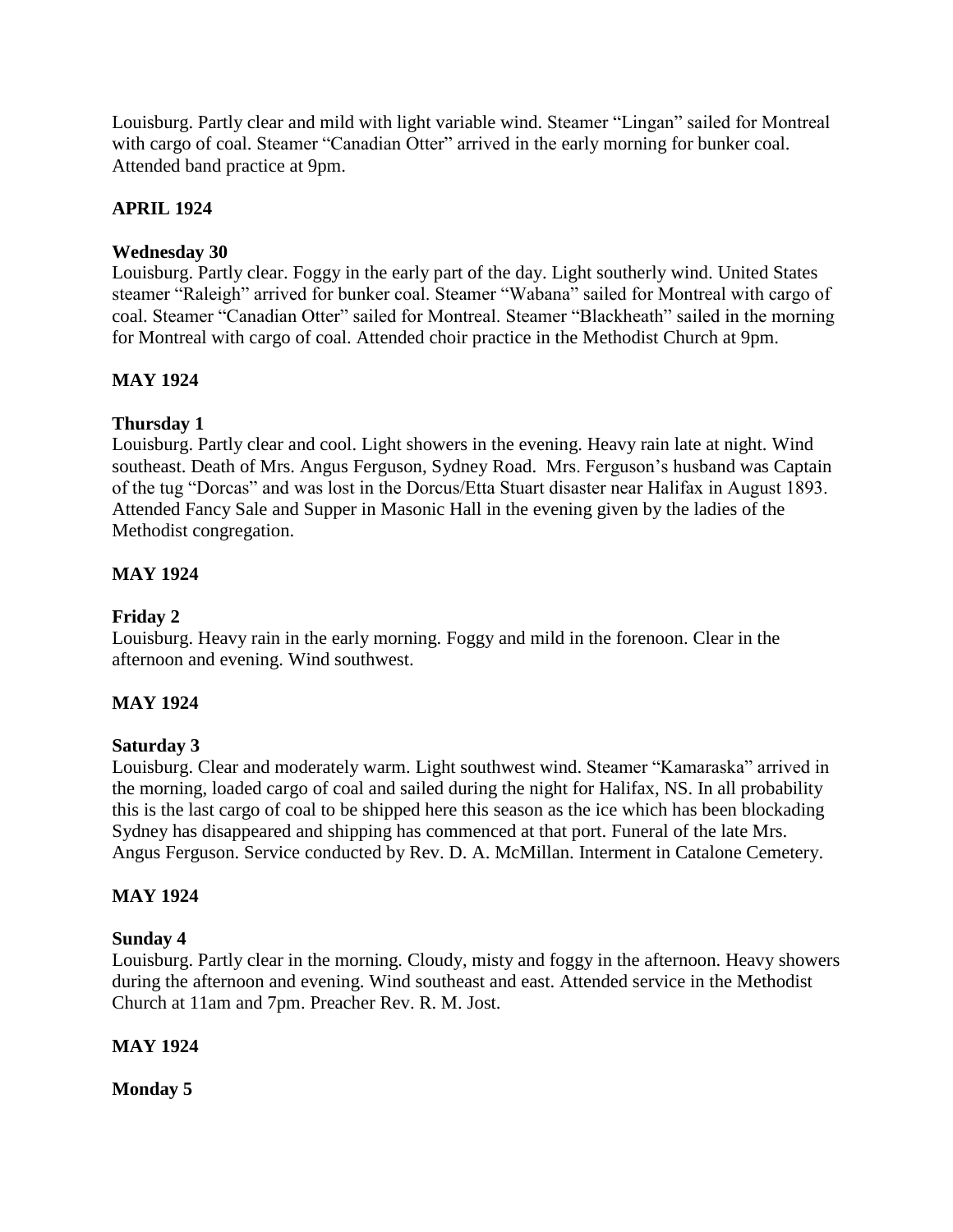Louisburg. Clear and cool. Fresh southwest wind. Small steamer "Blairmore I" bunkered at coal pier. Schooner "Golden Rod" loaded cargo of coal.

# **MAY 1924**

# **Tuesday 6**

Louisburg. Clear and cool. Moderate west-southwest wind. Attended meeting of school board at 7:30pm.

# **MAY 1924**

## **Wednesday 7**

Louisburg. Clear and moderately warm. An ideal day. Light west and northwest wind. Small steamer "Sadie Mae" which has been here during the winter, loaded cargo of coal consisting of about 60 tons. Marriage at Sydney, NS of Murdoch Kerr and Miss Annie Morrison of this town.

# **MAY 1924**

## **Thursday 8**

Louisburg. Cloudy and cool with light southwest wind. Government dredge which was laid up here during the winter, sailed for North Sydney in the early morning in tow of tugs "Seabird" and "Maggie M". Louisburg tug "Eleanor M. Cates" sailed for North Sydney where it is expected. She will be employed during the summer months.

## **MAY 1924**

### **Friday 9**

Louisburg. Clear and cool. Wind northeast. Coast near Sydney and Glace Bay blocked with drift ice. Steamer "Wabana" unable to reach Sydney owing to the ice blockade, arrived here at 6pm to load coal. French trawler "La Sounne" arrived in the morning for bunker coal and repairs. Small steamer "Bay Queen" arrived for cargo of coal. Steamer "Kamaraska", Capt. Angus McDonald, enroute from Sydney to the St. Lawrence, coal laden, ran ashore near Schooner Pond, CB while trying to avoid drift ice. No immediate danger.

## **MAY 1924**

### **Saturday 10**

Louisburg. Clear and cool. Light variable wind mostly east and northeast. Steamer "Wabana" sailed in the afternoon for Montreal with cargo of coal. Steamer "Blackheath" arrived at 10:30pm for cargo of coal.

## **MAY 1924**

**Sunday 11**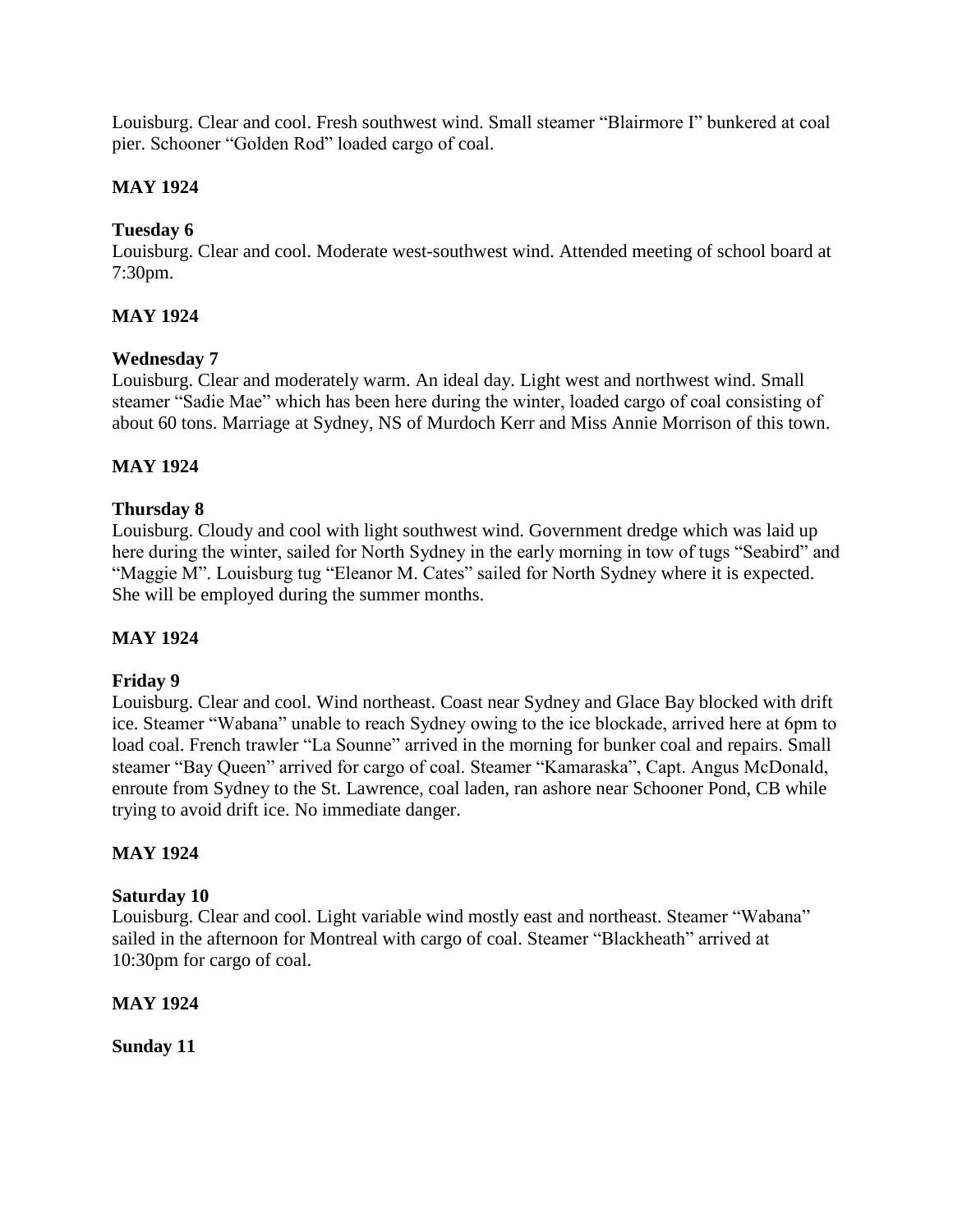Louisburg. Clear and cool. Wind southwest. French trawler "La Sounne" sailed. French trawler "Champaigne" arrived. Attended service in the Methodist Church at 11am and 7pm. Preacher, Rev. R. M. Jost.

# **MAY 1924**

# **Monday 12**

Louisburg. Partly clear and cool. Wind southeast and east. Steamer "Laristan" arrived for bunker coal. Tug "Ocean Eagle" arrived in the afternoon. Steamer "Hypatia" (4 masted) arrived in the evening for cargo of coal. In port for bunker coal, French trawlers "Champaigne", "Terre Neuve" and "Elizabeth Marie". Steamer "Karamaska" which stranded near Schooner Pond last Friday, was floated today with the assistance of steamers "Montcalm" and "Ocean Eagle" and proceeded to her destination under her own steam. Attended joint conference of Methodist and Presbyterian boards in Presbyterian Church in respect to union of the two congregations. Deliberations resulted in a deadlock.

# **MAY 1924**

## **Tuesday 13**

Louisburg. Cloudy, chilly and misty. Foggy during the greater part of the day. Showery in the evening. Light easterly and southerly wind. Steamer "Blackheath" sailed with cargo of coal. Steamer "Canadian Planter" arrived for part cargo of steel products.

## **MAY 1924**

### **Wednesday 14**

Louisburg. Clear and cool. Light southwest wind. Steamer "Rosecastle' arrived for bunker coal. Attended choir practice in the Methodist Church at 9pm.

## **MAY 1924**

### **Thursday 15**

Louisburg. Clear and cool. Wind southwest. French steamer "Propatria" arrived at about 9:30am and sailed in the afternoon with passengers and mails. Tug "Ocean Eagle" sailed. Fred Huntington (Clifford's son) arrived on the evening train. Attended special meeting of school board at 7:30pm and meeting of Town Council at 8pm.

### **MAY 1924**

### **Friday 16**

Louisburg. Partly clear, cool. Wind southwest. Steamer "Canadian Planter" sailed with part cargo of steel products. Steamer "Hag Patia" finished loading cargo of coal and sailed for Montreal during the evening. Fred Huntington left for home on the 8:30am train.

### **MAY 1924**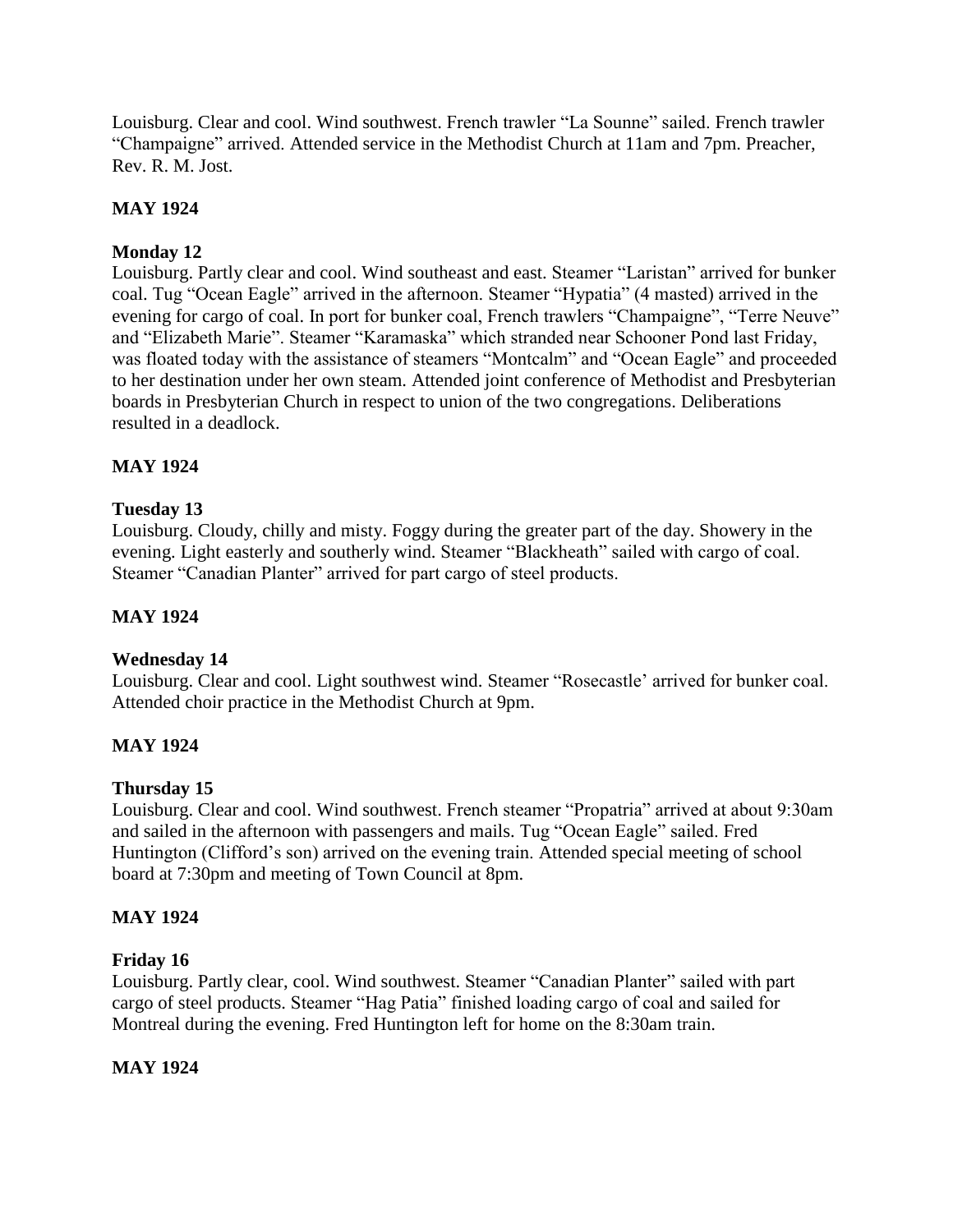## **Saturday 17**

Louisburg. Rained during the forenoon. Very foggy. Partly clear in the late afternoon. Light variable wind, mostly southerly. Steamer "Rosecastle" finished bunkering and sailed for Wabana. Mowed lawn for first time this season today.

## **MAY 1924**

## **Sunday 18**

Louisburg. Clear and moderately warm. Wind southwest. Attended service in the Methodist Church at 11am and 7pm. Preacher, Rev. R. M. Jost.

## **MAY 1924**

## **Monday 19**

Louisburg. Cloudy and foggy. Showery during the afternoon. Wind southwest changing to northwest and clearing during the early part of the night.

## **MAY 1924**

## **Tuesday 20**

Louisburg. Clear and cool. Fresh southwest wind which moderated in the afternoon. American fishing schooner, "John J. Hallon", Capt. Robt. Stream, arrived at about 7am from the fishing grounds to get medical aid for Archibald Johnston, a member of the crew who was taken ill yesterday. Shortly after arrival and while arrangements were being made to send the man to the hospital for treatment, he died. His body was sent to his home in Gloucester, Mass. on the 3:50pm train.

## **MAY 1924**

### **Wednesday 21**

Louisburg. Clear and cool. Light variable winds mostly southeast. Attended choir practice in the Methodist Church at 9pm.

### **MAY 1924**

### **Thursday 22**

Louisburg. Cloudy, very chilly and raw. Began to rain at noon and continued moderately during the afternoon and night. Wind easterly.

### **MAY 1924**

### **Friday 23**

Louisburg. Rained heavily in the early morning. Stopped raining at about 8am. Cleared in the forenoon. Wind changing from southerly to northwest and increasing to a strong breeze. Very cool. Attended "Empire Day" exercises given by pupils in the public school at 2pm.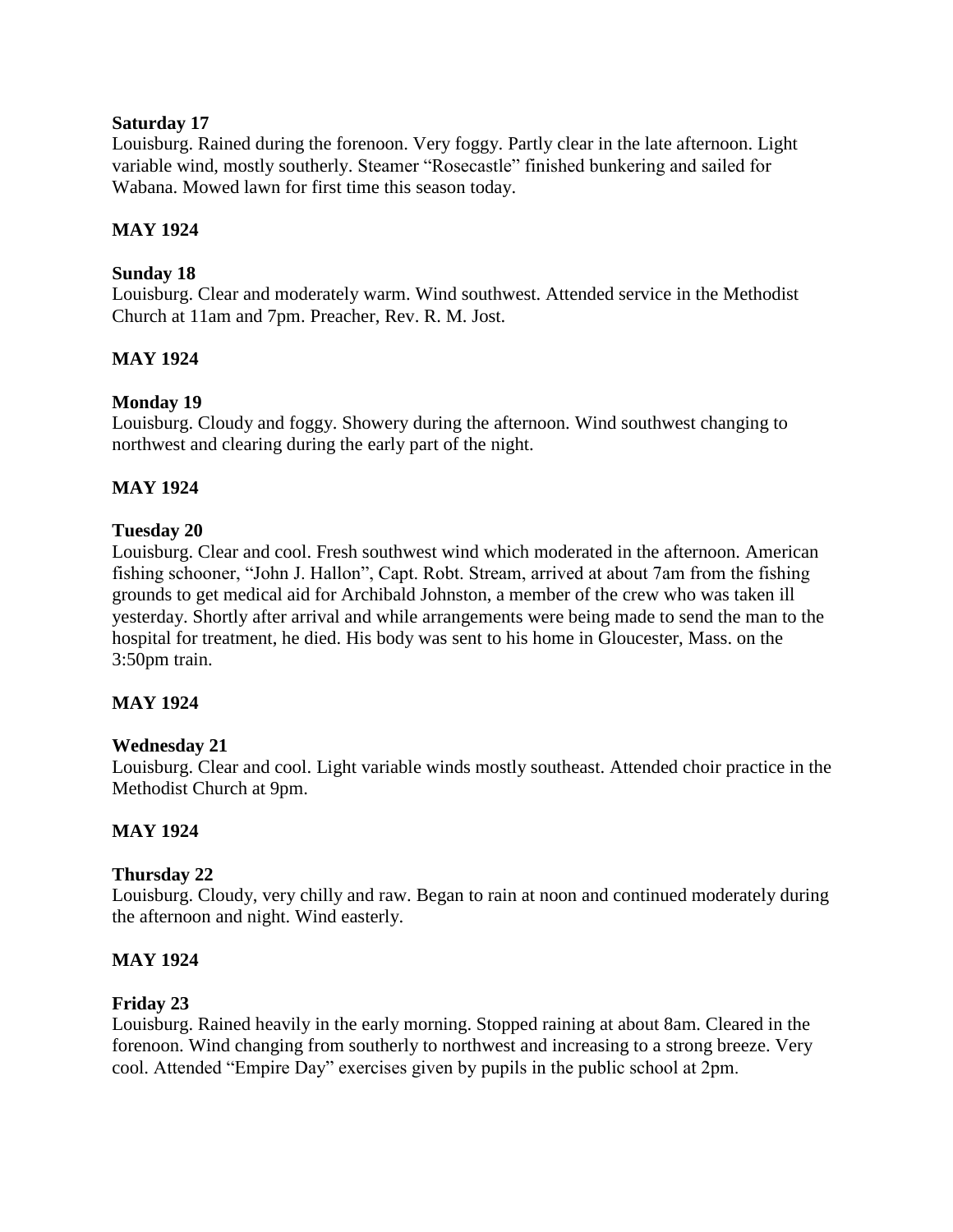## **MAY 1924**

### **Saturday 24**

Louisburg. Clear and cool. Fresh northwest wind. Cloudy in the evening. General holiday. Some places of business closed all day. Others open part of the day. Had shop open for business from 8:30am until midnight with the exception of about 11/2 hours at noon and 6pm.

### **MAY 1924**

### **Sunday 25**

Louisburg. Clear in the morning. Cloudy during the greater part of the day. Showery in the evening. Heavy rain late at night. Fresh southwest wind changing to southeast during the night and increasing to a moderate gale. Attended service in the Methodist Church at 11am and 7pm. Preacher, R.M. Jost.

## **MAY 1924**

### **Monday 26**

Louisburg. Rained in the early morning. Cleared at about 7:30am. Moderately warm. Summerlike. An ideal day. Wind southerly changing to northwest early in the day and to southeast in the late afternoon. Very heavy sea on the coast. Word received that the British trawler "Mikado" enroute from Canso for England via Louisburg had run ashore at about midnight last night about 2 miles west of Fourchu, NS and was a total loss. Of her crew of 15 men, 7 were drowned and 1 died after being rescued making a total of 8 deaths. The survivors were rescued with great difficulty by the crew of the tug "Ocean Eagle" which came to the rescue some time after the accident. The tremendous sea which was kicked up (continued on next page).

### **MAY 1924**

### **Tuesday 27**

Louisburg. Clear and cool. Wind southwest. (Continued from preceding page) by last nights breeze added greatly to the difficulties of rescuing those who were clinging to the rigging and great credit is due to Capt. Greenlaw of the "Ocean Eagle" who with two members of his crew manned the life boats and at great risk of their lives succeeding in saving the survivors. The dead are: W. Saxby(Captain), W. Brown(2nd engineer), A. Hendrey(wireless operator), B. Scrimshaw(cook), M. Neilson, J. Haley, W. Simpson(died on board Ocean Eagle) and T. Williams. Survivors: B. Ebernezersen, L. Thorlarksen, J. Hansen, W. Lingrin, Olaf Jensen, G. Grimson, G. Grimson, Jr., 1 passenger name unknown (ministerial student) name given later as Chas. E. Hannet. (Above information obtained from "Sydney Post" of May 27, 1924).

### **MAY 1924**

### **Wednesday 28**

Louisburg. Cloudy and cool. Light showers in the evening and afternoon. Light wind varying from southwest to east. Attended choir practice in the Methodist Church at 9pm.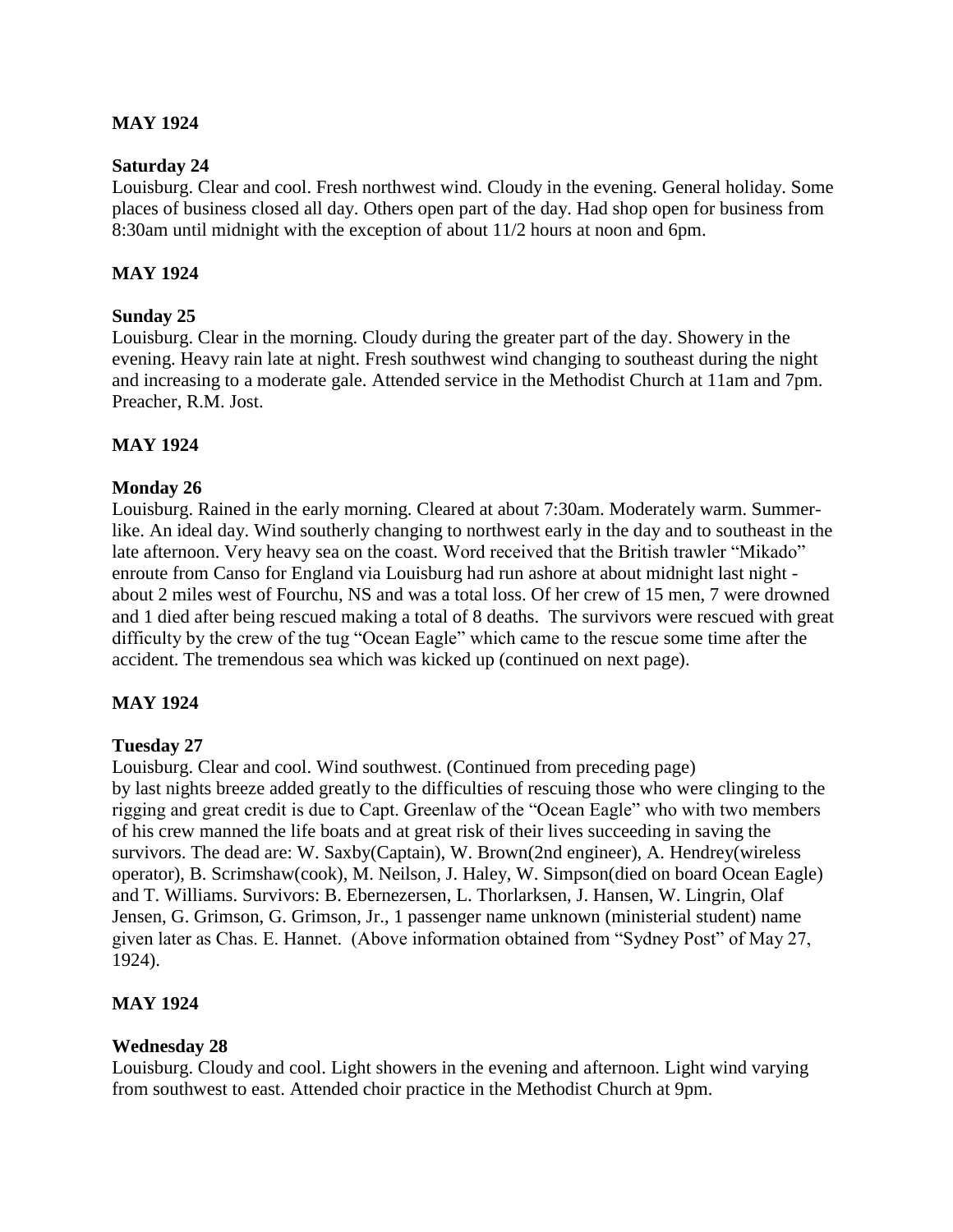# **MAY 1924**

## **Thursday 29**

Louisburg. Cloudy and cool. Foggy in the afternoon and evening. Wind southwest.

## **MAY 1924**

## **Friday 30**

Louisburg. Cloudy and cool in the forenoon. Clear and moderately warm in the afternoon. Light southwest wind varying to southeast and east.

## **MAY 1924**

### **Saturday 31**

Louisburg. Partly clear in the forenoon. Cloudy in the afternoon and evening. Cool. Wind westerly. Light showers during the early part of the night.

## **JUNE 1924**

### **Sunday 1**

Louisburg. Cloudy and very chilly with occasional light rain squalls. Fresh northwest wind. French steamer "Mul House" arrived at about 10pm and anchored in the stream. Attended service in the Methodist Church at 11am and 7pm. Preacher, Rev. R. M. Jost.

### **JUNE 1924**

### **Monday 2**

Louisburg. Clear and cool. Wind northwest. Light shower of rain during the night. French steamer "Mul House" sailed for Sydney for bunker coal.

## **JUNE 1924**

### **Tuesday 3**

Louisburg. Clear and cool. Wind northerly. Attended meeting of school board at 7:30pm.

### **JUNE 1924**

### **Wednesday 4**

Louisburg. Clear and moderately warm. Light easterly wind. Attended choir practice in the Methodist Church at 9pm.

### **JUNE 1924**

**Thursday 5**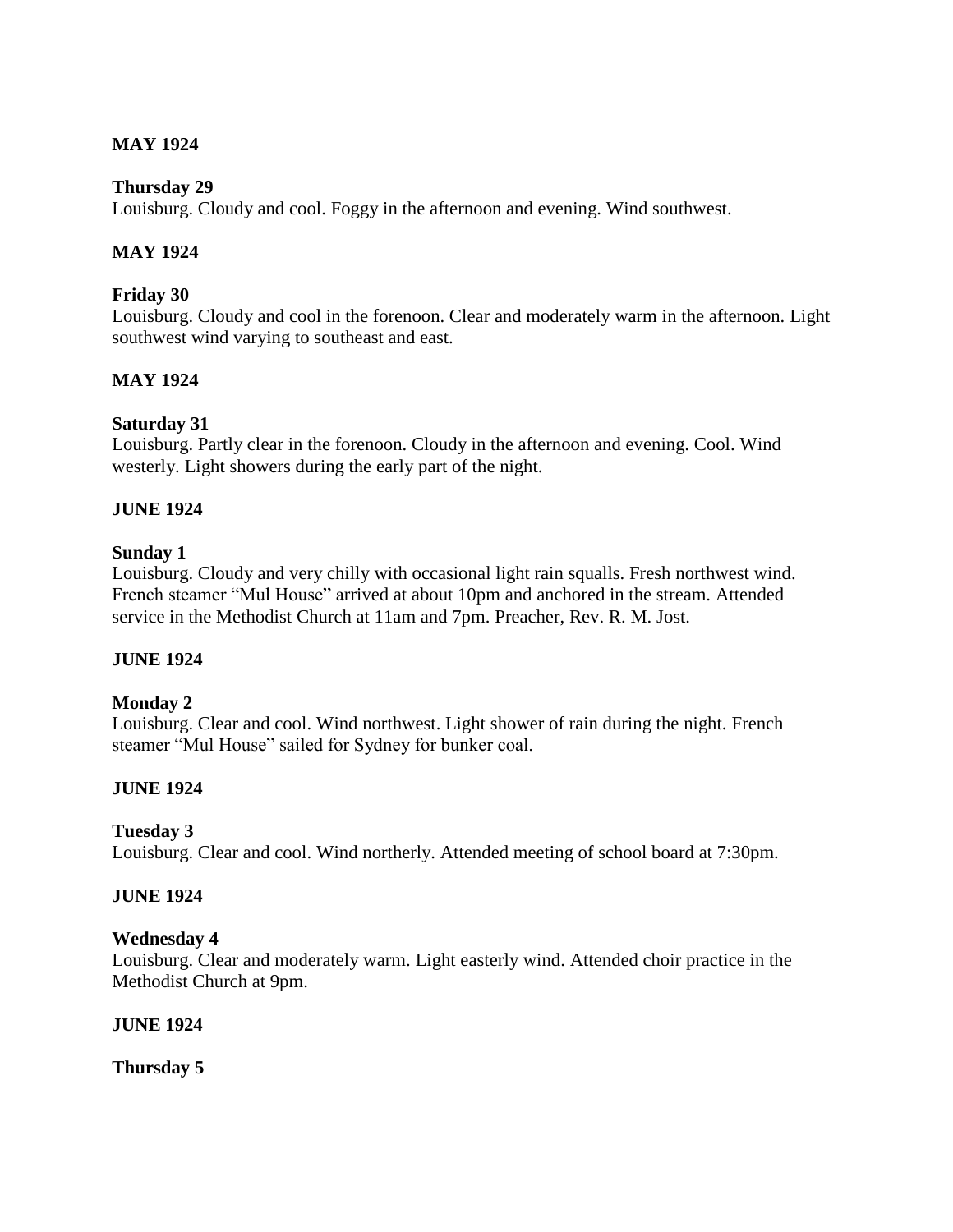Louisburg. Clear and moderately warm. Light winds. Attended meeting of Town Council at 7:30pm.

# **JUNE 1924**

# **Friday 6**

Louisburg. Clear and moderately warm. Light southwest wind.

## **JUNE 1924**

## **Saturday 7**

Louisburg. Clear and cool. Cloudy in the late afternoon. Rain began to fall at about 4:30pm and continued for several hours. Heavy showers during the night. Wind southwest. Light-ship "Anticosti" arrived enroute to her summer station near the island of Anitcosti. Revenue cutter "Sagamore" arrived.

## **JUNE 1924**

## **Sunday 8**

Louisburg. Cloudy in the early morning but clear during the greater part of the day. Fresh northwest wind. Light-ship "Anticosti" sailed. Revenue cutter "Sagamore" sailed but returned to port during the night. Attended service in the Methodist Church at 11am and 7pm. Preacher, Rev. R. M. Jost.

### **JUNE 1924**

## **Monday 9**

Louisburg. Cloudy, cool and misty. Wind northeast.

### **JUNE 1924**

### **Tuesday 10**

Louisburg. Cloudy in the morning. Cleared early in the forenoon, cool with strong northeast wind.

### **JUNE 1924**

### **Wednesday 11**

Louisburg. Clear and cool with moderate northeast wind. Attended choir practice in the Methodist Church at 9pm.

### **JUNE 1924**

### **Thursday 12**

Louisburg. Clear and cool. Wind southwest. Death of William E. Spencer of Glace Bay at Nova Scotia Hospital, Dartmouth, NS. Mr. Spencer had been ailing for about a year and had gone to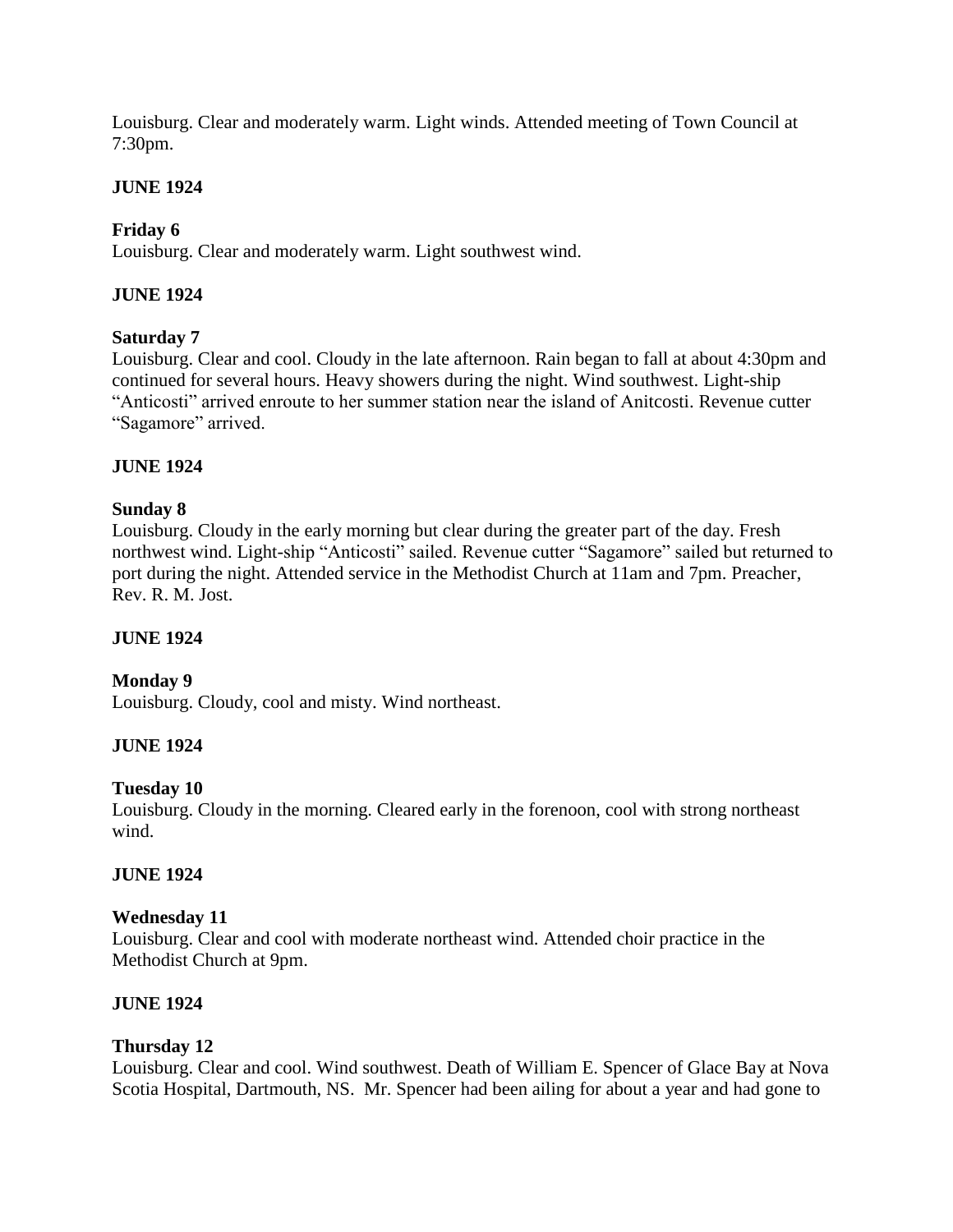Dartmouth for treatment about 3 weeks ago. Began work shingling north side of roof of my house on Main Street.

## **JUNE 1924**

## **Friday 13**

Louisburg. Clear and moderately warm. Wind southwest.

## **JUNE 1924**

### **Saturday 14**

Louisburg. Clear and moderately warm. Foggy for a short time in the late afternoon. Light southerly wind. Government steamer "Lady Laurier" arrived in the afternoon.

### **JUNE 1924**

### **Sunday 15**

Louisburg/Sydney/Glace Bay. Partly clear in the forenoon. Cloudy and cool the greater part of the day. Fresh east, southeast wind. Rain began to fall shortly before midnight. Left Louisburg at about 10:45am in James Crowdis' motor car with James Crowdis, Robert Peters and Clarence Peters enroute to Glace Bay via Sydney to attend funeral of the late W. E. Spencer. Arrived at Sydney at about 12 o'clock, had dinner at Boscobell Restaurant, after which we proceeded to Glace Bay arriving at about 2pm. Visited the home of the late Mr. Spencer immediately on arrival and attended funeral service in St. Mary's Anglican Church conducted by Rev. Mr. Crewe at 3pm. Immediately after the service, started for Louisburg via Sydney. Delayed about 40 minutes on Sydney Reserve Road by a puncture. Arrived at Louisburg at about 6:30pm. Attended service in Methodist Church at 7pm.

### **JUNE 1924**

### **Monday 16**

Louisburg. Heavy rain in the early morning accompanied by strong breeze from east, southeast. Cloudy and foggy during the day. Showery in the afternoon. Wind southerly the greater part of the day. Rain fall about 1 inch.

### **JUNE 1924**

### **Tuesday 17**

Louisburg. Partly clear and moderately warm. Showers in the early morning and in the afternoon. Fresh northwest wind.

### **JUNE 1924**

### **Wednesday 18**

Louisburg. Clear in the morning. Cloudy and foggy in the afternoon. Heavy rain during the evening. Cleared at about 9pm. Attended choir practice in the Methodist Church at 9pm.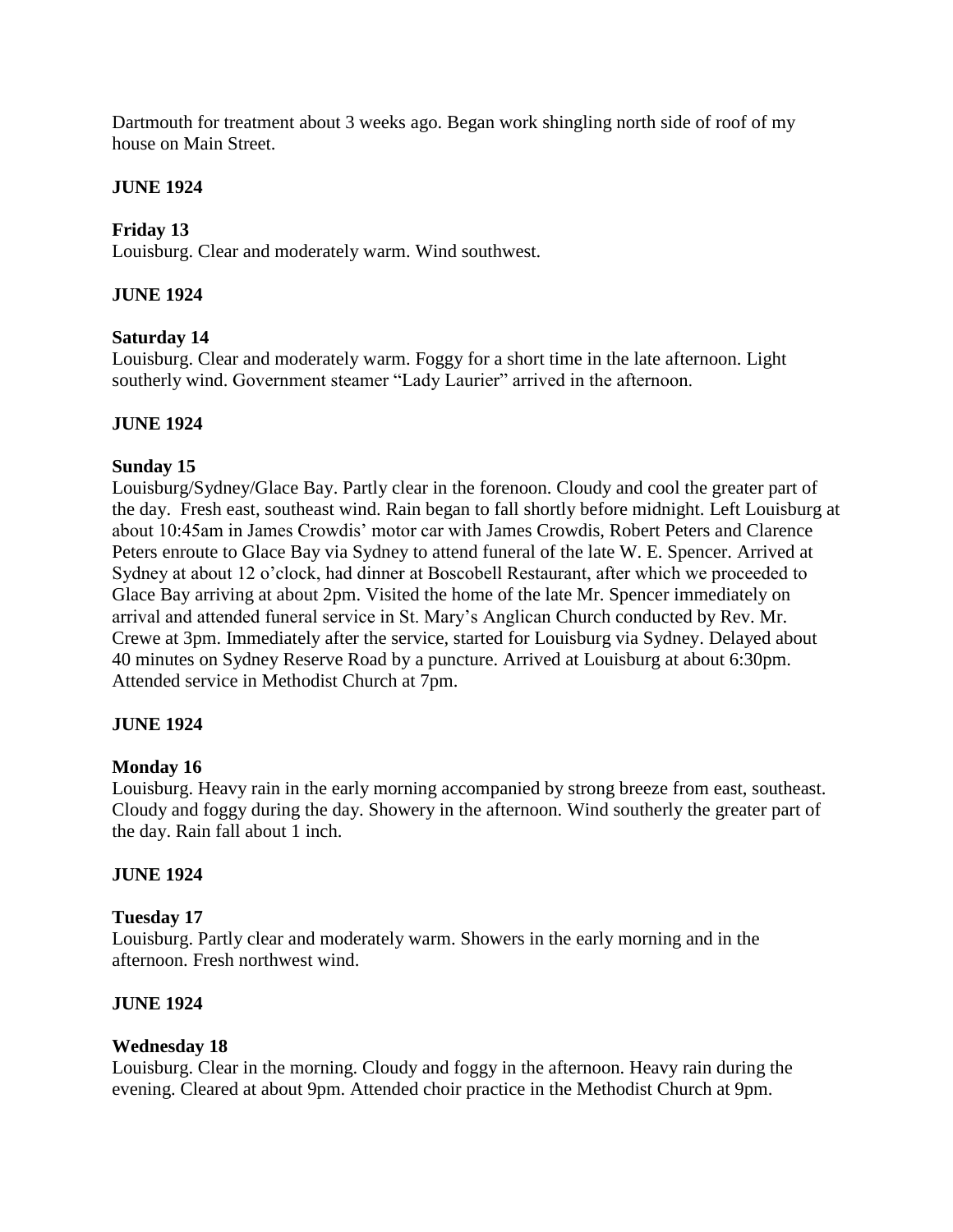## **JUNE 1924**

### **Thursday 19**

Louisburg. Clear and moderately warm with fresh northwest wind which moderated in the afternoon. Attended meeting of Town Council at 7:30pm.

### **JUNE 1924**

### **Friday 20**

Louisburg. Clear and cool with fresh northerly wind.

### **JUNE 1924**

### **Saturday 21**

Louisburg. Clear and moderately warm. Cloudy in the evening. Light easterly wind in the afternoon.

### **JUNE 1924**

### **Sunday 22**

Louisburg. Cloudy. Rained moderately in the afternoon and evening. Wind easterly and southerly. Attended service in the Methodist Church at 11am and 7pm. Preacher, Rev. R. M. Jost.

#### **JUNE 1924**

### **Monday 23**

Louisburg. Clear and moderately warm.

#### **JUNE 1924**

### **Tuesday 24**

Louisburg/Salmon River. Clear and moderately warm. Strong southwest wind. Cloudy at night. Left Louisburg on 8:30am train for Salmon River via Mira Gut. Left Mira Gut at about 10am on "S.S. Avonlea", arrived at Clifford Huntington's at about 2pm. Drove from Clifford's in motor truck, arrived home at about 3:30pm. Went to Arthur's and spent about an hour returning at about 6pm.

#### **JUNE 1924**

#### **Wednesday 25**

Salmon River/ Louisburg. Partly clear and warm. Light northwest wind. Drove to Clifford's and boarded "S.S. Avonlea" at about 12 o'clock enroute for Louisburg via Mira Gut. Arrived at Louisburg at about 6:15pm. Attended choir practice in the Methodist Church at 9pm.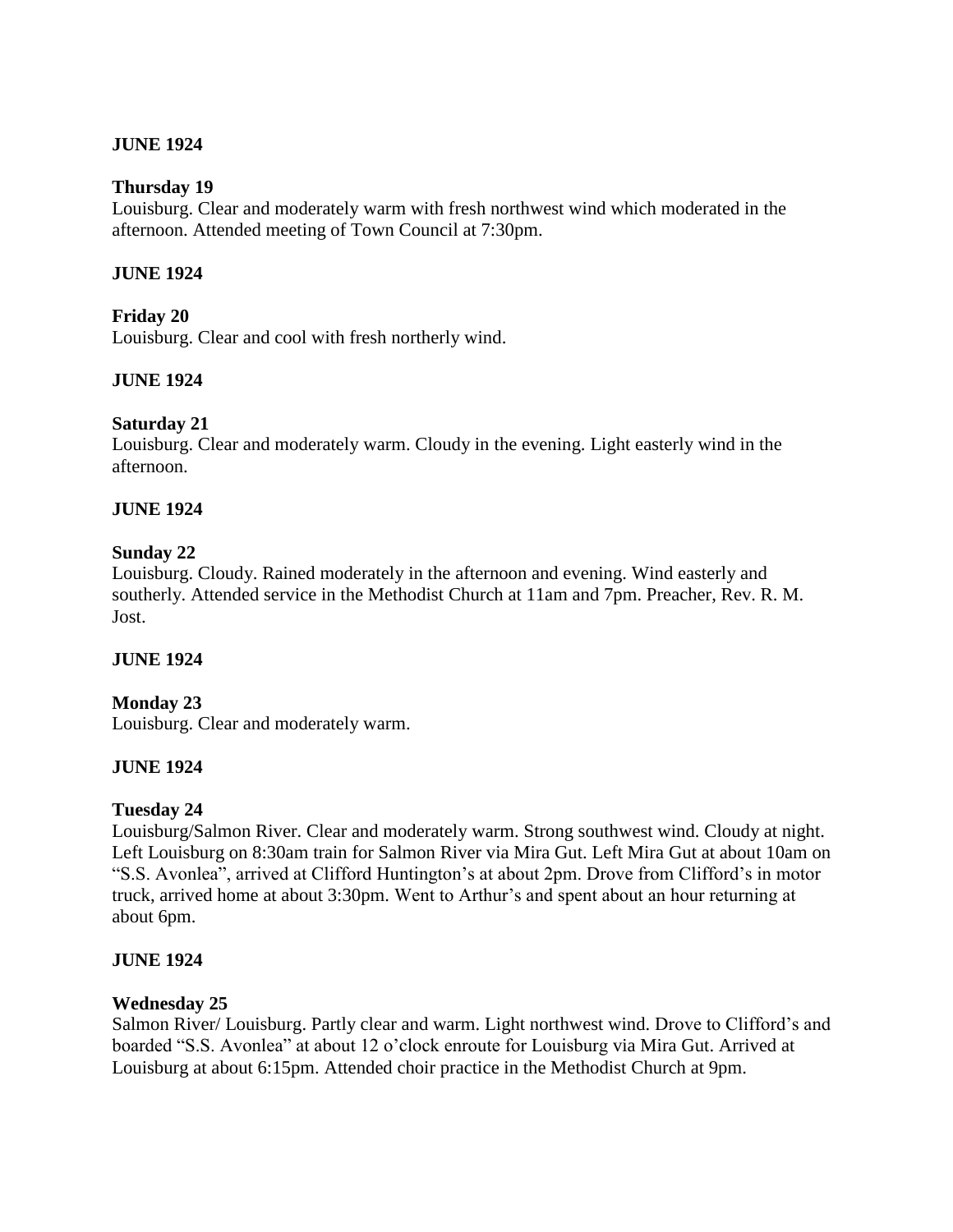## **JUNE 1924**

### **Thursday 26**

Louisburg. Clear and warm during the day. Heavy rain in the early morning.

## **JUNE 1924**

## **Friday 27**

Louisburg. Clear and warm with light southwest wind. An ideal day.

## **JUNE 1924**

## **Saturday 28**

Louisburg. Cloudy and moderately warm. Foggy in the afternoon and evening. Light southwest wind.

### **JUNE 1924**

### **Sunday 29**

Louisburg. Cloudy and foggy. Wind southwest. Attended service in the Methodist Church at 11am and 7pm. Preacher, Rev. R. M. Jost.

### **JUNE 1924**

### **Monday 30**

Louisburg. A few showers or rain in the early morning. Cloudy and foggy all day. Wind southwest.

### **JULY 1924**

### **Tuesday 1**

Louisburg. Clear and warm with light southwest wind. An ideal day. General holiday. Majority of business places closed for the greater part of the day. Had shop open for business until noon and for a short time during the evening.

### **JULY 1924**

### **Wednesday 2**

Louisburg. Cloudy and warm. Sprinkling rain nearly all day but scarcely enough fell to dampen the dust. Light southwest wind. Attended choir practice in the Methodist Church at 9pm.

### **JULY 1924**

### **Thursday 3**

Louisburg. Cloudy and foggy with light showers of rain. Moderately warm. Light southerly wind. Attended meeting of Town Council at 7:30pm.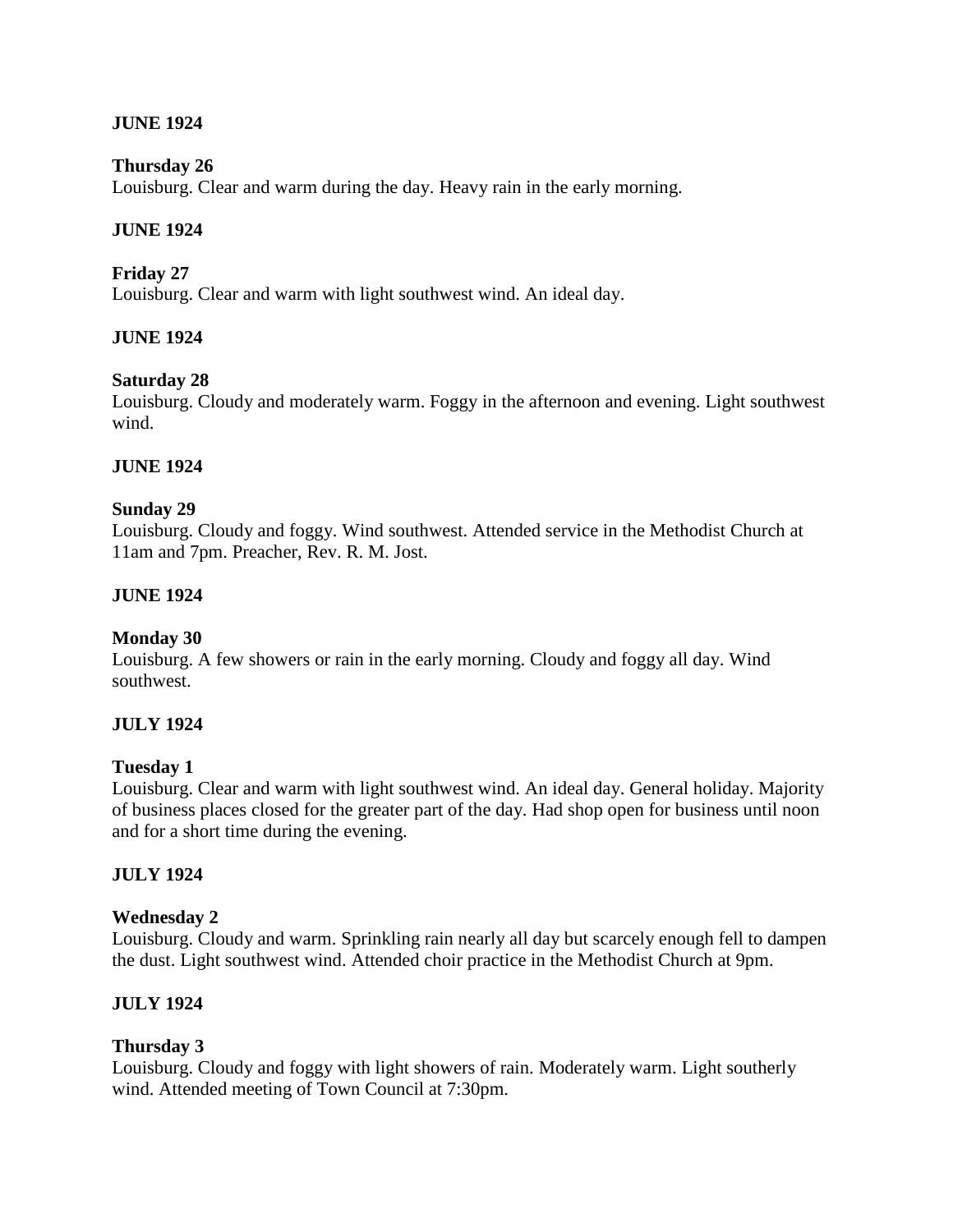# **JULY 1924**

### **Friday 4**

Louisburg/Sydney. Clear and warm with light southwest wind. Left Louisburg at about 1pm in James Crowdis' motor car for Sydney arriving at 2:20pm. Attended "Sparks" Circus at Sydney in the evening.

## **JULY 1924**

### **Saturday 5**

Sydney/Louisburg. Clear and warm. Left Sydney at 12:10am and motored to Louisburg arriving at about 1:15am.

## **JULY 1924**

### **Sunday 6**

Louisburg. Clear and very warm. Partly cloudy in the afternoon with a few drops of rain. Wind southwest changing to northwest. Max temperature 85. Attended service in the Methodist Church at 11am and 7pm. Preacher, Rev. R.M. Jost.

## **JULY 1924**

### **Monday 7**

Louisburg. Clear and very warm. Strong northwest wind. Max temperature about 80. Revenue cruiser "Sagamore" arrived in the evening.

## **JULY 1924**

### **Tuesday 8**

Louisburg. Clear and moderately warm. Wind northeast.

## **JULY 1924**

### **Wednesday 9**

Louisburg. Warm fresh southwest wind. Foggy along the coast part of the day. Max temperature about 75. Death of William Covey of this town by drowning. Mr. Covey left here this morning in a boat which he was to deliver to the lighthouse keeper at Guyon Island. Mr. Covey landed on the island and a short time afterwards again boarded the boat to bring her to her moorings. In some unknown way, he fell overboard and sank. The light-keeper, though near at hand, failed to see him after the accident. The body has not been recovered. Attended choir practice in the Methodist Church at 9pm.

### **JULY 1924**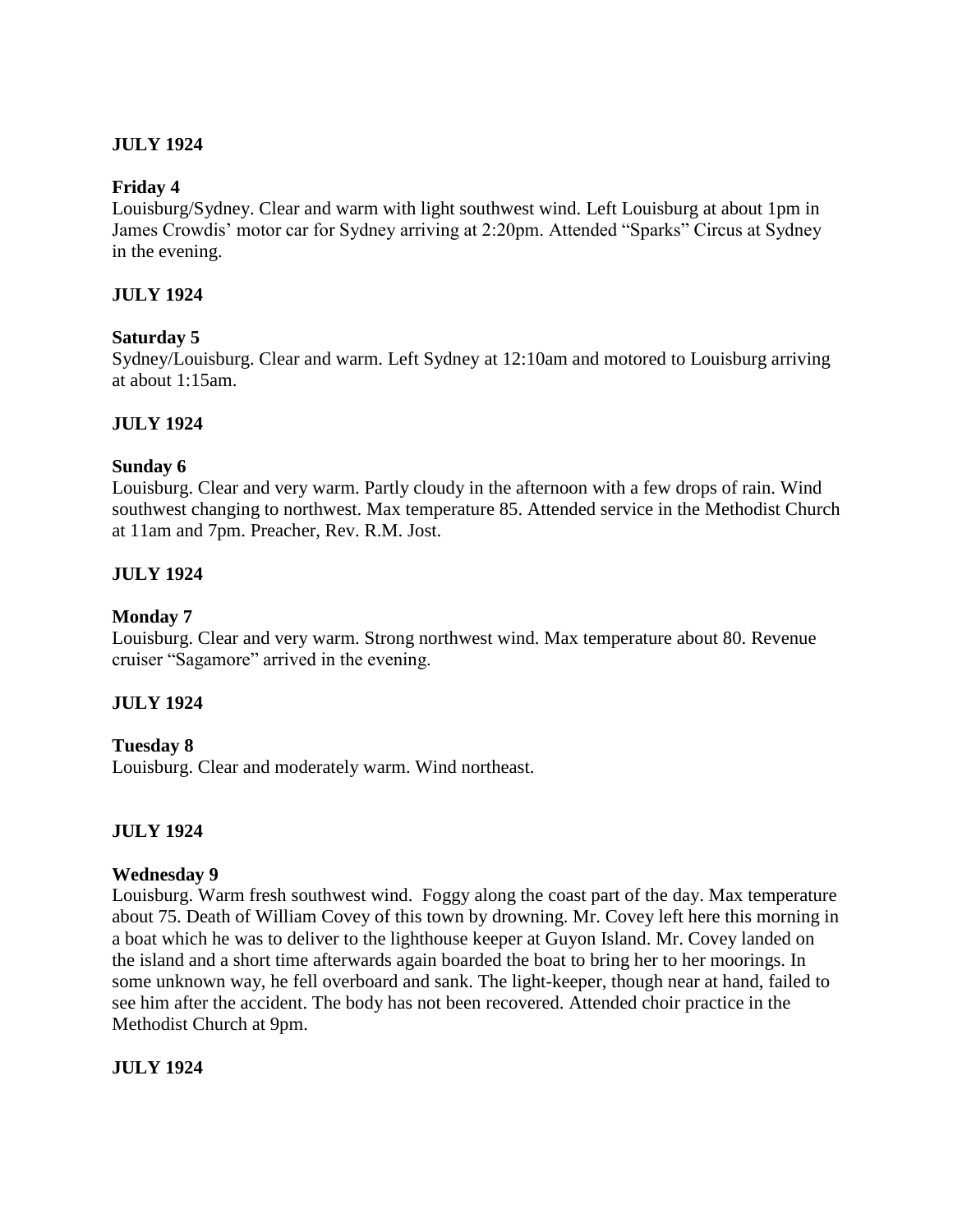## **Thursday 10**

Louisburg. Clear and warm. Light southwest wind. Heavy showers in the early morning. Max temperature about 80. Death of Thomas Roberts.

# **JULY 1924**

# **Friday 11**

Louisburg/ Sydney/Glace Bay. Clear and warm with fresh northwest wind.

## **JULY 1924**

## **Saturday 12**

Louisburg. Clear and warm. Strong westerly wind developing into a gale. (Max temperature about 80). Attended funeral of the late Thomas Roberts at 1:15pm. Service in Anglican Church conducted by Rev. L. H. Draper. Interment in Anglican cemetery.

## **JULY 1924**

## **Sunday 13**

Louisburg. Clear and warm. Cloudy in the evening. Foggy and misty during the night. Wind southwest. Attended service in the Methodist Church at 11am and 7pm. Preacher, Rev. R. M. Jost.

## **JULY 1924**

## **Monday 14**

Louisburg. Clear and warm. Wind southwest. Max temperature about 75. Rev. R. M. Jost, pastor of the Methodist Church left on the afternoon train for his annual vacation. He was accompanied by Mrs. Jost and his daughter, Eleanor.

## **JULY 1924**

## **Tuesday 15**

Louisburg/Sydney. Clear and moderately warm. Wind westerly. An ideal day. Was married to Miss Emeline Priscilla Townsend in the Methodist Church at 3pm. Ceremony performed by Rev. Howard D. Townsend, brother of the bride. After luncheon served at Mrs. Townsend's, motored to Sydney arriving at about 5:45. Stopped at Norfolk Hotel.

## **JULY 1924**

### **Wednesday 16**

Sydney/Baddeck. Clear and moderately warm. Cloudy with showers in the afternoon. Strong southwest wind. Left Sydney on morning train for Iona. Left Iona on board "S.S. Bluehill" for Baddeck. Arrived at Baddeck at noon. Stopped at Baddeck Hotel.

## **JULY 1924**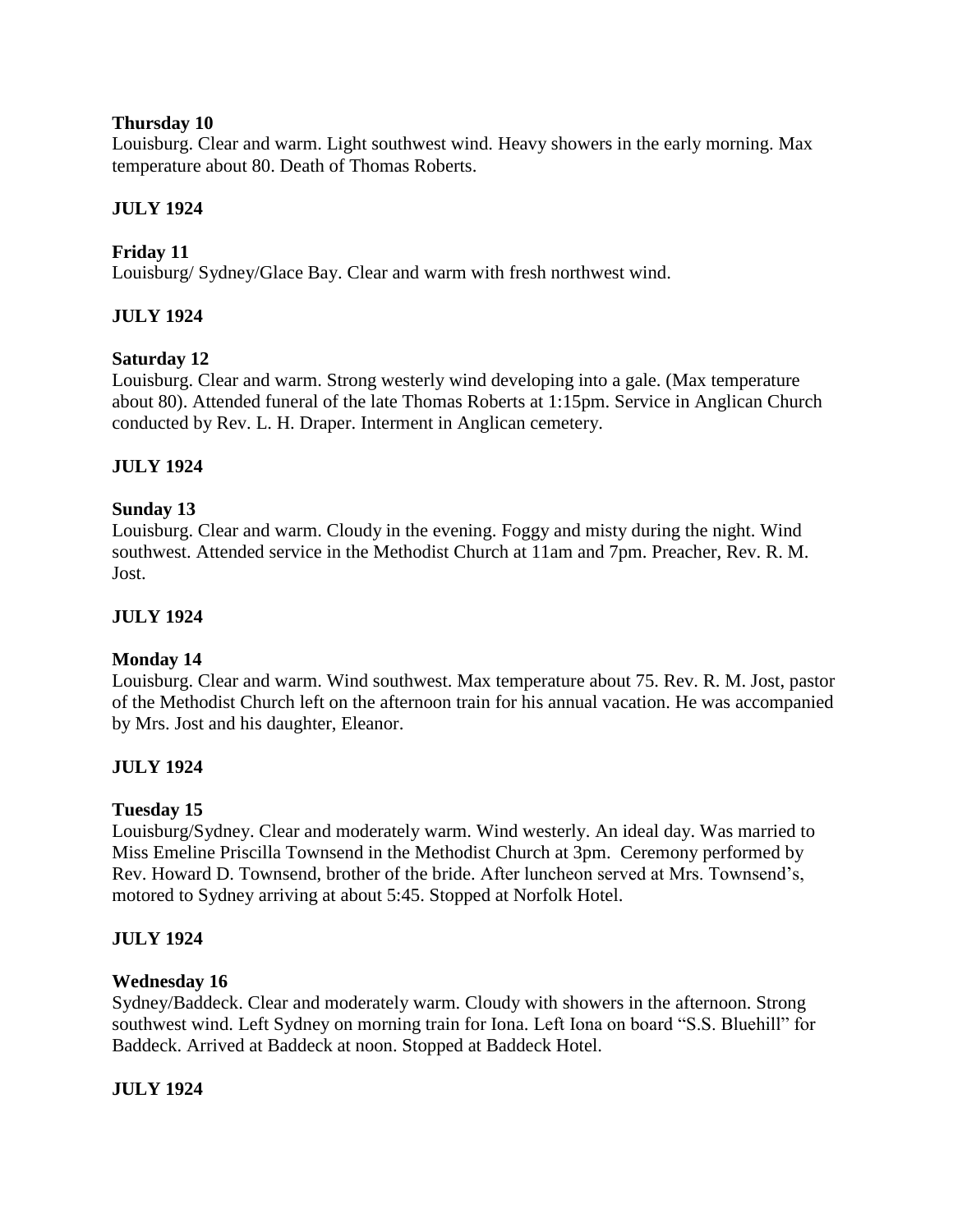## **Thursday 17**

Baddeck/Whycocomagh. Clear and warm with fresh southwest wind. Cloudy in the evening with showers at night. Left Baddeck at noon for Whycocomagh via Nyanza and Little Narrows. Arrived at Whycocomagh at about 3:30pm. Stopped at the Village Inn.

# **JULY 1924**

# **Friday 18**

Whycocomagh/Baddeck. Cloudy with showers. Wind southerly changing to westerly and clearing at night. Left Whycocomagh on board "S.S. Lakeview" for Baddeck via Little Narrows and Nyanza. Arrived in Baddeck at about 10am. Stopped at Baddeck Hotel.

# **JULY 1924**

## **Saturday 19**

Baddeck. Clear and moderately warm with strong westerly wind.

# **JULY 1924**

## **Sunday 20**

Baddeck. Clear and moderately warm. Wind westerly. Drowning accident at Louisburg. Mae McKenzie and Charles Smith of Sydney drowned at Black Rock, Old Town. Miss McKenzie was washed off a rock by a wave. Mr. Smith went to her rescue and both were lost. Mr. Lake, another member of the party was badly injured by being washed against the rocks while attempting to effect a rescue. Attended service in the Presbyterian Church at 11am and 7pm. Preacher, Rev. John McKinnon.

## **JULY 1924**

## **Monday 21**

Baddeck/Mulgrave. Clear and moderately warm. Wind westerly. Left Baddeck on board "S. S. Bras d' Or" at noon for Mulgrave via Grand Narrows and St. Peter's. Arrived at Mulgrave at about 7:30pm. "S. S. Bras D'Or" left Mulgrave at about 8pm with crowd of excursionists for Arichat returning to Mulgrave during the night. Remained on board and proceeded to Arichat with excursionists.

## **JULY 1924**

## **Tuesday 22**

Mulgrave/ Eastern Harbour. Clear and moderately warm with light southwest wind. A perfect day. Left Mulgrave at about 5am on board "S. S. Bras D'Or" for Eastern Harbour via Port Hood, Margaree, Grand Etang. Arrived at Eastern Harbour at 6pm. Remained there all night.

## **JULY 1924**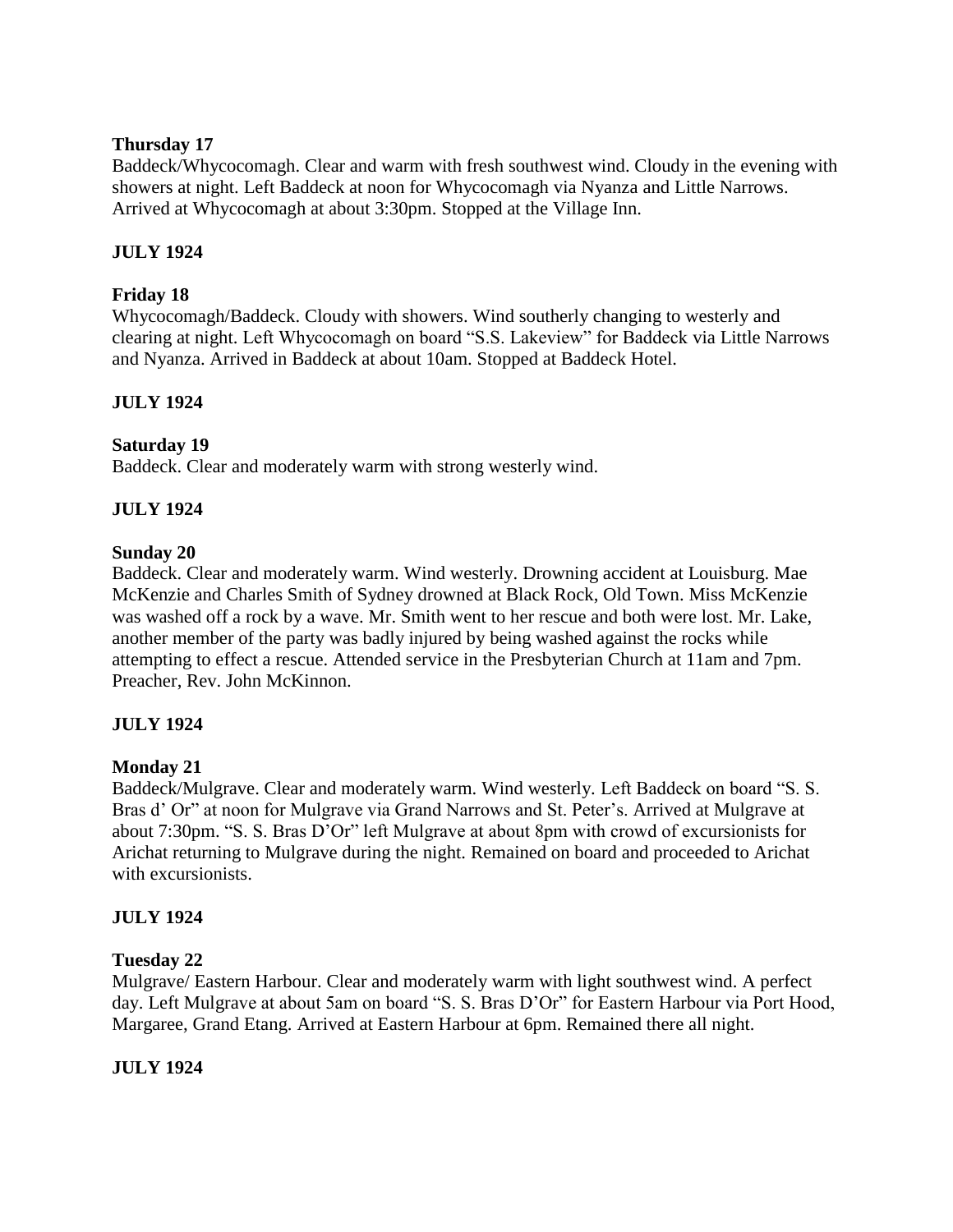### **Wednesday 23**

Eastern Harbour/ Johnston's Harbour. Cloudy with showers. Moderate southwest wind increasing to a heavy gale in the afternoon. Left Eastern Harbour at about 4am on board "S. S. Bras D' Or". Arrived at Mulgrave at about 2pm. Left Mulgrave at 3:30pm for St. Peter's arriving at about 6pm. Came through St. Peter's canal and proceeded as far as Johnston's Harbour where we tied up for the night.

# **JULY 1924**

## **Thursday 24**

Johnston's Harbour/ Sydney. Clear and moderately warm. Cloudy in the evening with a light shower. Wind southwest. Left Johnston's Harbour at about 4am on "S. S. Bras d' Or" for Sydney via Grand Narrows, Baddeck and North Sydney. Arrived at Sydney at 1:30pm. Stopped at Norfolk Hotel. In company with Mrs. Huntington, attended band concert in Victoria Park in the evening.

## **JULY 1924**

## **Friday 25**

Sydney/ Louisburg. Clear and moderately warm in the morning. Cloudy in the afternoon and evening. Light showers in the evening. Accompanied by Mrs. Huntington, arrived at Louisburg from Sydney on the morning train stopping at Mrs. Townsend's. Expect to remain there a few days or until our house on Main Street is ready for occupation.

## **JULY 1924**

### **Saturday 26**

Louisburg. Cloudy, foggy and showery. Rained during the greater part of the day. Wind southerly. Death of Mrs. Charles Baker.

## **JULY 1924**

## **Sunday 27**

Louisburg. Cloudy and warm. Light southwest wind. The annual Union Services between the Presbyterian and Methodist congregations began today in the Presbyterian Church. For the next two months services will be held alternately in the Methodist and Presbyterian Churches. Attended Anniversary service in Presbyterian Church at 11am and 7pm. Preacher, Rev. John McIntosh of Sydney.

## **JULY 1924**

### **Monday 28**

Louisburg. Clear and warm with light southwest wind. Attended funeral of the late Mrs. Charles Baker at 2:30pm. Service in the Methodist Church at 3pm conducted by Rev. D. A. McMillan (Presbyterian). Interment in Methodist cemetery.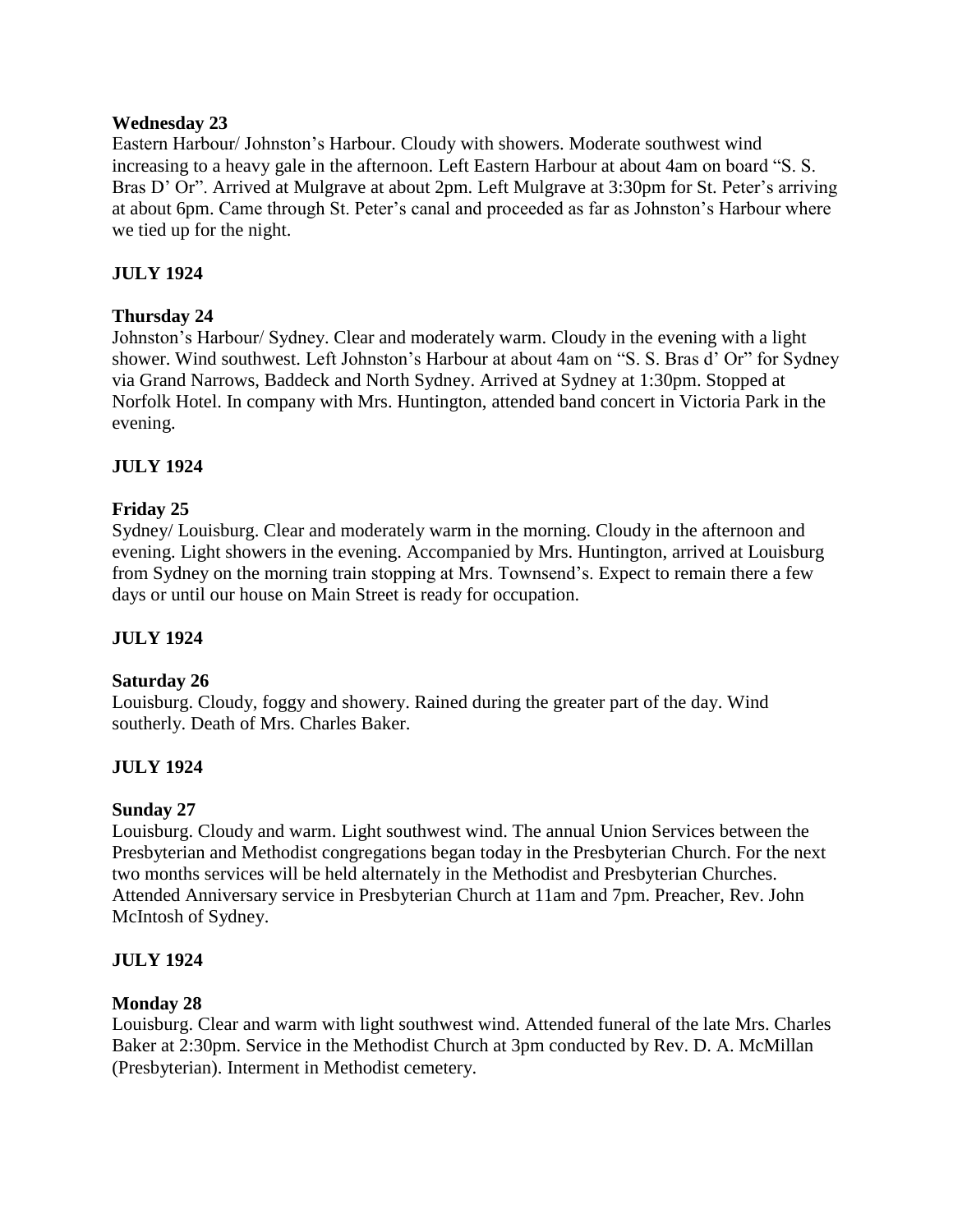## **JULY 1924**

### **Tuesday 29**

Louisburg. Clear and warm with light southwest wind. First sword fish to be landed here this season arrived today. This fish was caught near Flint Island.

### **JULY 1924**

### **Wednesday 30**

Louisburg. Clear and warm. Attended choir practice in the Methodist Church at 9pm.

### **JULY 1924**

**Thursday 31** Louisburg. Clear and warm.

### **AUGUST 1924**

**Friday 1** Louisburg. Clear and warm. Max temperature about 80.

## **AUGUST 1924**

**Saturday 2** Louisburg. Clear and moderately warm. Light northeast wind.

## **AUGUST 1924**

### **Sunday 3**

Louisburg. Clear in the morning. Hail and rain squalls shortly before noon. Cloudy in the afternoon, clear in the evening. Attended United Service in the Methodist Church at 11am and 7pm. Preacher, Rev. D. A. McMillan (Presbyterian).

### **AUGUST 1924**

### **Monday 4**

Louisburg. Clear and moderately warm with fresh southwest wind. Cloudy in the evening.

### **AUGUST 1924**

#### **Tuesday 5**

Louisburg. Clear and warm. Wind southwest. Moved in to my house on Main Street and began housekeeping. Attended meeting of school board at 7:30pm.

### **AUGUST 1924**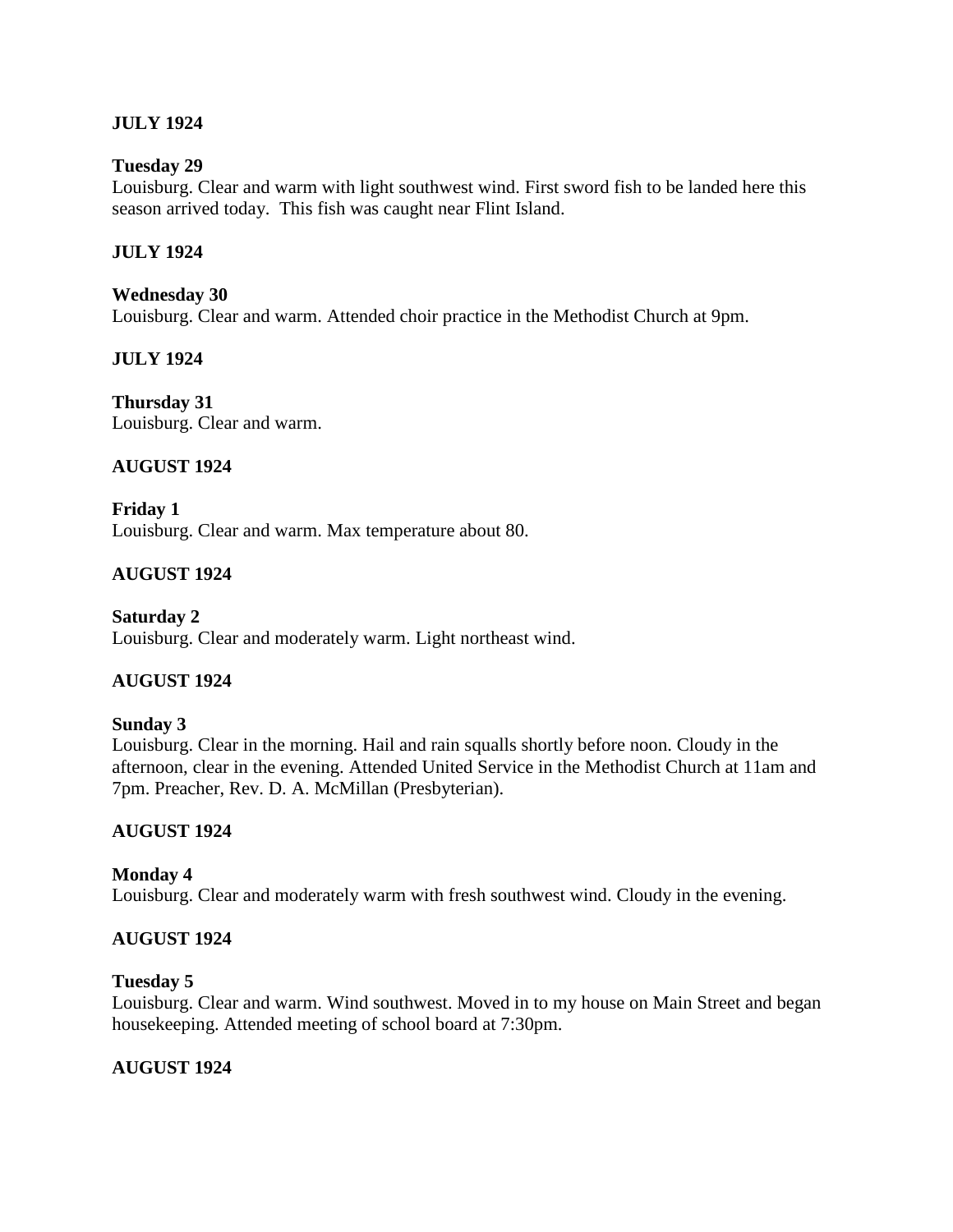### **Wednesday 6**

Louisburg. Cloudy and foggy. Wind southwest. Body of the late Mae McKenzie of Sydney, a victim of the drowning accident on July 20th/24 at Black Rock, Old Town, was discovered on the shore about a half mile west of Black Rock by James Kennedy. Body was removed to Sydney shortly after being found.

## **AUGUST 1924**

## **Thursday 7**

Louisburg. Cloudy, foggy and warm. Fresh southwest wind. Thunder in the afternoon with light rain squalls. Attended meeting of Town Council at 7:30pm.

## **AUGUST 1924**

## **Friday 8**

Louisburg. Cloudy and foggy and very sultry. Thunder and lightening at noon. Rained moderately part of the day. Wind southwest.

## **AUGUST 1924**

**Saturday 9**

Louisburg. Cloudy and foggy. Wind southwest.

### **AUGUST 1924**

### **Sunday 10**

Louisburg. Cloudy and foggy, sultry. Wind southwest. Attended service in the Presbyterian Church at 11am and 7pm. Preacher, Mr. John Nicholson (student minister).

### **AUGUST 1924**

### **Monday 11**

Louisburg. Heavy rain for a while in the morning. Clear and hot for a short time in the afternoon. Heavy showers of rain in the evening. Wind southwest. Foggy during the greater part of the day.

### **AUGUST 1924**

**Tuesday 12** Louisburg. Cloudy, foggy and warm. Light southerly wind.

### **AUGUST 1924**

### **Wednesday 13**

Louisburg. Rained very all day and night with the exception of short intervals. One of the heaviest rain storms for a number of years. Considerable damage to streets and roads by the rain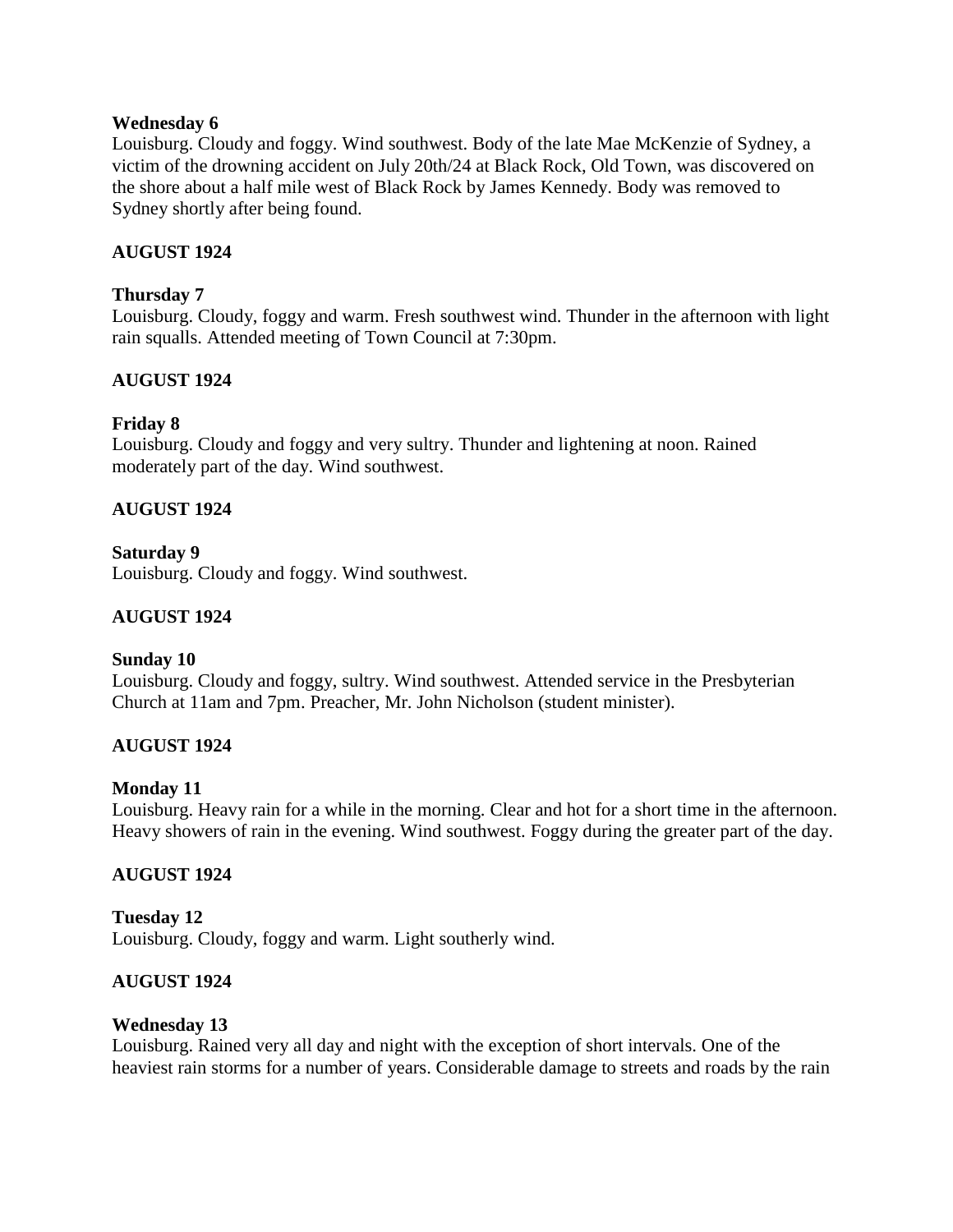which came down in torrents. Light southwest wind. Foggy and warm. Rainfall about 5 or 6 inches. Attended choir practice in the Methodist Church at 9pm.

## **AUGUST 1924**

## **Thursday 14**

Louisburg. Rained very heavily in the morning. Partly clear during the middle of the day. Began to rain in the afternoon and continued at intervals during the night. Light winds. Foggy and very sultry.

## **AUGUST 1924**

## **Friday 15**

Louisburg. Cloudy, warm and showery with light variable wind. Steamer "Dienze" arrived in the morning. Government steamer "Lady Laurier" arrived in the evening.

## **AUGUST 1924**

## **Saturday 16**

Louisburg. Clear and moderately warm. Light northeast wind.

# **AUGUST 1924**

## **Sunday 17**

Louisburg. Rained heavily nearly all day. Foggy and misty in the evening. Fresh northeast wind changing to southwest in the afternoon. Rain fall from 2 to 3 inches. Attended United Service in the Methodist Church at 11am and 7pm. Preacher, Rev. D. A. McMillan (Presbyterian).

## **AUGUST 1924**

## **Monday 18**

Louisburg. Cloudy and threatening. Light showers in the forenoon. Mostly clear in the afternoon. Moderately warm. Wind southwest.

## **AUGUST 1924**

### **Tuesday 19**

Louisburg. Cloudy in the morning. Partly clear in the afternoon. Wind southwest changing to northwest in the afternoon.

## **AUGUST 1924**

### **Wednesday 20**

Louisburg. Clear and moderately warm. Light northwest wind changing to southwest in the evening.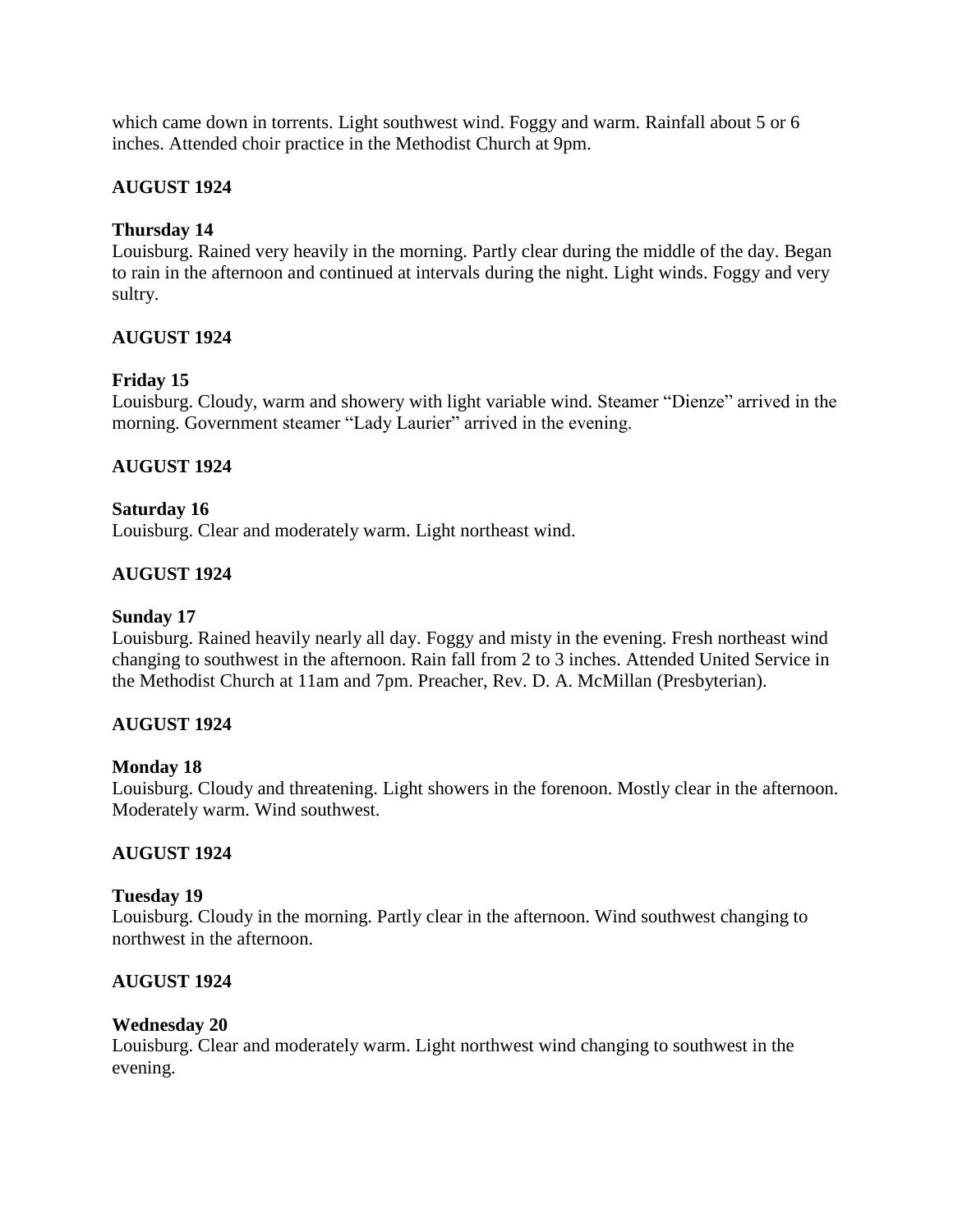## **AUGUST 1924**

### **Thursday 21**

Louisburg. Cloudy and threatening during the forenoon. Rained moderately during the afternoon and night. Attended meeting of Town Council at 7:30pm.

### **AUGUST 1924**

### **Friday 22**

Louisburg. Rainy in the forenoon. Cloudy and drizzily in the afternoon. Fresh northeast wind.

### **AUGUST 1924**

### **Saturday 23**

Louisburg. Cloudy all day. Misty and drizzily in the evening and night. Wind northeast.

### **AUGUST 1924**

### **Sunday 24**

Louisburg. Cloudy and foggy. Partly clear for a short time in the afternoon. Light easterly wind. Attended service in the Presbyterian Church at 11am and 7pm. Preacher at morning service Rev. R. M. Jost (Methodist) evening service Rev. Alex Kerr (Presbyterian).

### **AUGUST 1924**

### **Monday 25**

Louisburg. Mostly clear, moderately warm. Wind southwest.

### **AUGUST 1924**

### **Tuesday 26**

Louisburg. Cloudy and warm. Wind southerly increasing at night. Rain in the evening. American three masted yacht "Guinevere" arrived and anchored in the stream. Drove to Sydney in Fletcher Townsend's motor car with Emerson Grant, Mrs. Z. W. Townsend and Mrs. Silverman. Left Louisburg at about 11:30am returning at about 5pm.

### **AUGUST 1924**

#### **Wednesday 27**

Louisburg. Terrific gale in the early morning. Gale moderated at about 4am but still continued to blow heavily throughout the day. Heaviest gale for many years. Several of the sword fishing fleet driven ashore and badly damaged. Quite a number of trees uprooted and fences blown down around town. Wind south changing to southwest at about 4am and to northwest at about 7am. Clear and warm during the day. Drove to "Old Town" with James Crowdis and took snapshots of the surf. Attended choir practice in the Methodist Church at 9pm.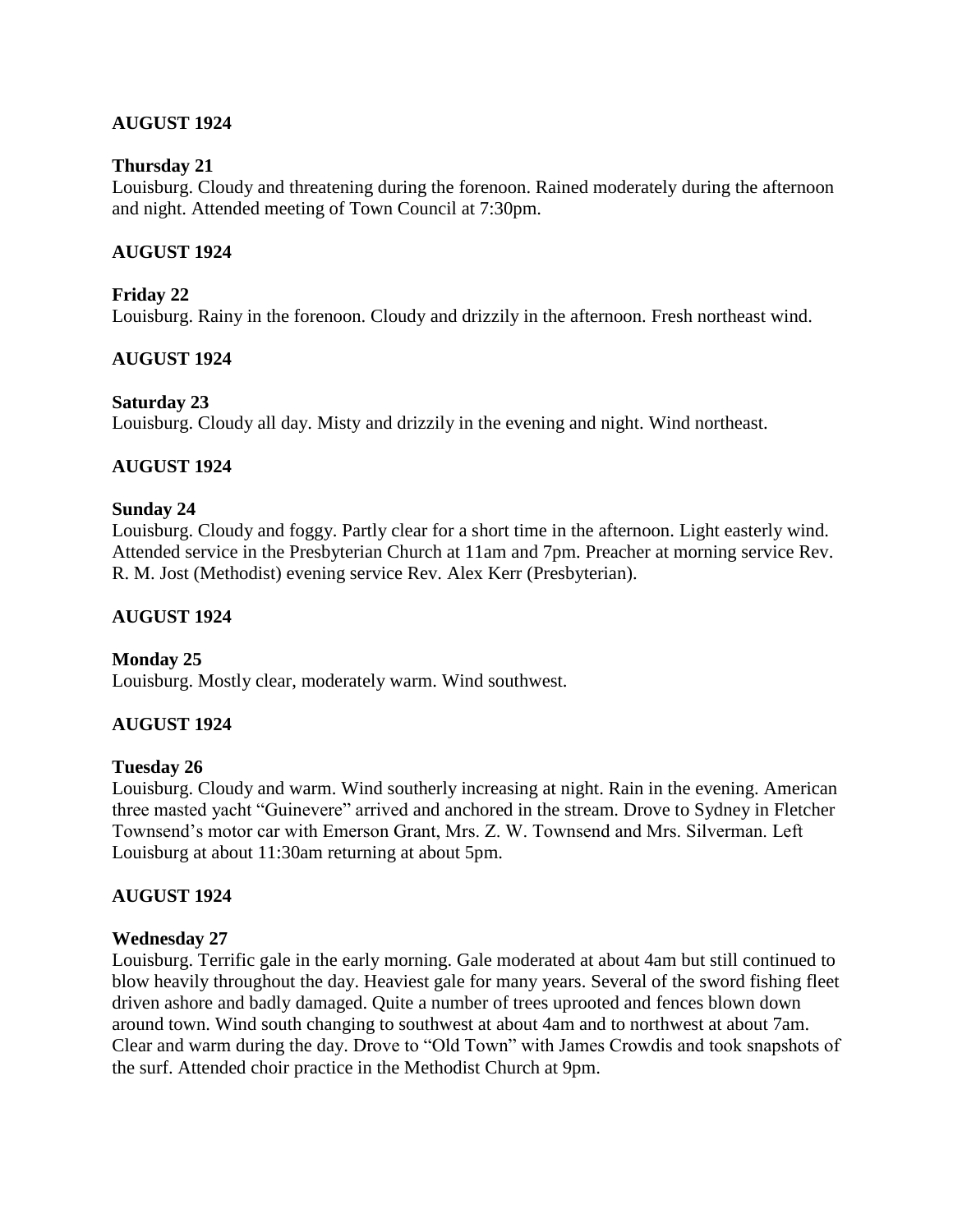## **AUGUST 1924**

### **Thursday 28**

Louisburg. Clear and warm with fresh southwest wind. American three masted yacht "Guinevere" sailed at noon. Revenue cutter "Sagamore" which arrived here yesterday evening sailed at about 4:30pm.

### **AUGUST 1924**

### **Friday 29**

Louisburg. Clear and warm with light southwest wind. An ideal day.

## **AUGUST 1924**

### **Saturday 30**

Louisburg. Clear and warm with fresh northwest wind. Word received that the body of the late William Covey who was drowned at Guyon Island by falling out of his boat on July 9/1924, had been found on the shore near Grand River, Richmond County.

### **AUGUST 1924**

### **Sunday 31**

Louisburg. Clear and moderately warm. Cloudy in the evening. Moderate northeast wind. In the afternoon in company with Emeline, walked to the lighthouse and back. Attended service in the Methodist Church at 11am and 7pm. Preacher, Rev. R. M. Jost.

### **SEPTEMBER 1924**

#### **Monday 1**

Louisburg. Labor Day. Partly clear. Moderately warm. Light southeast wind. Attended funeral of the late William Covey at 2:30pm. Service at the house conducted by Rev. R. M. Jost (Methodist) and Rev. L.H. Draper (Anglican). Interment in Methodist Cemetery. Mr. Covey was drowned at Guyon Island on July  $9<sup>th</sup>$ , 1924 and his body was found on the shore near Grand River early last week and buried at that place. After being identified, it was brought here in a fishing boat by Ira Pearl yesterday arriving at about 11pm.

#### **SEPTEMBER 1924**

### **Tuesday 2**

Louisburg. Cloudy and moderately warm. Miss Jessie McCormack who has been clerking in my store since Sept. 6/1921 severed her connection with my business today.

### **SEPTEMBER 1924**

**Wednesday 3**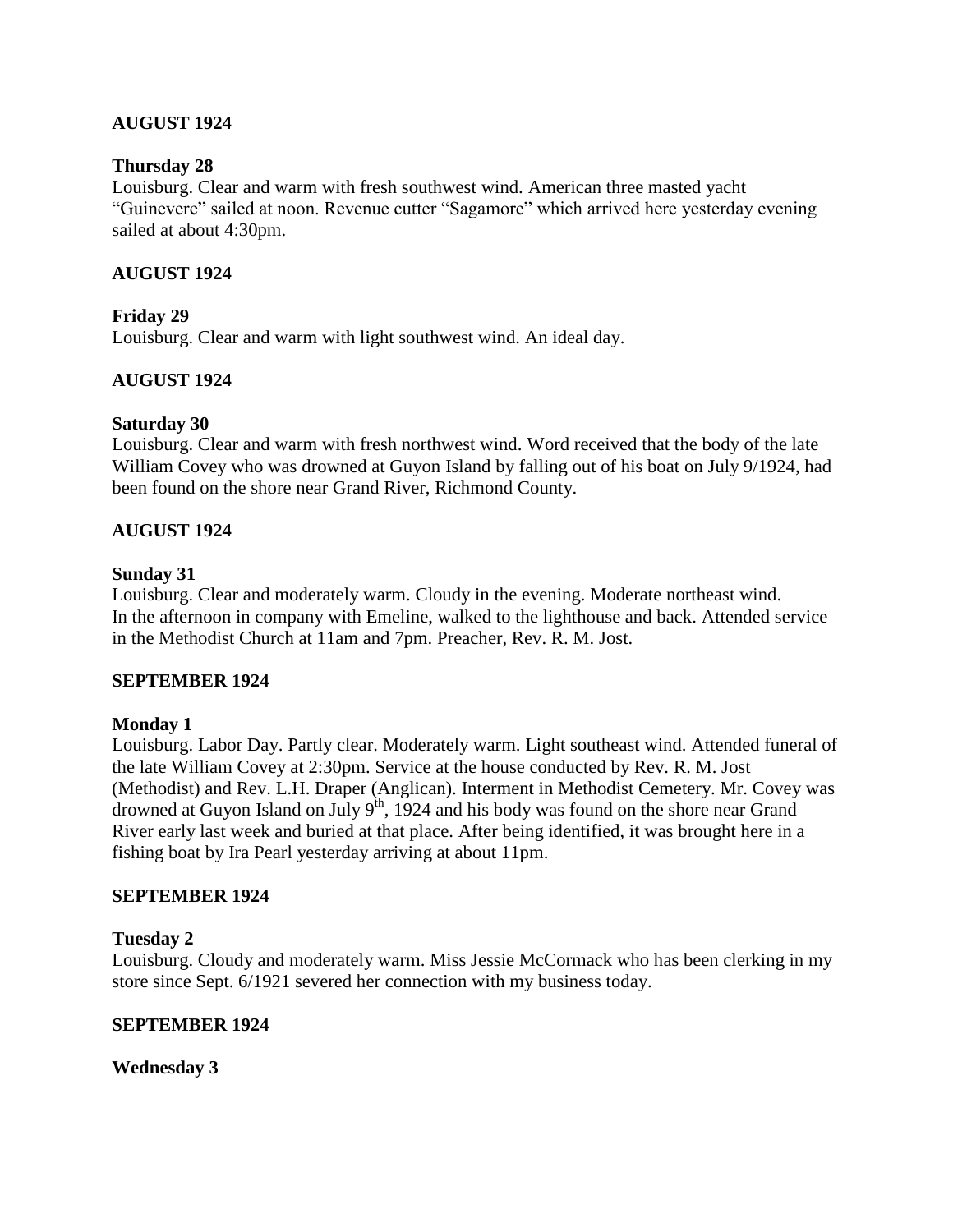Louisburg. Cloudy and foggy in the morning. Showery and misty for a while in the forenoon. Partly clear and warm in the afternoon. Wind southwest in the morning shifting to northeast early in the day. Marriage of Mr. Foreman, a former member of the Marconi staff at Louisburg to Miss Mary McDonald of this town. Ceremony performed by Rev. M. J. Wallace in the Roman Catholic Church.

## **SEPTEMBER 1924**

### **Thursday 4**

Louisburg. Cloudy and moderately warm. Rain began to fall at about 7am and continued moderately during the forenoon, but increased to a heavy downpour in the afternoon accompanied by a heavy gale from the eastward. Stopped raining at about 6pm. Wind moderated in the evening and changed to southwest. Later changing to north and increasing to a gale. Rain fall about 3 inches. Attended meeting of Town Council at 7:30pm.

## **SEPTEMBER 1924**

## **Friday 5**

Louisburg. Cloudy in the forenoon. Heavy rain in the evening and during the night. Light southwest wind changing to southeast during the night.

## **SEPTEMBER 1924**

### **Saturday 6**

Louisburg. Cloudy, foggy and warm. Misty. Rained moderately for a short time.

### **SEPTEMBER 1924**

### **Sunday 7**

Louisburg. Cloudy in the forenoon. Clear and warm in the afternoon. Light southwest wind. In company with Emeline, walked to Havenside and back in the afternoon. Attended United Service in the Presbyterian Church at 11am and 7pm. Preacher Rev. R. M. Jost (Methodist).

### **SEPTEMBER 1924**

### **Monday 8**

Louisburg. Clear and moderately warm in the forenoon. Cloudy in the afternoon. Cool at night. Light northerly wind.

### **SEPTEMBER 1924**

#### **Tuesday 9**

Louisburg. Clear and moderately warm during the day. Cool at night. Frost in the morning. Moderate southwest wind.

### **SEPTEMBER 1924**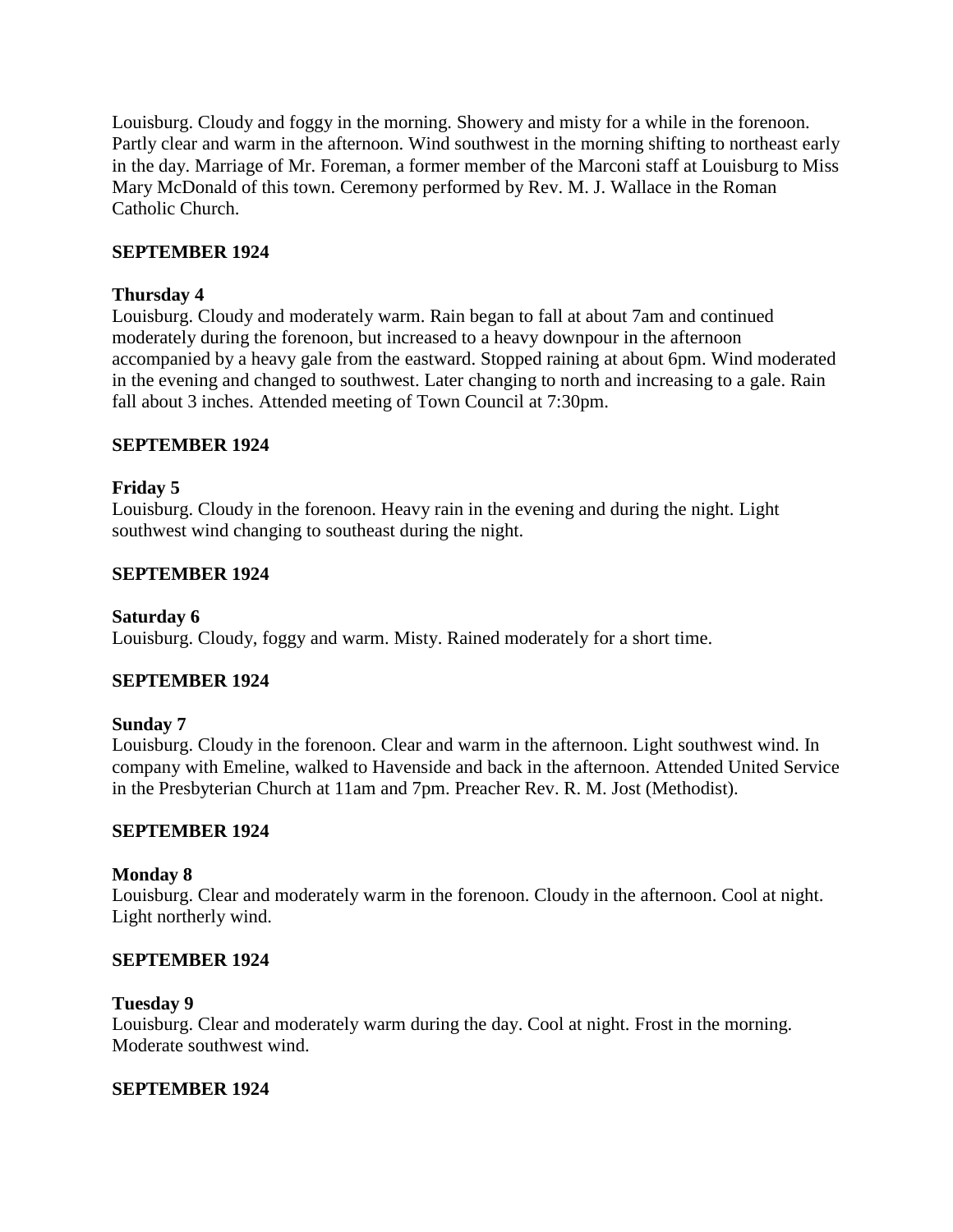### **Wednesday 10**

Louisburg. Partly cloudy in the early part of the day. Clear and moderately warm in the afternoon and evening. Light southeast wind. An ideal day. Marriage of Malcolm McLeod and Miss Jessie McCormack. Ceremony performed by Rev. R. M. Jost in the Methodist parsonage at 6pm.

### **SEPTEMBER 1924**

**Thursday 11** Louisburg. Cloudy and foggy with light southerly wind.

## **SEPTEMBER 1924**

**Friday 12** Louisburg. Clear and moderately warm with light westerly wind. A perfect day.

## **SEPTEMBER 1924**

**Saturday 13** Louisburg. Cloudy with fresh southwest wind.

## **SEPTEMBER 1924**

### **Sunday 14**

Louisburg. Rained heavily in the early morning and forenoon. Cloudy and misty during the afternoon. Wind southwest changing to westerly at night. Cleared in the evening. Union Services between the Methodist and Presbyterian congregations which began in the Presbyterian Church on July 27/24 ended today in the Methodist Church. Attended service in the Methodist Church at 11am and 7pm. Preacher, Rev. R. M. Jost.

### **SEPTEMBER 1924**

**Monday 15** Louisburg.

### **SEPTEMBER 1924**

### **Tuesday 16**

Louisburg. Clear and moderately warm. Wind southwest. Death of Mrs. R. M. Jost, wife of Rev. R. M. Jost, pastor of the Methodist Church of this town.

### **SEPTEMBER 1924**

### **Wednesday 17**

Louisburg. Partly clear, cool. Wind southwest.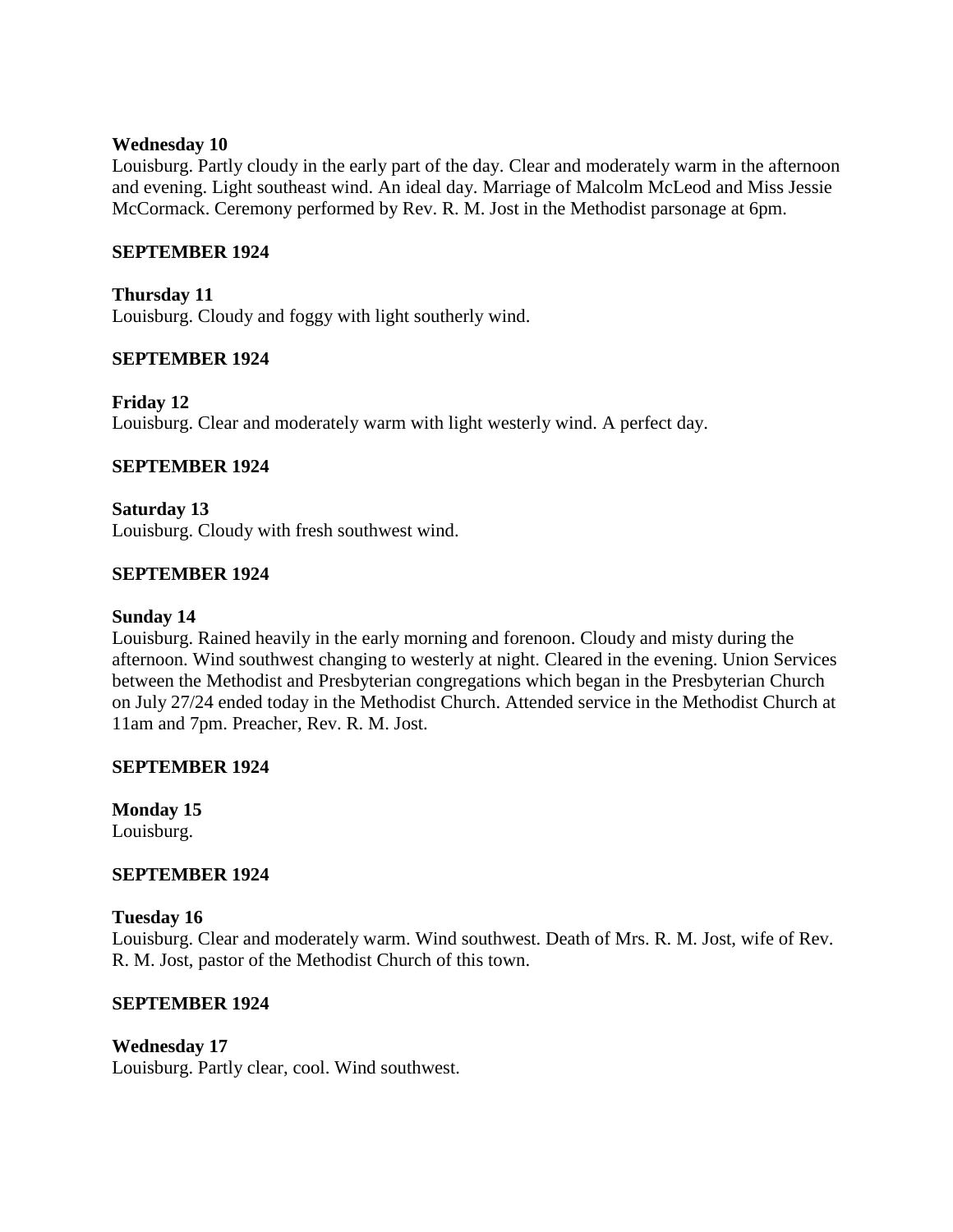### **SEPTEMBER 1924**

### **Thursday 18**

Louisburg. Rained during the early morning. Misty throughout the greater part of the day with heavy showers in the afternoon. Wind northeast. Attended funeral of the late Mrs. R. M. Jost at 2pm. The funeral service was conducted at the house by Rev. Mr. Rodgers of Sydney assisted by Rev. Mr. Boyse of Glace Bay and Rev. Mr. Draper of this town. The remains left here on the 3:20pm train enroute to Bridgetown, NS where interment will take place. During the service the following hymns were sung: "He leadith me", "He will hold me fast" and "Abide with me". Attended meeting of Town Council at 7:30pm.

### **SEPTEMBER 1924**

**Friday 19** Louisburg. Cloudy.

### **SEPTEMBER 1924**

### **Saturday 20**

Louisburg. Remarkably clear and moderately warm with light variable wind. A perfect day.

### **SEPTEMBER 1924**

#### **Sunday 21**

Louisburg/Sydney/East Bay/ Big Pond/Grand River/ Framboise/Victoria Bridge/Marion Bridge. Day remarkably clear and moderately warm with light westerly wind. A perfect day. Left Louisburg at 10am in Fletcher Townsend's motor car with Emeline, Mrs. Townsend, Wesley Townsend and Emerson Grant for a motor car trip via Sydney, East Bay, Big Pond, Grand River, Framboise, Victoria Bridge, Marion Bridge, Albert Bridge arriving home at 10:40pm. Met with an accident to the car at Framboise at about 5pm about 2 miles in on the Victoria Bridge road. Left rear axle broke rendering the car useless. We arranged with Alex McKinnon of Victoria Bridge by telephone, to meet and drive us to Louisburg. Owing to the bad condition of the road, Mr. McKinnon only came within about 4 miles of where the accident occurred. We walked until we met his car at McCarthy's store. Boarded the car at 7:30pm and arrived as above stated without further mishap. Left Emerson Grant at Framboise in charge of the wrecked car.

#### **SEPTEMBER 1924**

#### **Monday 22**

Louisburg. Perfectly clear and warm with light variable wind, almost calm. A perfect day. Mr. Alex McKinnon who drove us home in his motor car and stopped with us last night, left for his home at about 10am.

#### **SEPTEMBER 1924**

**Tuesday 23**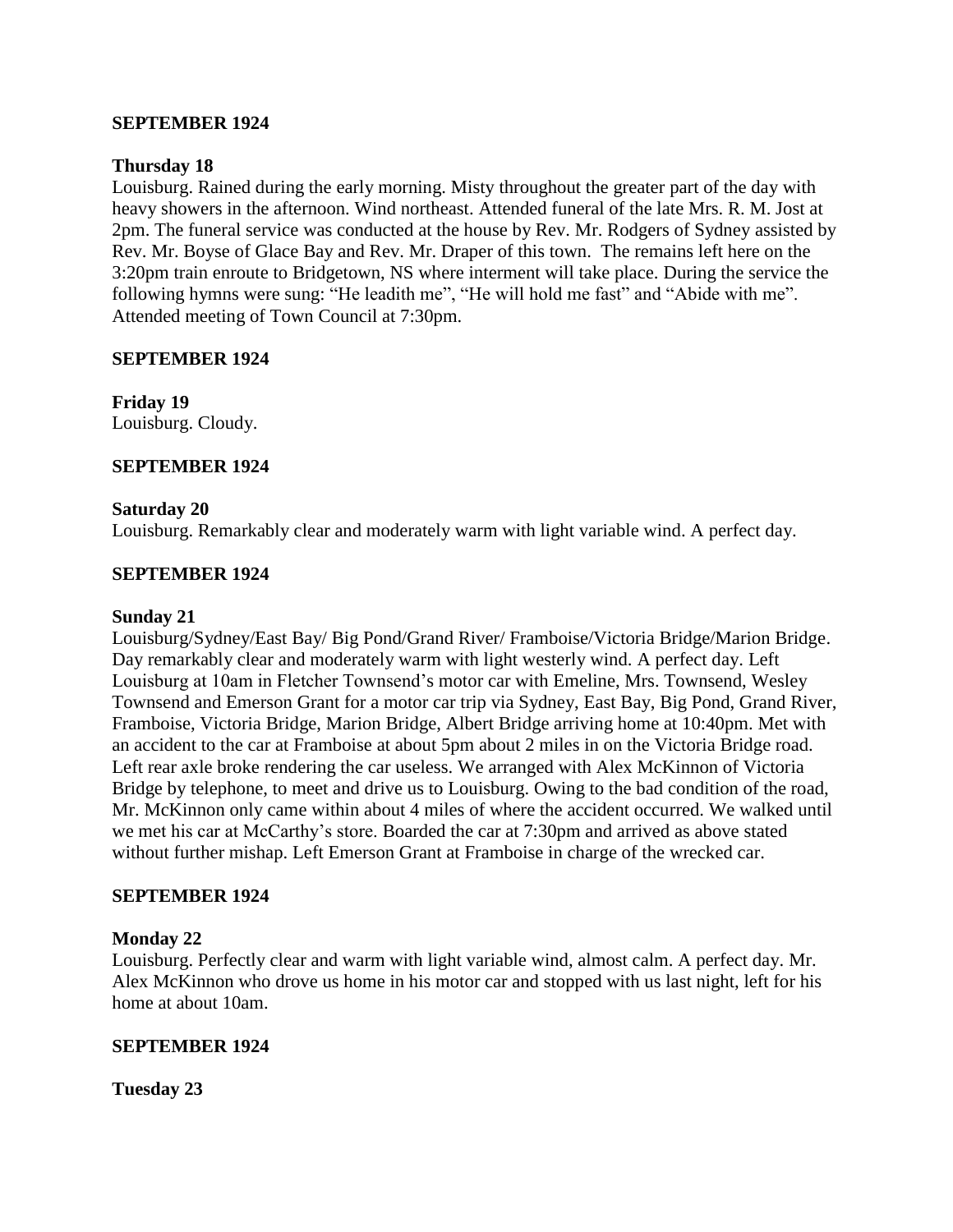Louisburg. Foggy in the morning. Cleared at about 8am. Clear and moderately warm during the day with moderate southwest wind.

### **SEPTEMBER 1924**

**Wednesday 24** Louisburg. Partly clear. Cool, fresh southwest wind.

## **SEPTEMBER 1924**

### **Thursday 25**

Louisburg. Cloudy and cool with fresh northwest wind which changed to northeast in the evening. Death of infant son of Mr. and Mrs. Edward McDonald.

### **SEPTEMBER 1924**

### **Friday 26**

Louisburg. Cloudy and chilly in the forenoon. Clear and moderately warm in the afternoon. Cool at night. Wind northerly.

### **SEPTEMBER 1924**

### **Saturday 27**

Louisburg. Remarkably clear and warm with light northwest wind, almost calm. A perfect day.

### **SEPTEMBER 1924**

### **Sunday 28**

Louisburg. Remarkably clear and warm with light variable wind. Almost calm. Max temperature about 75. In every respect, a perfect day as far as weather is concerned. Attended service in the Methodist Church at 11am an 7pm. Preacher, Rev. R. M. Jost.

### **SEPTEMBER 1924**

### **Monday 29**

Louisburg. Remarkably clear with light variable wind. Warm and summer-like. A perfect day.

#### **SEPTEMBER 1924**

### **Tuesday 30**

Louisburg. Clear and warm, partly hazy in the afternoon. Light variable wind, almost calm. An ideal day.

### **OCTOBER 1924**

### **Wednesday 1**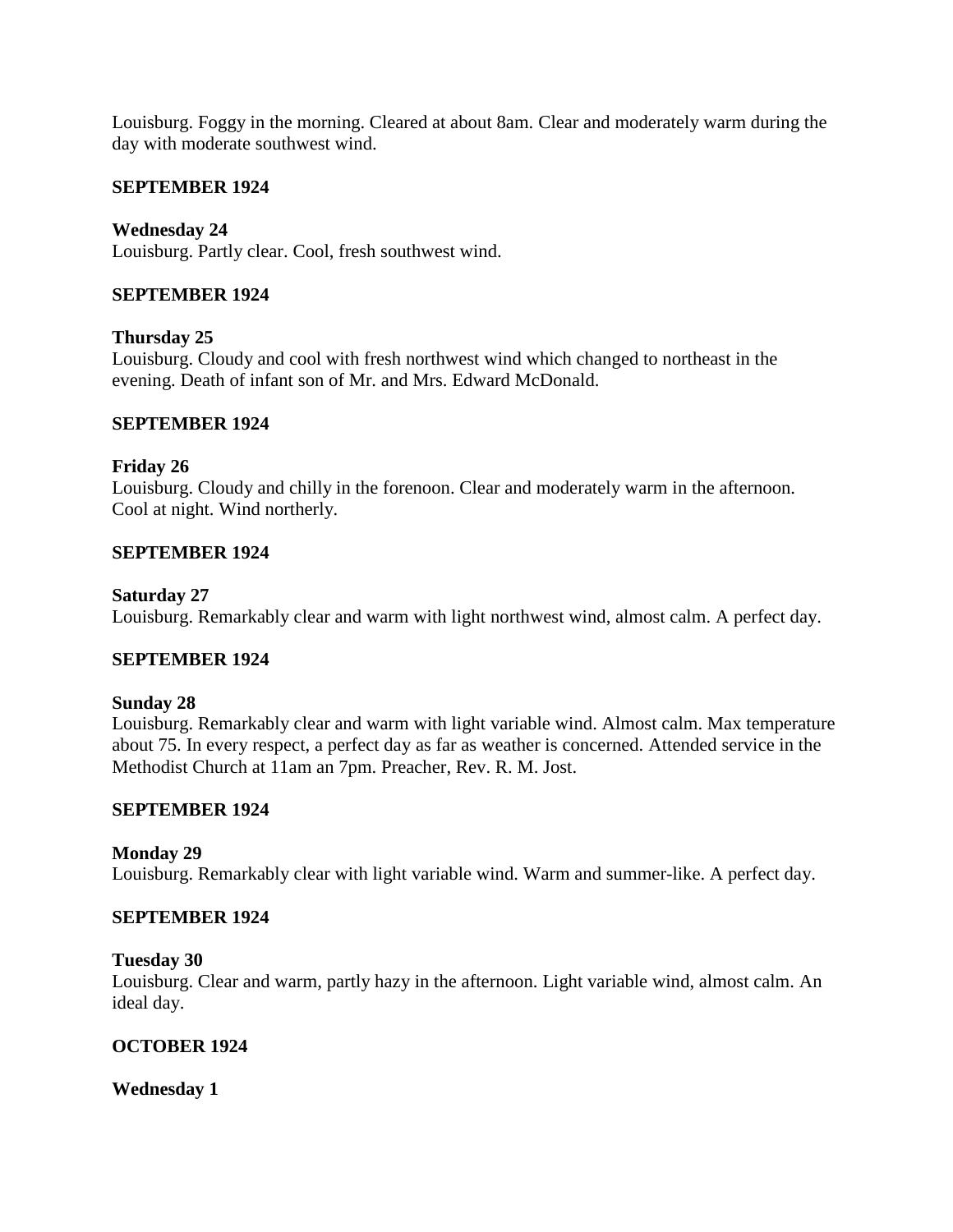Louisburg. Partly clear. Moderately warm. Cloudy at night. Light southerly wind increasing at night. Rain began to fall at about 9pm and continued for a while during the night. Attended choir practice in the Methodist Church at 9pm.

## **OCTOBER 1924**

### **Thursday 2**

Louisburg. Clear and moderately warm. Moderate northwest wind. An ideal day. Marriage of John B. Hicks to Miss Rita Kerr. Ceremony was performed by Rev. D. A. McMillan in Presbyterian manse.

## **OCTOBER 1924**

## **Friday 3**

Louisburg. Cloudy and chilly in the forenoon. Fine and clear in the afternoon and evening. Light northeast wind. Government dredge no. \_\_ arrived here in the afternoon in tow of tugs, "Douglas H. Thomas" and "Lisgar". "Douglas H. Thomas" sailed for Sydney in the evening.

## **OCTOBER 1924**

### **Saturday 4**

Louisburg. Clear and moderately warm. An ideal day. British Empire Steel Corporation tug "Douglas H. Thomas" commanded by Capt. W. Levy struck a reef and sank near Ingonish at about 3:30 this afternoon. Likely to be a total loss. Crew saved.

### **OCTOBER 1924**

### **Sunday 5**

Louisburg. Clear and moderately warm with light southwest wind. An ideal day. Attended service in the Methodist Church at 11am and 7pm. Preacher Rev. R. M. Jost.

### **OCTOBER 1924**

### **Monday 6**

Louisburg. Cloudy in the morning. Cleared in the forenoon. Moderately warm. Wind southwest. Uncle Joseph Spencer arrived on the morning train from Halifax to spend a few days in Louisburg. He is staying with me.

### **OCTOBER 1924**

#### **Tuesday 7**

Louisburg. Clear and moderately warm. Attended meeting of school board at 7:30pm.

### **OCTOBER 1924**

**Wednesday 8**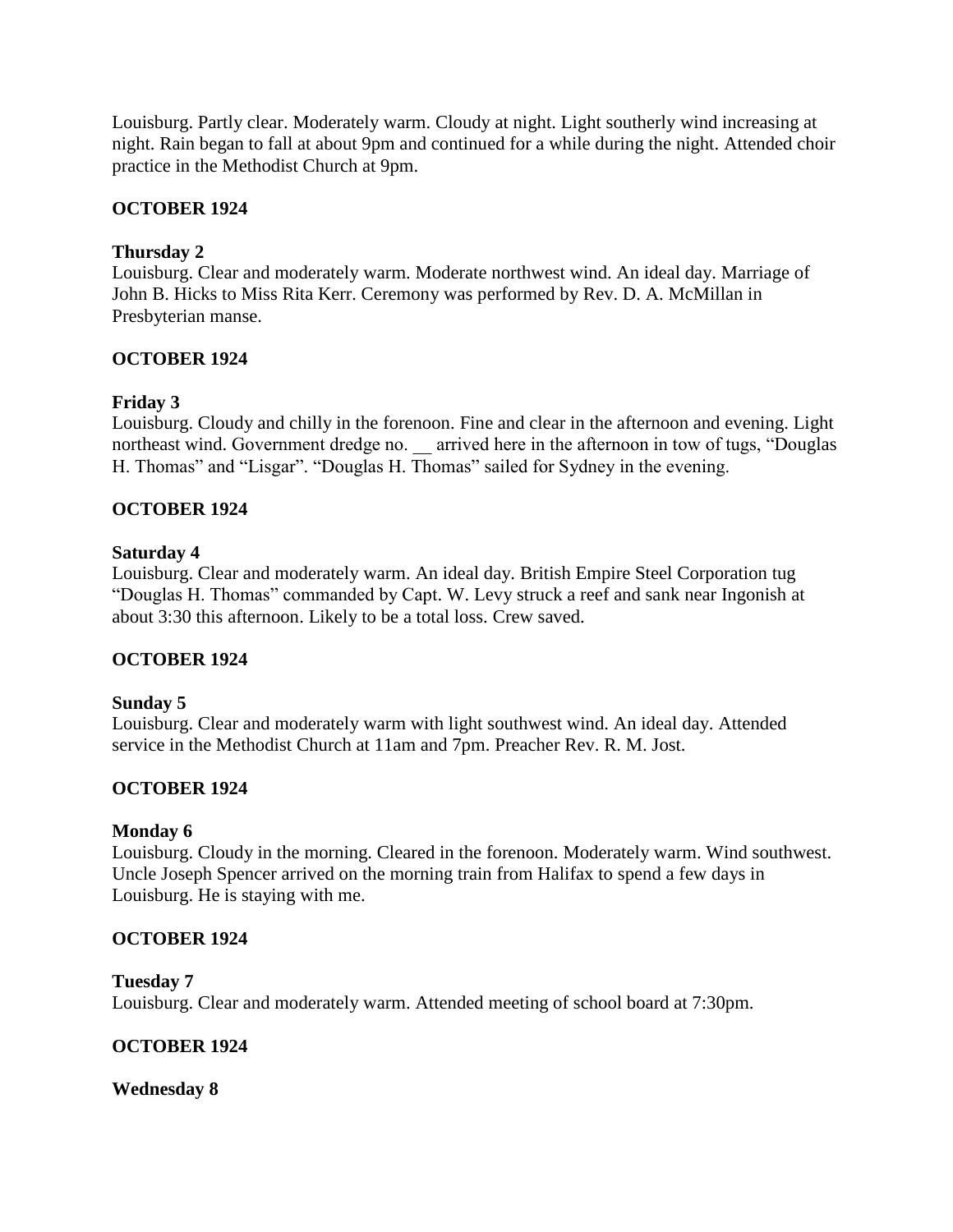Louisburg. Cloudy and warm with light southerly wind. Rain began to fall at about 9pm. Attended choir practice in the Methodist Church at 9pm.

## **OCTOBER 1924**

## **Thursday 9**

Louisburg. Rained from early morning until late at night. Fresh easterly wind.

## **OCTOBER 1924**

**Friday 10** Louisburg. Rainy and drizzily all day. Wind easterly.

## **OCTOBER 1924**

**Saturday 11** Louisburg. Cloudy, showery and drizzily. Wind northeast.

## **OCTOBER 1924**

### **Sunday 12**

Louisburg. Cool and partly clear. Wind northeast. Attended service in the Methodist Church at 11am and 7pm. Preacher, Rev. R. M. Jost. Sunday School "Rally Day" service in the evening. Attended rehearsal for "Rally Day" service at 3pm.

### **OCTOBER 1924**

### **Monday 13**

Louisburg. Cloudy and chilly. Misty with occasional showers. Rain during the night. Fresh northwest wind.

### **OCTOBER 1924**

### **Tuesday 14**

Louisburg. Cloudy, misty and showery. Very disagreeable. Fresh northeast wind.

### **OCTOBER 1924**

### **Wednesday 15**

Louisburg. Cloudy with sun shining occasionally. Misty and drizzily part of the day. Wind northeast. Attended choir practice in the Methodist Church at 9pm.

### **OCTOBER 1924**

**Thursday 16**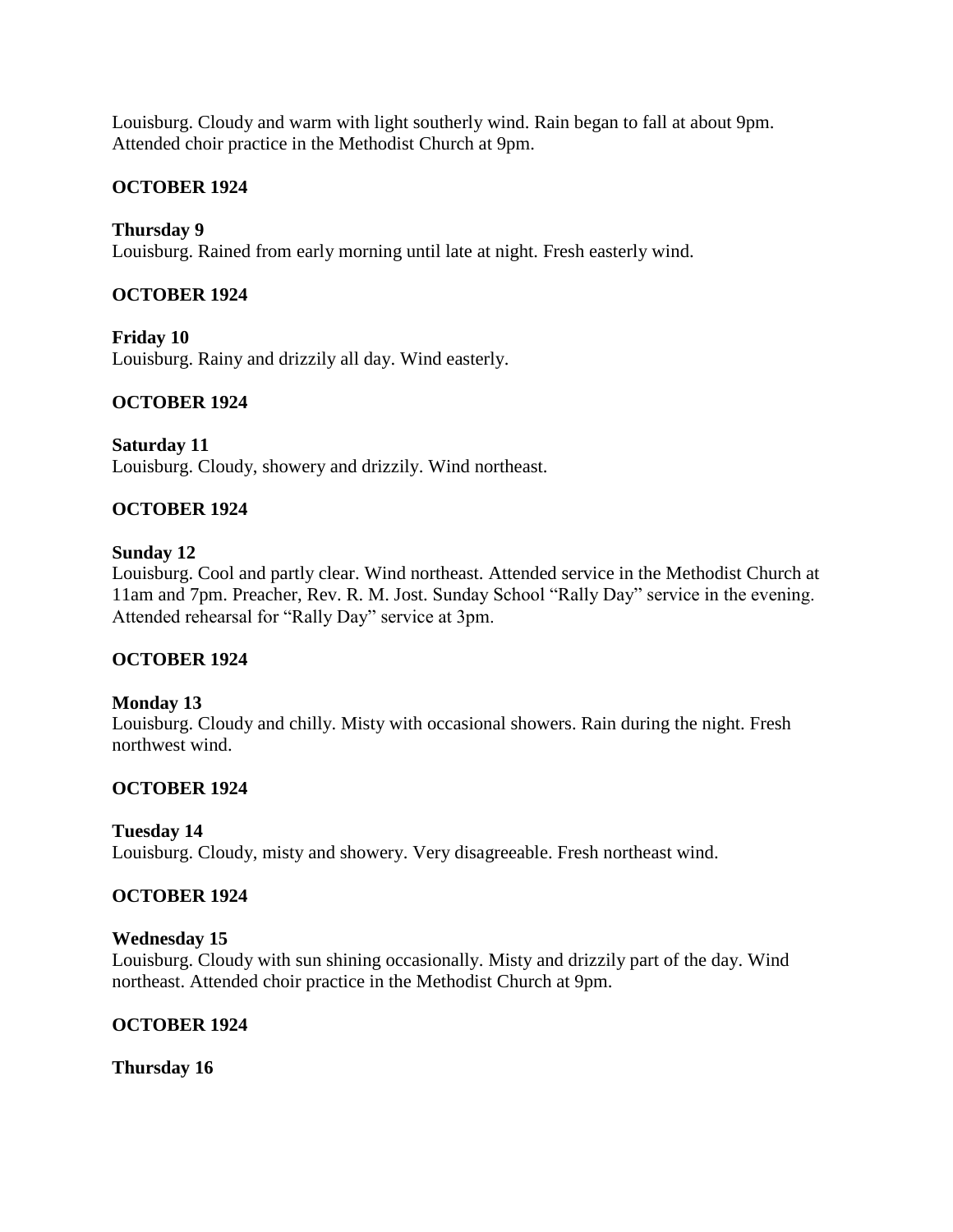Louisburg. Clear and warm with light westerly wind. A perfect day. Annual "At Home" of the staff of the Marconi Wireless Station was held at the Marconi Hotel in the evening. Was not present.

## **OCTOBER 1924**

## **Friday 17**

Louisburg. Cloudy and threatening. Heavy showers in the afternoon and evening. Thunder and lightening in the evening. Fresh southwest wind. Miss Nell Walker "Globe Hiker" who claims to have walked from California and intends to visit all the principal cities and towns of the world arrived here this evening.

## **OCTOBER 1924**

### **Saturday 18**

Louisburg. Cloudy and cool. Wind northwest.

## **OCTOBER 1924**

### **Sunday 19**

Louisburg. Rained in the early morning. Partly clear during the day with light rain squalls. Wind northwest. In company with Emeline, walked to Havenside and back in the afternoon. Attended service in the Methodist Church at 11am and 7pm. Preacher, Rev. R. M. Jost.

### **OCTOBER 1924**

### **Monday 20**

Louisburg. Partly cloudy, chilly and raw with fresh northwest wind. Light snow flurries in the forenoon. First snow this season. Saw a Fork Tailed Swallow this morning. First time I ever saw a swallow at this season of the year. As a rule, birds of this kind disappear about the end of August.

### **OCTOBER 1924**

### **Tuesday 21**

Louisburg. Clear and cool with fresh southwest wind. Cloudy in the evening with a light shower of rain. Heavy frost in the morning. Ground frozen and first ice of the season. Dahlias in the garden all killed by this morning's frost. First killing frost of the season.

### **OCTOBER 1924**

#### **Wednesday 22**

Louisburg. Partly clear and cool. Wind northwest. Government steamer "Lady Laurier" arrived in the evening. Attended choir practice in the Methodist Church at 9pm.

### **OCTOBER 1924**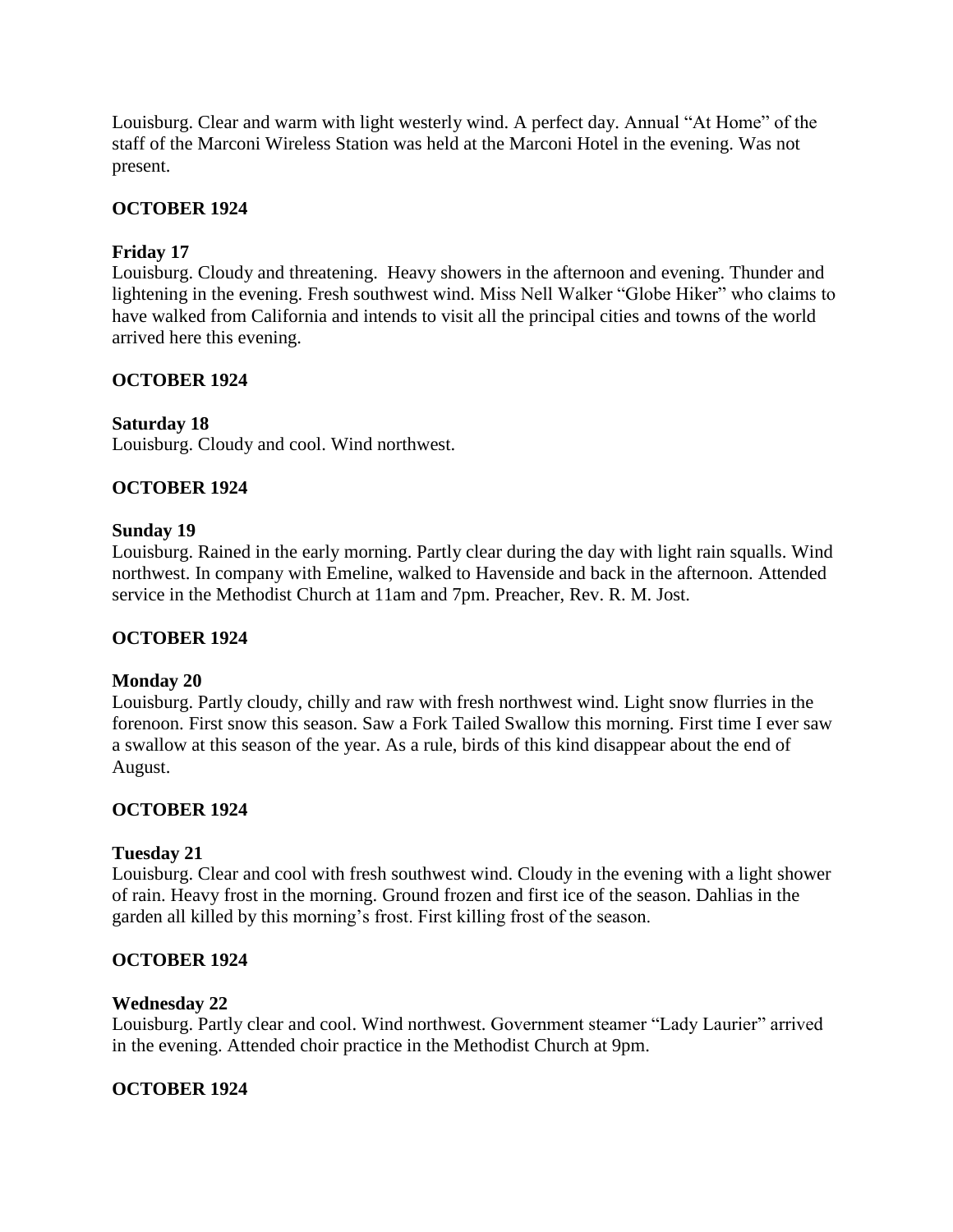## **Thursday 23**

Louisburg. Clear and moderately warm with light westerly wind. An ideal day.

## **OCTOBER 1924**

**Friday 24**

Louisburg. Partly clear, very chilly and raw. Squally. Strong northerly wind.

## **OCTOBER 1924**

**Saturday 25** Louisburg. Clear and moderately warm with light westerly wind. A perfect day.

## **OCTOBER 1924**

### **Sunday 26**

Louisburg. Clear and warm during the greater part of the day. Rain and wind squalls in the evening. A perfect day with the exception of a squall which lasted about ½ hour in the evening. Attended service in the Methodist Church at 11am and 7pm. Preacher, Rev. R. M. Jost.

## **OCTOBER 1924**

### **Monday 27**

Louisburg. Clear and moderately warm with light variable wind. A perfect day.

### **OCTOBER 1924**

### **Tuesday 28**

Louisburg. Clear and moderately warm with light northwest wind which changed to northeast in the evening. An ideal day.

### **OCTOBER 1924**

### **Wednesday 29**

Louisburg. Partly clear, chilly and raw with occasional snow squalls. Fresh northerly wind. Revenue cutter "Sagamore" arrived in the evening. Attended choir practice in the Methodist Church at 9pm.

### **OCTOBER 1924**

### **Thursday 30**

Louisburg. Cloudy, chilly and raw. Squally and drizzily. Fresh northerly wind. Attended special meeting of Town council at 2pm. Meeting called for the purpose of discussing the question of purchasing electric meters.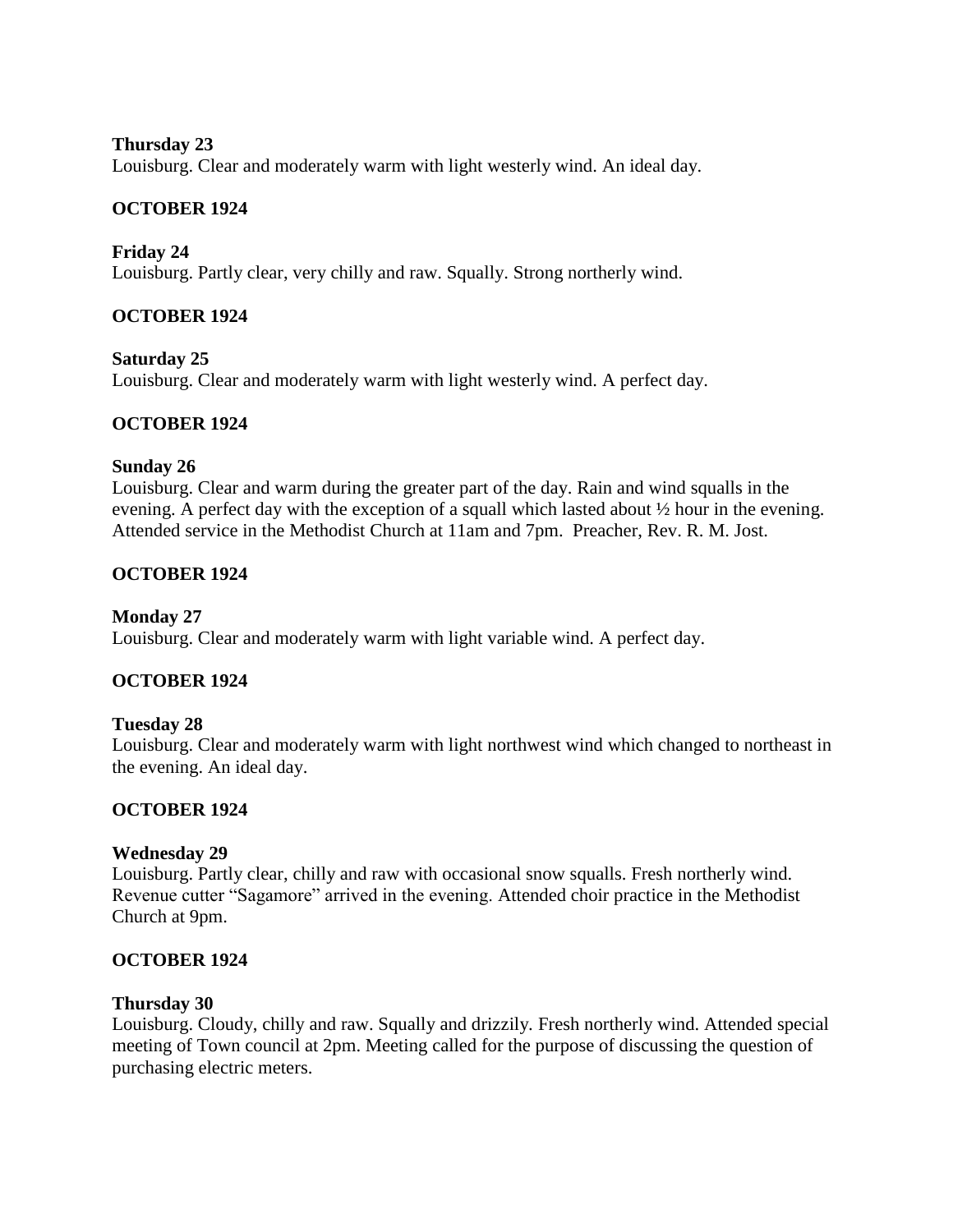## **OCTOBER 1924**

### **Friday 31**

Louisburg. Clear and moderately warm with light wind. An ideal day.

## **NOVEMBER 1924**

**Saturday 1** Louisburg. Clear and moderately warm with light westerly wind. Ideal weather.

## **NOVEMBER 1924**

### **Sunday 2**

Louisburg. Cloudy and mild and threatening. Wind southwest. Attended service in the Methodist Church at 11am and 7pm. Preacher, Rev. R. M. Jost.

### **NOVEMBER 1924**

**Monday 3** Louisburg. Rainy and foggy. Wind southerly.

### NOVEMBER 1924

Tuesday 4

Louisburg. Cloudy. Partly clear in the afternoon. Thick snow squalls in the forenoon. Snow fall about ½ inch. First snow of sufficient depth to cover the ground this season. Light northwest wind.

### **NOVEMBER 1924**

**Wednesday 5** Louisburg. Attended choir practice in the Methodist Church at 9pm.

### **NOVEMBER 1924**

**Thursday 6** Louisburg. Cloudy and mild.

#### **NOVEMBER 1924**

**Friday 7** Louisburg.

#### **NOVEMBER 1924**

**Saturday 8**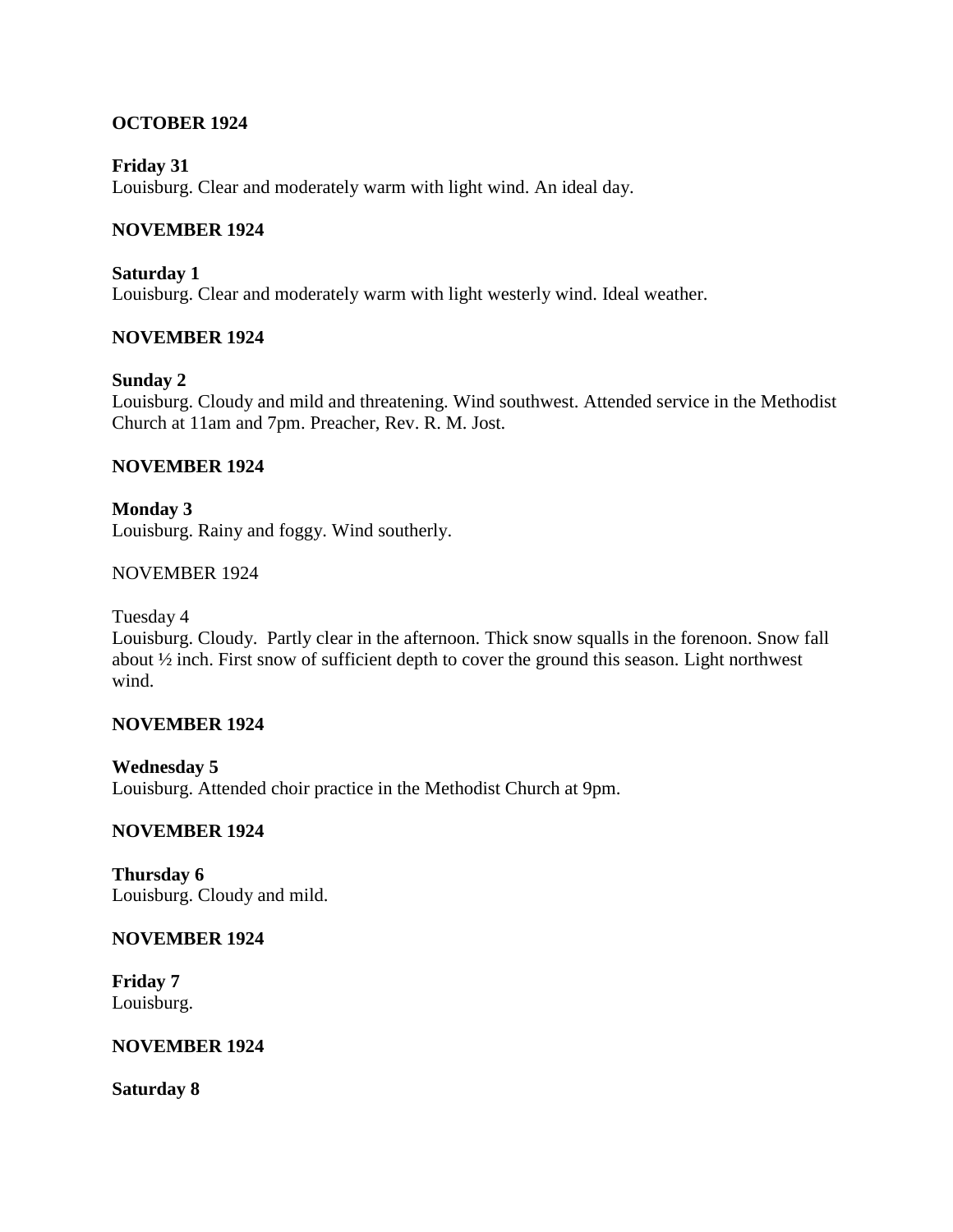Louisburg. Cloudy and mild with light easterly wind.

## **NOVEMBER 1924**

### **Sunday 9**

Louisburg. Clear and moderately cold. Wind northwest. Attended service in the Methodist Church at 11am and 7pm. Preacher, Rev. R. M. Jost. Mrs. Z. W. Townsend suffered a slight stroke of paralysis this afternoon. Her condition is not serious and she is up around the house but not feeling well. Had the pleasure of my first experience of "listening in" on a radio set at Fletcher Townsend's after Church in the evening.

## **NOVEMBER 1924**

## **Monday 10**

Louisburg. Thanksgiving Day. Cloudy and mild with heavy rain for a short time in the evening. Cleared at about 7pm. Attended united Thanksgiving service in the Methodist Church at 10:30am. Service conducted by Rev. R. M. Jost and Rev. D. A. McMillan. Address by Rev. D. A. McMillan. Attended Methodist Tea and Fancy Sale in the Masonic Hall in the evening.

### **NOVEMBER 1924**

### **Tuesday 11**

Louisburg. Clear and moderately warm. Very light northwest wind. An ideal day. Mrs. Z. W. Townsend on advice of her Doctor went to Glace Bay General Hospital for treatment. Emeline accompanied her to Glace Bay on the 3:20pm train.

### **NOVEMBER 1924**

### **Wednesday 12**

Louisburg. Clear and warm with fresh southwest wind. Attended choir practice in the Methodist Church at 9pm.

### **NOVEMBER 1924**

### **Thursday 13**

Louisburg. Rained in the early morning. Cloudy and very mild during the forenoon. Cleared at about 10am. Clear and warm during the afternoon. Remarkably warm for this season of the year. In company with Emeline attended concert in the Masonic Hall given by members of I. O. G. L. at 8pm.

### **NOVEMBER 1924**

### **Friday 14**

Louisburg. Cloudy and threatening in the forenoon. Partly clear in the afternoon. Very mild with light easterly wind.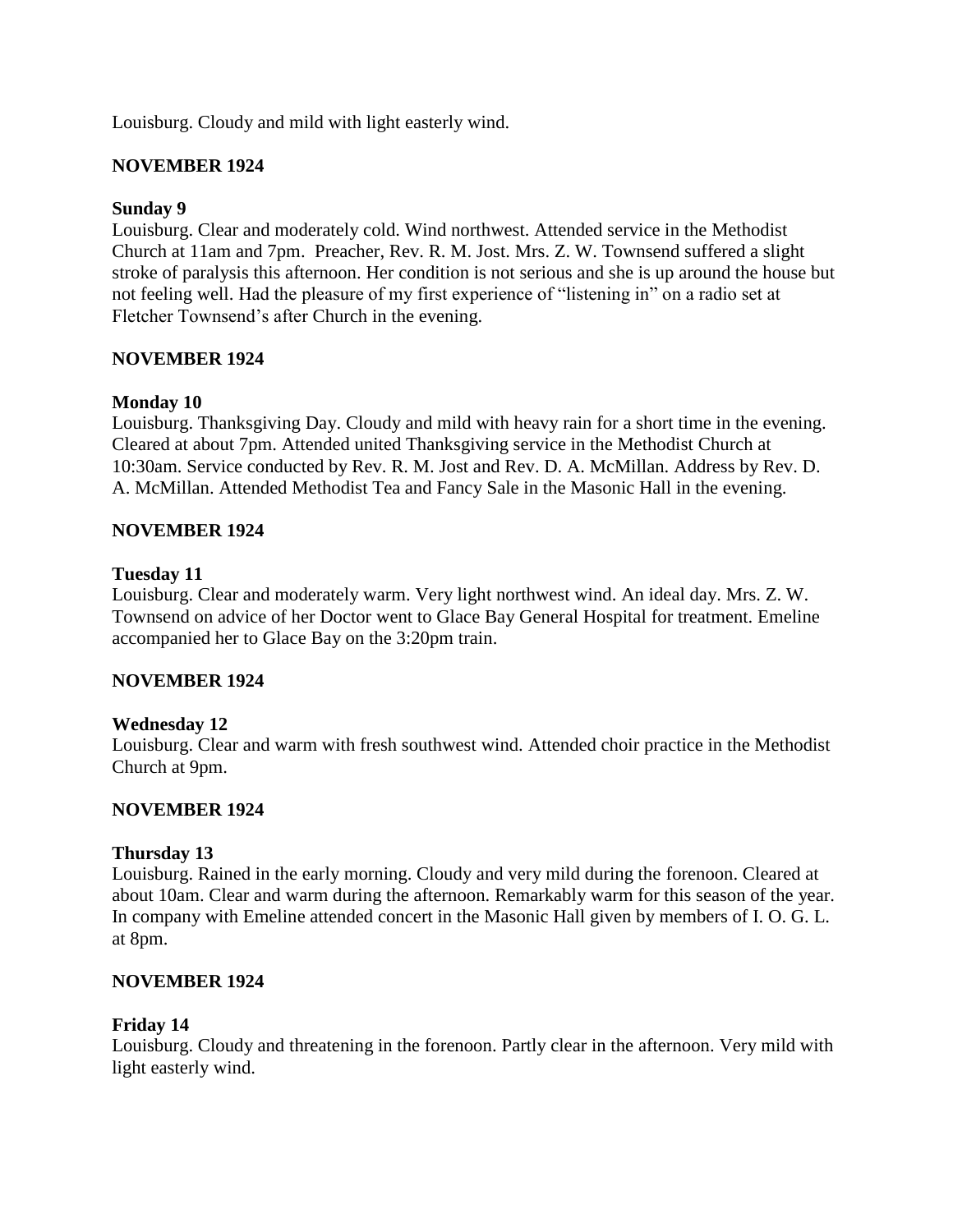### **NOVEMBER 1924**

### **Saturday 15**

Louisburg. Cool and cloudy. Partly clear in the afternoon. Light northerly wind.

### NOVEMBER 1924

### Sunday 16

Louisburg/Sydney/Glace Bay. Cloudy and mild. Rain began to fall at about 3pm. Heavy rain during the night. Left Louisburg at about 10:30am with Fletcher and Wesley Townsend, Emeline and William LeVatte enroute for Glace Bay by automobile. Arrived at Sydney at about noon. Had dinner at Sydney and left W. LeVatte there. Proceeded to Glace Bay arriving at about 1:30pm. Visited Mrs. Z. W. Townsend at Glace Bay General Hospital and found her improved in health. Left Glace Bay for home at 4:15pm. Had car ditched on Reserve road which delayed us about 10 minutes. Arrived at Louisburg at 7:10pm. Emerson Grant returned with us from Glace Bay.

## **NOVEMBER 1924**

## **Monday 17**

Louisburg. Rain in the early morning. Cleared shortly before noon. Wind southwest changing to northwest in the evening. Frost at night.

### **NOVEMBER 1924**

### **Tuesday 18**

Louisburg. Partly cloudy and cool.Wind northwest. My shop was burglarized during last night. Entrance being made by breaking out a pane of glass in the upper sash of the window nearest the street - on the west side of shop. Considerable amount of goods missing. No Clue.

### **NOVEMBER 1924**

### **Wednesday 19**

Louisburg. Clear and cool. Cloudy in the afternoon. About 8 degrees of frost at night.

### **NOVEMBER 1924**

**Thursday 20** Louisburg. Clear and cool. Wind westerly.

### **NOVEMBER 1924**

**Friday 21** Louisburg. Cloudy and mild. Showers in the morning. Wind southwest.

### **NOVEMBER 1924**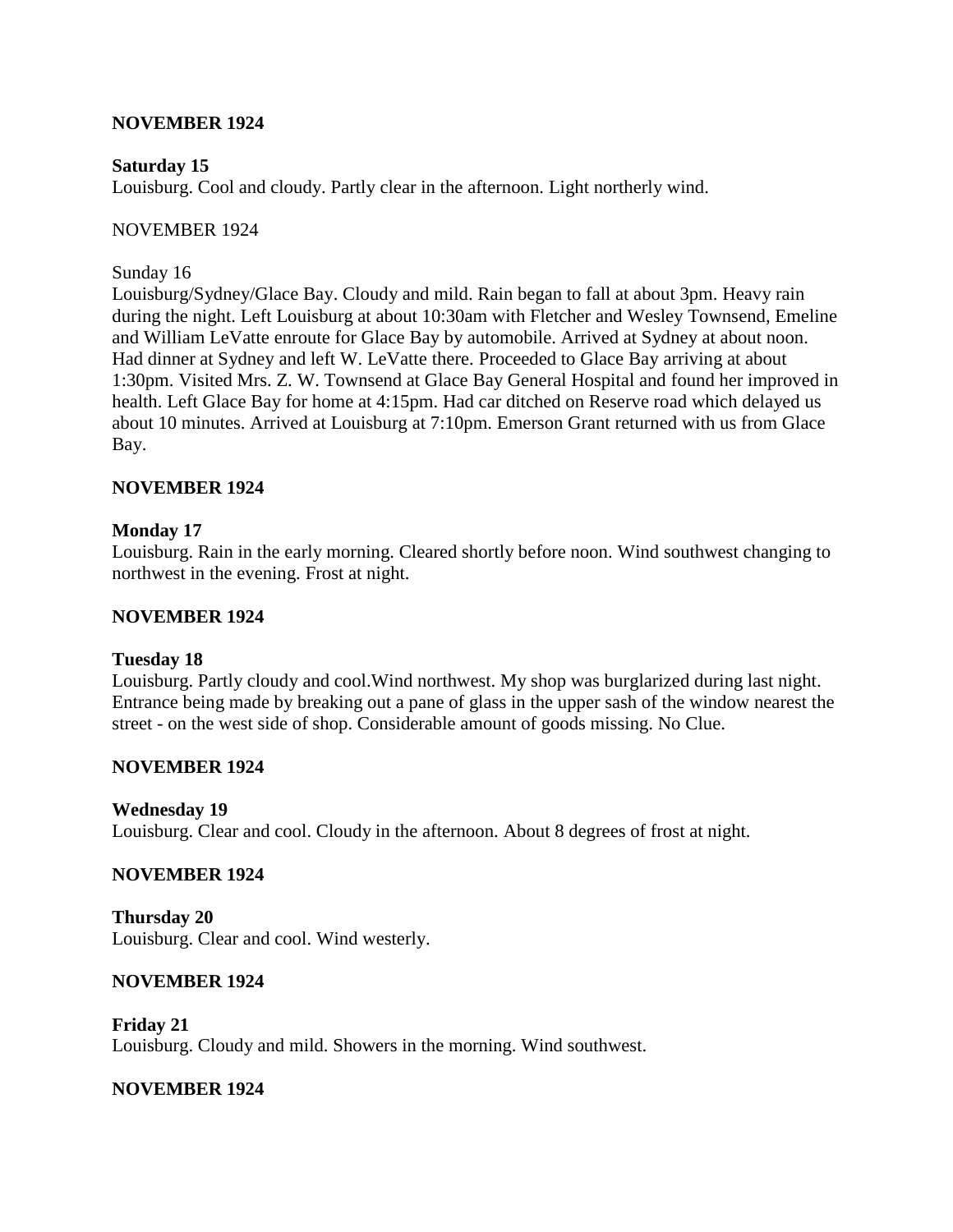### **Saturday 22**

Louisburg. Cloudy, foggy and mild. Light southerly wind. Mrs. Z. W. Townsend, who has been undergoing treatment in the Glace Bay General Hospital since the  $11<sup>th</sup>$  arrived home on the 10:30am train considerably improved in health. Emeline accompanied her from Glace Bay having gone there yesterday by train for that purpose.

### **NOVEMBER 1924**

### **Sunday 23**

Louisburg. Cloudy and mild. Rain threatening. Wind southerly increasing to a gale at night. Attended service in the Methodist Church at 11am and 7pm. Preacher, Rev. R. M. Jost.

## **NOVEMBER 1924**

### **Monday 24**

Louisburg. Cloudy and mild. Heavy rain in the early morning. Wind southwest. Heber arrived on the morning train to spend a day or two in town. Marriage of David Campbell and Jane Troke.

### **NOVEMBER 1924**

### **Tuesday 25**

Louisburg. Cloudy and mild. Partly clear in the afternoon. Wind southwest. Heber left for home in the 3:20pm train. In company with Emeline, attended English Church Tea and Fancy Sale in Parish Hall in the evening.

### **NOVEMBER 1924**

### **Wednesday 26**

Louisburg. Clear and moderately warm. Cool at night. Attended choir practice in the Methodist Church at 9pm.

### **NOVEMBER 1924**

### **Thursday 27**

Louisburg. Clear and cool with light westerly wind. Ideal weather for this season of the year.

### **NOVEMBER 1924**

### **Friday 28**

Louisburg. Cloudy and very mild. Light rain fall in the early morning and in the afternoon. Light southwest wind.

### **NOVEMBER 1924**

**Saturday 29**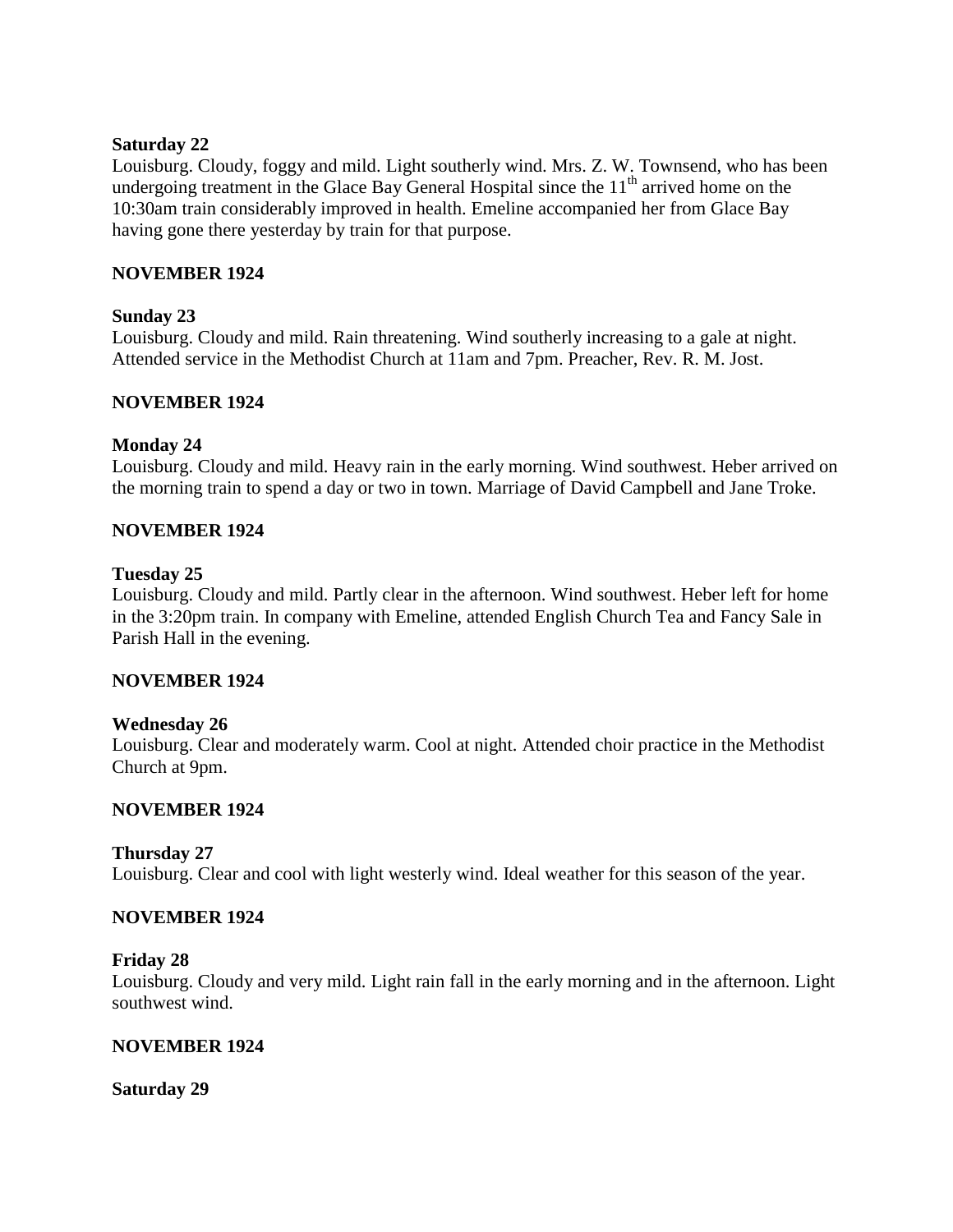Louisburg. Clear and moderate. Light westerly wind. An ideal day.

## **NOVEMBER 1924**

### **Sunday 30**

Louisburg. Snowed and drizzled during the greater part of the day. Cleared during the night. Snow fall about 3 inches. Light northeast wind changing to northwest in the evening. Attended service in the Methodist Church at 11am and 7pm. Preacher, Rev. R. M. Jost.

## **DECEMBER 1924**

### **Monday 1**

Louisburg. Partly clear and mild with light northwest wind. Snowed moderately during the night. Snow fall about 1 inch.

## **DECEMBER 1924**

## **Tuesday 2**

Louisburg. Clear and mild with light westerly wind. Attended meeting of school board at 7:30pm.

## **DECEMBER 1924**

### **Wednesday 3**

Louisburg. Clear and mild with light westerly wind. Attended choir practice in the Methodist Church at 9pm.

### **DECEMBER 1924**

**Thursday 4** Louisburg. Partly cloudy and moderate. Wind northwest.

## **DECEMBER 1924**

### **Friday 5**

Louisburg. Chilly and raw /snow squalls. Wind northwest. About 8 degrees of frost at night.

### **DECEMBER 1924**

### **Saturday 6**

Louisburg. Snow and sleet in the early part of the day. Rain during the afternoon. Wind southerly changing to northeast during the night. Rev. L. H. Draper, who has been ill for about three weeks with a severe cold went to the hospital at Sydney for treatment.

### **DECEMBER 1924**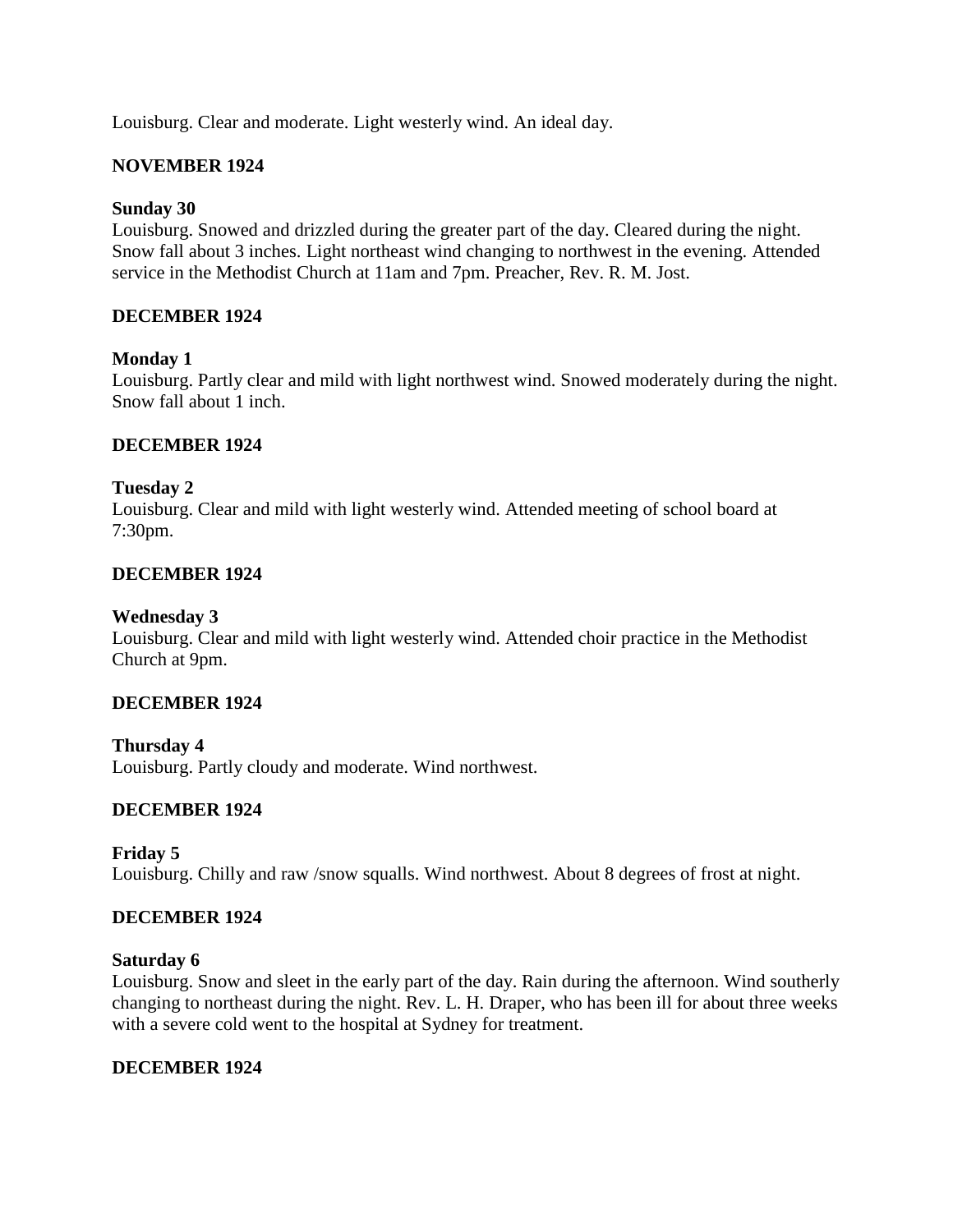### **Sunday 7**

Louisburg. Partly clear. Cool. Light westerly wind. Attended service in the Methodist Church at 11am and 7pm. Preacher, Rev. R. M. Jost. No service in the Presbyterian or English Church owing to the absence of the Pastors.

### **DECEMBER 1924**

**Monday 8** Louisburg. Cloudy and mild. Wind southerly.

### **DECEMBER 1924**

**Tuesday 9**

Louisburg. Heavy rain in the morning. Showery during the day. Wind southerly.

### **DECEMBER 1924**

### **Wednesday 10**

Louisburg. Cloudy and cool with light snow squalls in the afternoon. Wind northwest.

### **DECEMBER 1924**

#### **Thursday 11**

Louisburg. Clear and cool with light northwest wind. A perfect day. 12 degrees of frost in the early morning. Death of William Power (Old Town) aged 99 years.

### **DECEMBER 1924**

**Friday 12** Louisburg. Cloudy and chilly with light easterly wind.

### **DECEMBER 1924**

**Saturday 13** Louisburg. Cloudy and very mild with light southerly wind. Sleet late at night.

### **DECEMBER 1924**

#### **Sunday 14**

Louisburg. Sleet and rain in the early morning. Cleared early in the day. Wind changing from southerly to westerly and increasing to fresh breeze. Frost at night. After Church in the evening in company with Emeline and Mr. & Mrs. Phalen, visited Mrs. Z. W. Townsend. Attended service in the Methodist Church at 11am and 7pm. Preacher, Rev. R. M. Jost.

### **DECEMBER 1924**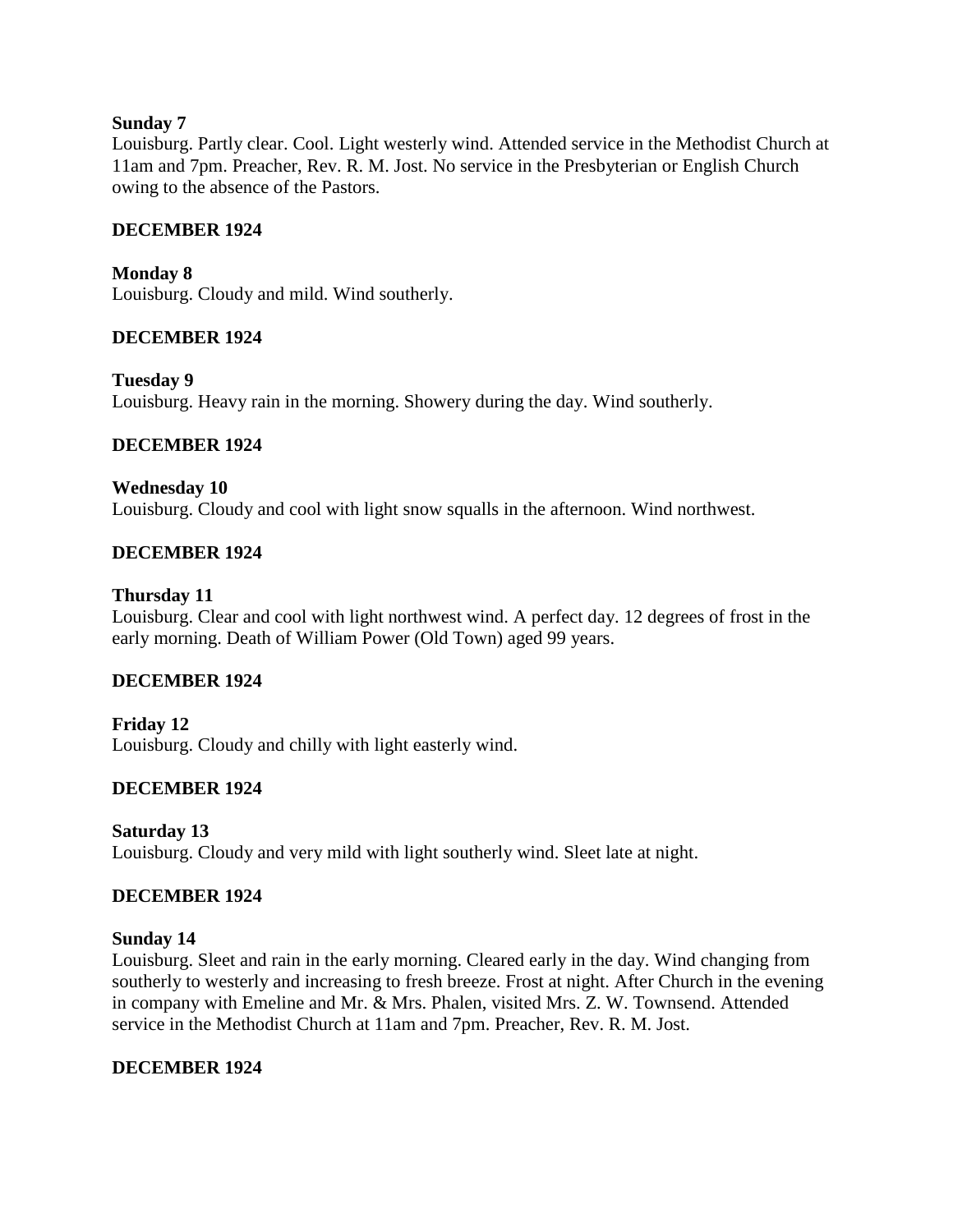### **Monday 15**

Louisburg. Cold and raw with strong westerly wind. Min temperature am about 20 above zero, pm about 15 above.

## **DECEMBER 1924**

### **Tuesday 16**

Louisburg. Clear and cold with west and northwest gale. Min temperature am 12 above zero, pm about 18 above.

## **DECEMBER 1924**

### **Wednesday 17**

Louisburg. Cloudy. Snowed moderately during the afternoon. Snow fall about 2 inches. Attended choir practice in the Methodist Church at 9pm.

### **DECEMBER 1924**

## **Thursday 18** Louisburg. Partly clear. Moderately cold. Attended meeting of Town Council at 7:30pm.

## **DECEMBER 1924**

### **Friday 19**

Louisburg. Moderately cold. Clear with light northerly wind. Min temperature about 20 above zero.

### **DECEMBER 1924**

### **Saturday 20**

Louisburg. Cloudy. Snowed moderately during the afternoon. Snow fall about 2 inches. Cold at night with fresh northwest wind. Min temperature pm about 11 above zero.

### **DECEMBER 1924**

#### **Sunday 21**

Louisburg. Clear and cold with fresh northwest wind. Min temperature am 2 above zero, max temperature about 8 above. In the afternoon in company with Emeline, visited Mr. And Mrs. Patrick Burke and Mrs. Z. W. Townsend. Returning at about 5pm. Attended service in the Methodist Church at 11am and 7pm. Preacher, Rev. R. M. Jost. Sunday School Christmas service in the Methodist Church at 7pm.

### **DECEMBER 1924**

**Monday 22**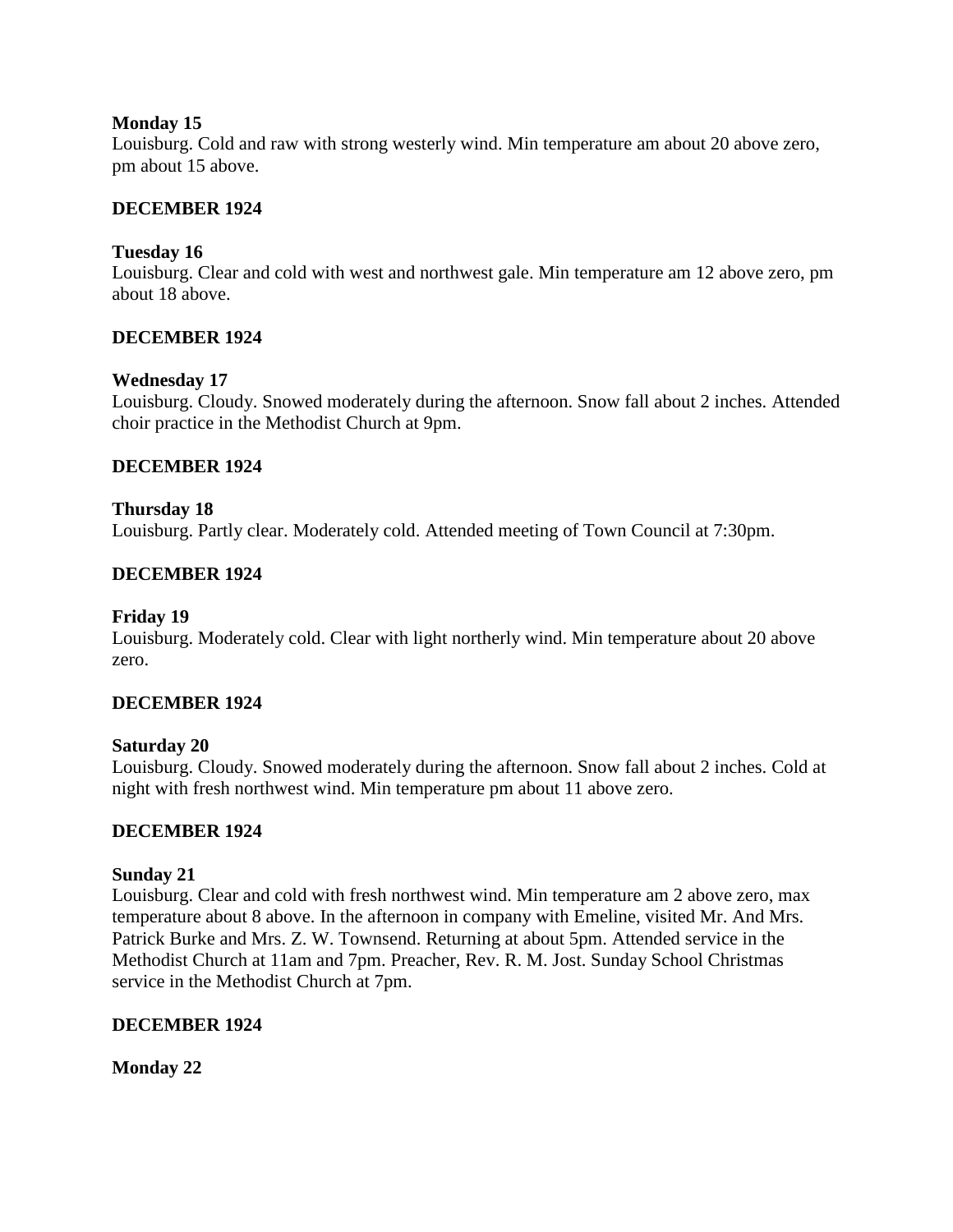Louisburg. Partly clear. Moderately cold with light northwest wind. Light snow squalls in the afternoon. Cold at night. Min temperature \_\_.

## **DECEMBER 1924**

### **Tuesday 23**

Louisburg. Clear and moderately cold. Light westerly wind. Min temperature am 6 above zero. Government dredge no. \_\_ which has been here since Oct. the  $3/24$  engaged in dredging around the coal co. wharves, sailed today for Sydney in tow of tugs, "Lisgar" and "Canso".

## **DECEMBER 1923**

### **Wednesday 24**

Louisburg. Cloudy and mild. Snow began to fall at about 2pm. Snowed moderately during the afternoon and turned to rain at about 6:30pm. Rained heavily during the night and thawed off nearly all the snow. Wind southerly.

## **DECEMBER 1924**

### **Thursday 25**

Louisburg. Cloudy and mild. Snow squalls during the day. Cold at night. Light northwest wind increasing to a fresh breeze late at night. Min. temperature pm 20 above zero. Attended United Christmas service in the Presbyterian Church at 10:30pm. Preacher, Rev. R. M. Jost (Methodist) assisted by Rev. D. A. McMillan, Pastor of the Church. Emeline and I spent the greater part of the day and had dinner and supper at the home of Mrs. Z. W. Townsend. During the evening, we had the pleasure of listening to a radio programme. Returned home at about 11:30pm.

### **DECEMBER 1924**

### **Friday 26**

Louisburg. Clear and cold. Wind northwest. Min temperature am 10 above zero, pm about 6 above.

### **DECEMBER 1924**

### **Saturday 27**

Louisburg. Cloudy with strong southwest wind. Mild.

### **DECEMBER 1924**

#### **Sunday 28**

Louisburg. Clear and cold with light northeast wind. Min temperature 10 above zero, max temperature about 15 above. Mariner's Lodge A. F. L. A. M. held their annual parade and attended service in a body at the Presbyterian Church. Service conducted by Rev. R. M. Jost (Methodist). Attended service in the Methodist Church at 11am and 7pm. Preacher at morning